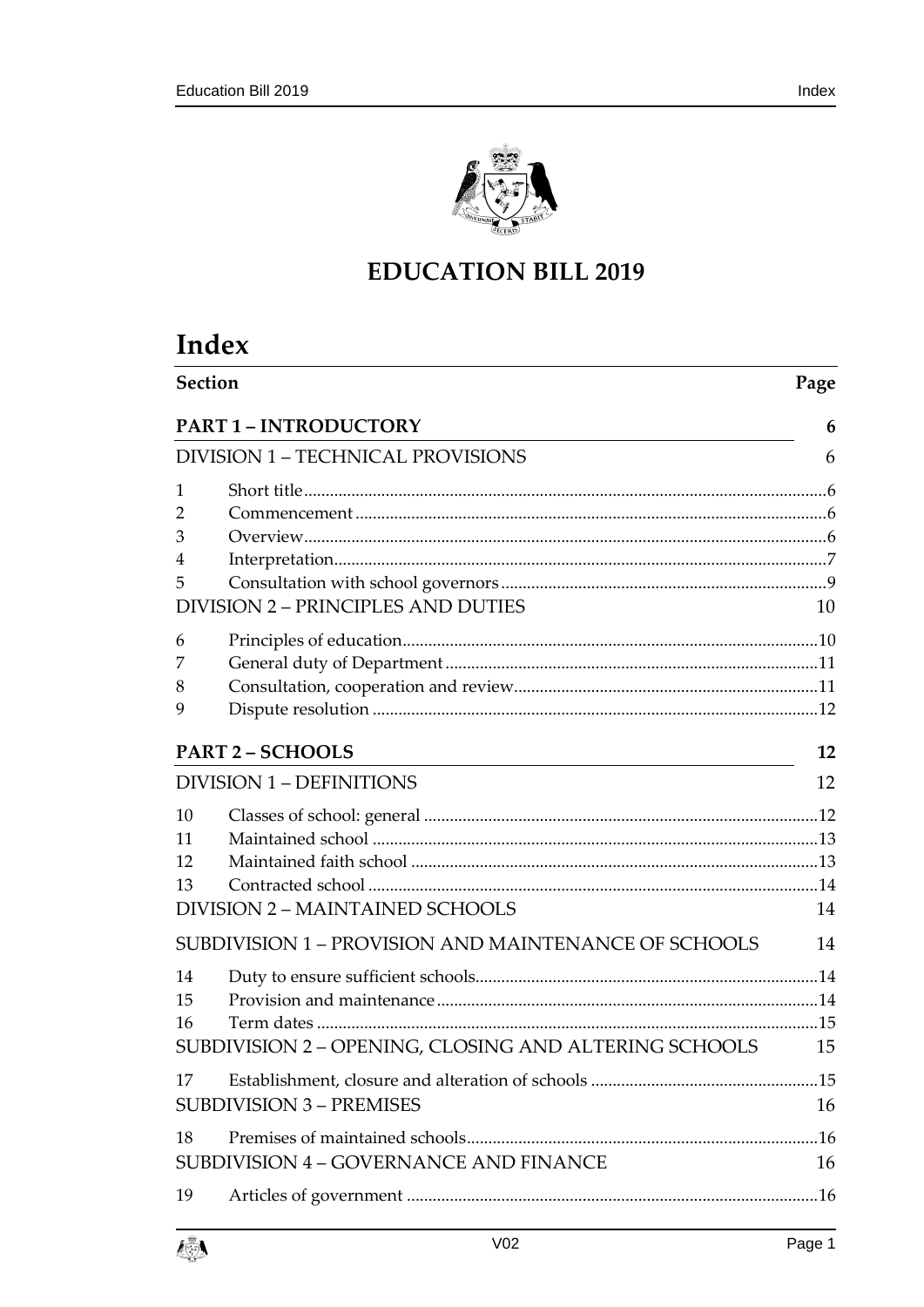$\int_{\mathbb{R}} \frac{d\mathbf{y}}{d\mathbf{y}}$ 

| 20 |                                         |    |
|----|-----------------------------------------|----|
| 21 |                                         |    |
| 22 |                                         |    |
| 23 |                                         |    |
| 24 |                                         |    |
| 25 |                                         |    |
| 26 |                                         |    |
| 27 |                                         |    |
|    | <b>SUBDIVISION 5 - TEACHING</b>         | 20 |
| 28 |                                         |    |
| 29 |                                         |    |
|    | <b>SUBDIVISION 6 - BEHAVIOUR</b>        | 22 |
| 30 |                                         |    |
| 31 |                                         |    |
| 32 |                                         |    |
| 33 |                                         |    |
| 34 |                                         |    |
| 35 |                                         |    |
| 36 |                                         |    |
| 37 |                                         |    |
| 38 |                                         |    |
| 39 |                                         |    |
| 40 |                                         |    |
| 41 |                                         |    |
|    | SUBDIVISION 7 - ADMISSION OF PUPILS     | 27 |
| 42 |                                         |    |
| 43 |                                         |    |
| 44 |                                         |    |
|    | SUBDIVISION 8 - INSPECTIONS             | 28 |
| 45 |                                         |    |
| 46 |                                         |    |
| 47 |                                         |    |
| 48 |                                         |    |
| 49 |                                         |    |
|    | <b>DIVISION 3 - INDEPENDENT SCHOOLS</b> | 30 |
| 50 |                                         |    |
| 51 |                                         |    |
| 52 |                                         |    |
| 53 |                                         |    |
| 54 |                                         |    |
| 55 |                                         |    |
| 56 |                                         |    |
| 57 |                                         |    |
| 58 |                                         |    |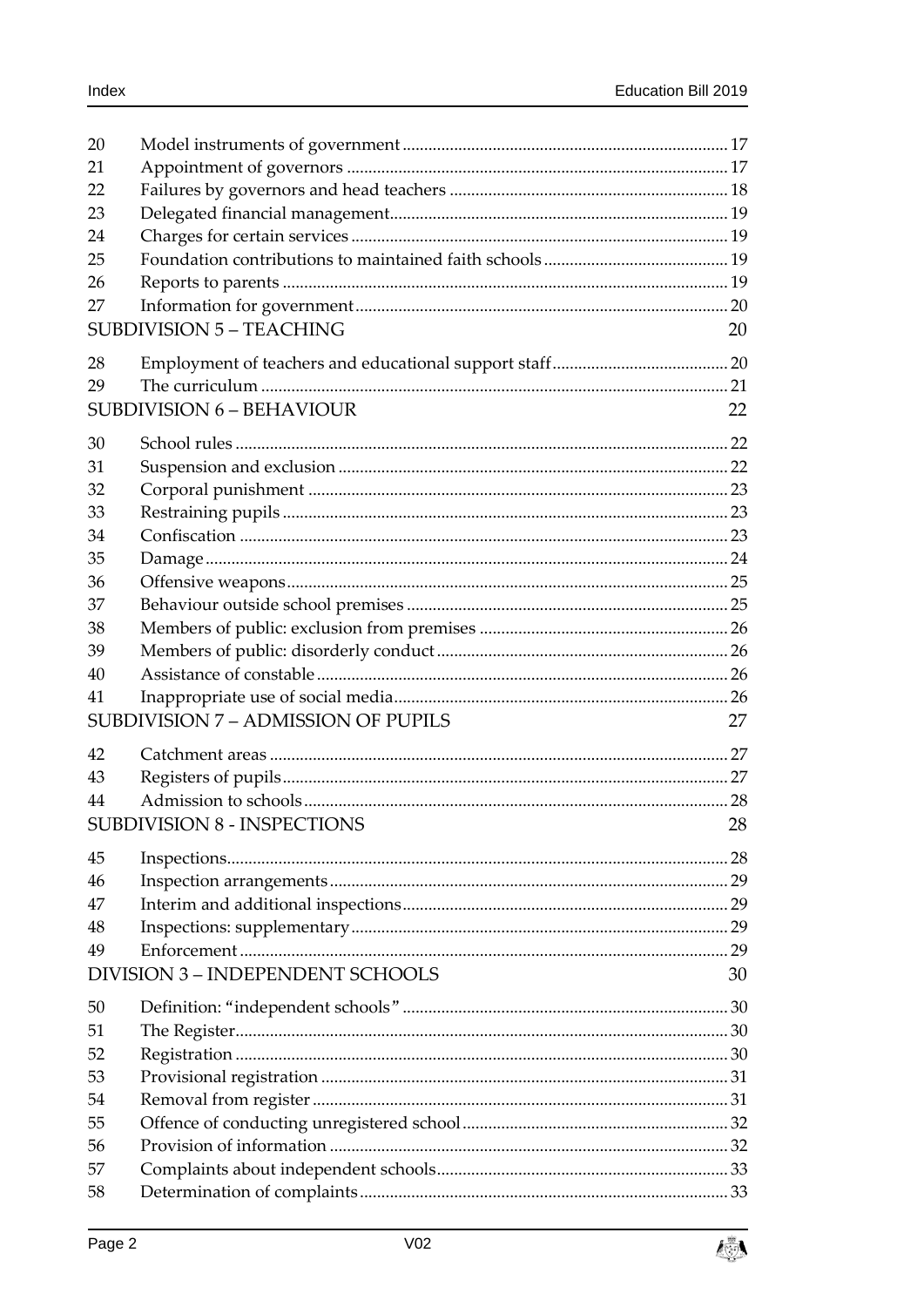| 59<br>60                                |                                                                       |    |
|-----------------------------------------|-----------------------------------------------------------------------|----|
|                                         |                                                                       |    |
|                                         | <b>PART 3 - COMPULSORY EDUCATION</b>                                  | 35 |
| DIVISION 1 - COMPULSORY SCHOOL AGE      |                                                                       | 35 |
| 61<br><b>DIVISION 2 - PARENTAL DUTY</b> |                                                                       | 36 |
| 62                                      |                                                                       |    |
| 63                                      |                                                                       |    |
| 64                                      | Duty to notify Department of arrangements otherwise than at school 37 |    |
| 65                                      |                                                                       |    |
|                                         | <b>DIVISION 3-FAILURE TO SECURE ATTENDANCE</b>                        | 38 |
| 66                                      | Parent failing to secure child's regular attendance: offence 38       |    |
| 67                                      |                                                                       |    |
| 68                                      |                                                                       |    |
| 69                                      |                                                                       |    |
|                                         | DIVISION 4 - SCHOOL ATTENDANCE ORDERS                                 | 41 |
| 70                                      |                                                                       |    |
| 71                                      |                                                                       |    |
| 72                                      |                                                                       |    |
| 73                                      |                                                                       |    |
| 74                                      |                                                                       |    |
|                                         | <b>DIVISION 5 - EDUCATION SUPERVISION ORDERS</b>                      | 44 |
| 75                                      |                                                                       |    |
|                                         | <b>DIVISION 6 - TRUANCY</b>                                           | 45 |
| 76                                      |                                                                       |    |
|                                         | <b>DIVISION 7 - HOME EDUCATION</b>                                    |    |
| 77                                      |                                                                       |    |
| 78                                      |                                                                       |    |
|                                         |                                                                       |    |
|                                         | <b>PART 4 - ADDITIONAL EDUCATIONAL NEEDS</b>                          | 46 |
|                                         | <b>DIVISION 1 - INTERPRETATION</b>                                    | 46 |
| 79                                      |                                                                       |    |
|                                         | <b>DIVISION 2 - PRINCIPLES</b>                                        |    |
| 80                                      |                                                                       |    |
| 81                                      |                                                                       |    |
|                                         | <b>DIVISION 3 - ASSESSMENTS</b>                                       | 47 |
| 82                                      |                                                                       |    |
| 83                                      |                                                                       |    |
| 84                                      |                                                                       |    |
|                                         | DIVISION 4 – REPORTS AND PROVISION                                    | 50 |

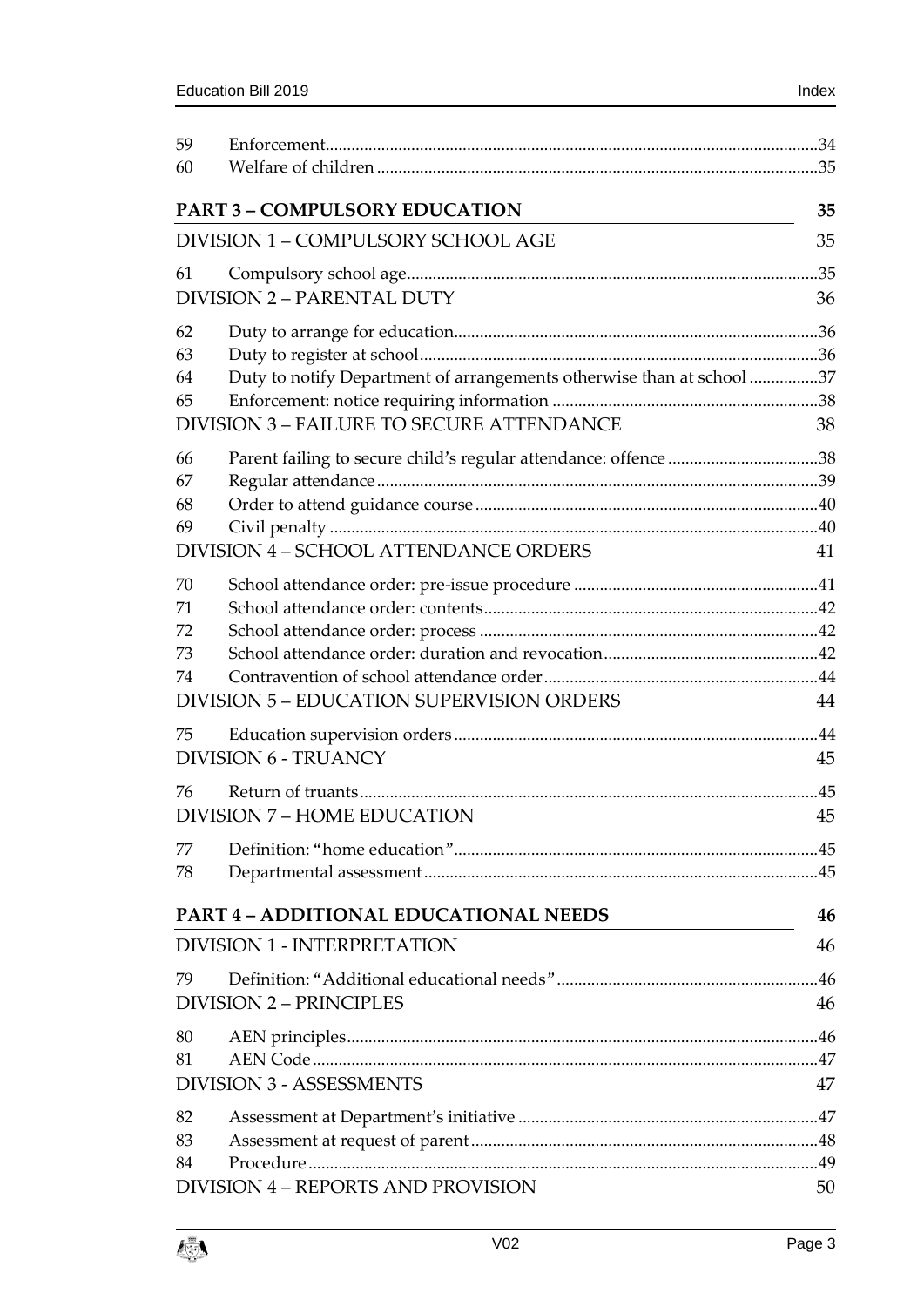| 85  |                                                      |    |
|-----|------------------------------------------------------|----|
| 86  |                                                      |    |
| 87  |                                                      |    |
| 88  |                                                      |    |
| 89  |                                                      |    |
| 90  |                                                      |    |
|     | <b>PART 5 - EDUCATION OUTSIDE SCHOOLS</b>            | 51 |
|     |                                                      |    |
|     | <b>DIVISION 1 - COLLEGES</b>                         | 51 |
| 91  |                                                      |    |
| 92  |                                                      |    |
|     | DIVISION 2 - FURTHER AND HIGHER EDUCATION            | 53 |
| 93  |                                                      |    |
| 94  |                                                      |    |
| 95  |                                                      |    |
| 96  |                                                      |    |
|     | <b>DIVISION 3 - PRE-SCHOOL EDUCATION</b>             | 55 |
| 97  |                                                      |    |
| 98  |                                                      |    |
| 99  |                                                      |    |
| 100 |                                                      |    |
| 101 |                                                      |    |
| 102 |                                                      |    |
| 103 |                                                      |    |
|     | DIVISION 4 - YOUTH, COMMUNITY AND ANCILLARY SERVICES | 59 |
| 104 |                                                      |    |
| 105 |                                                      |    |
| 106 |                                                      |    |
|     | DIVISION 5 - EDUCATIONAL INSTITUTIONS                | 61 |
| 107 |                                                      |    |
| 108 |                                                      |    |
| 109 |                                                      |    |
| 110 |                                                      |    |
| 111 |                                                      |    |
| 112 |                                                      |    |
| 113 |                                                      |    |
| 114 |                                                      |    |
| 115 |                                                      |    |
| 116 |                                                      |    |
|     | <b>DIVISION 6 - PRIVATE TUTORS</b>                   | 67 |
| 117 |                                                      |    |
| 118 |                                                      |    |
| 119 |                                                      |    |

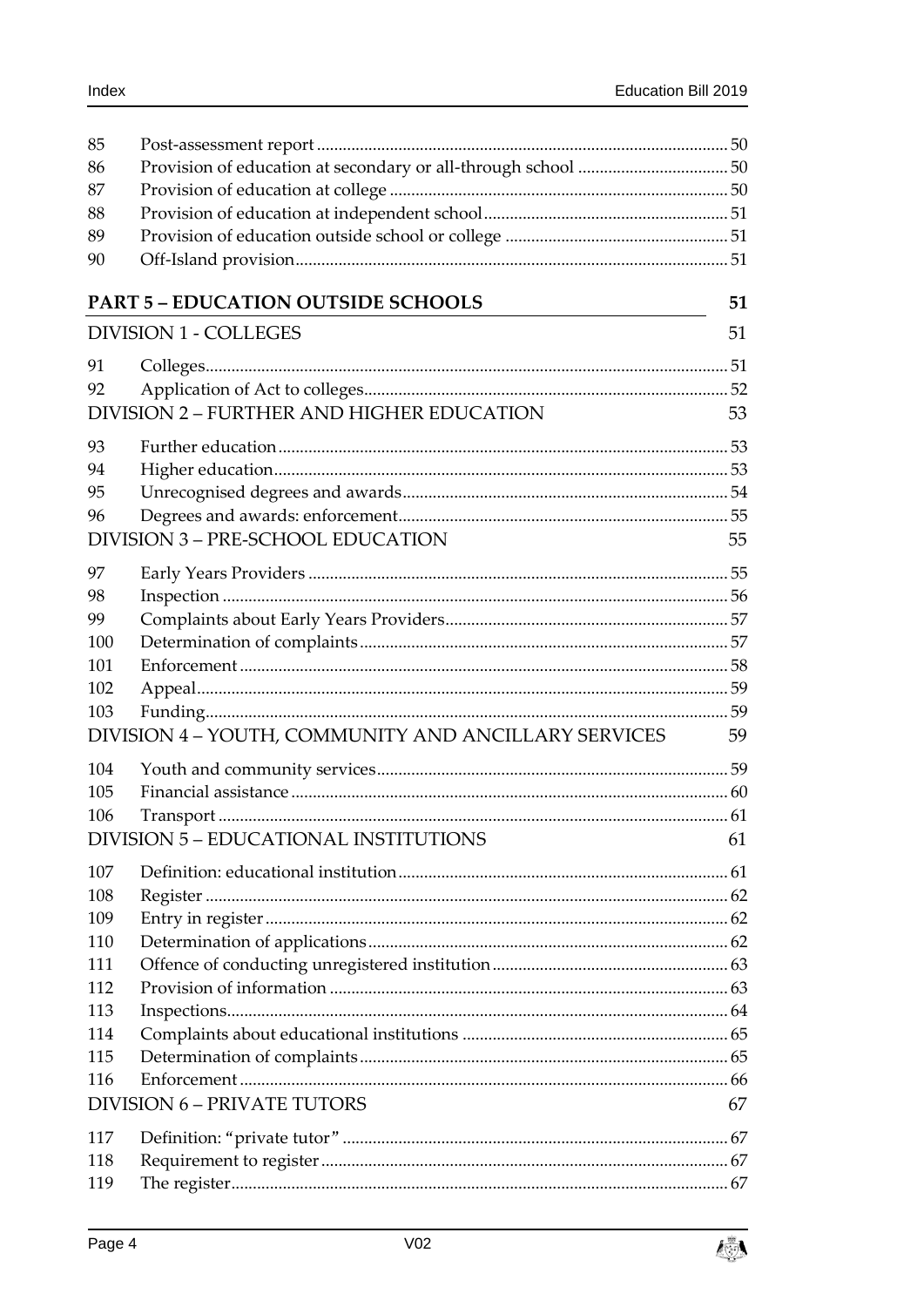| 120 |                                                  |    |  |
|-----|--------------------------------------------------|----|--|
|     | <b>PART 6 - GENERAL AND FINAL PROVISION</b>      | 68 |  |
|     | DIVISION 1 – GENERAL PROVISION                   |    |  |
| 121 |                                                  |    |  |
| 122 |                                                  |    |  |
| 123 |                                                  |    |  |
| 124 |                                                  |    |  |
| 125 |                                                  |    |  |
| 126 |                                                  |    |  |
| 127 |                                                  |    |  |
|     | <b>DIVISION 2 - FINAL PROVISION</b>              | 71 |  |
| 128 |                                                  |    |  |
| 129 |                                                  |    |  |
|     | <b>SCHEDULE 1</b>                                |    |  |
|     | <b>LIST OF SCHOOLS</b>                           | 72 |  |
|     | <b>SCHEDULE 2</b>                                | 74 |  |
|     | ESTABLISHMENT, CLOSURE AND ALTERATION OF SCHOOLS | 74 |  |
|     | <b>SCHEDULE 3</b>                                | 76 |  |
|     | <b>SCHEMES RELATING TO EDUCATIONAL TRUSTS</b>    | 76 |  |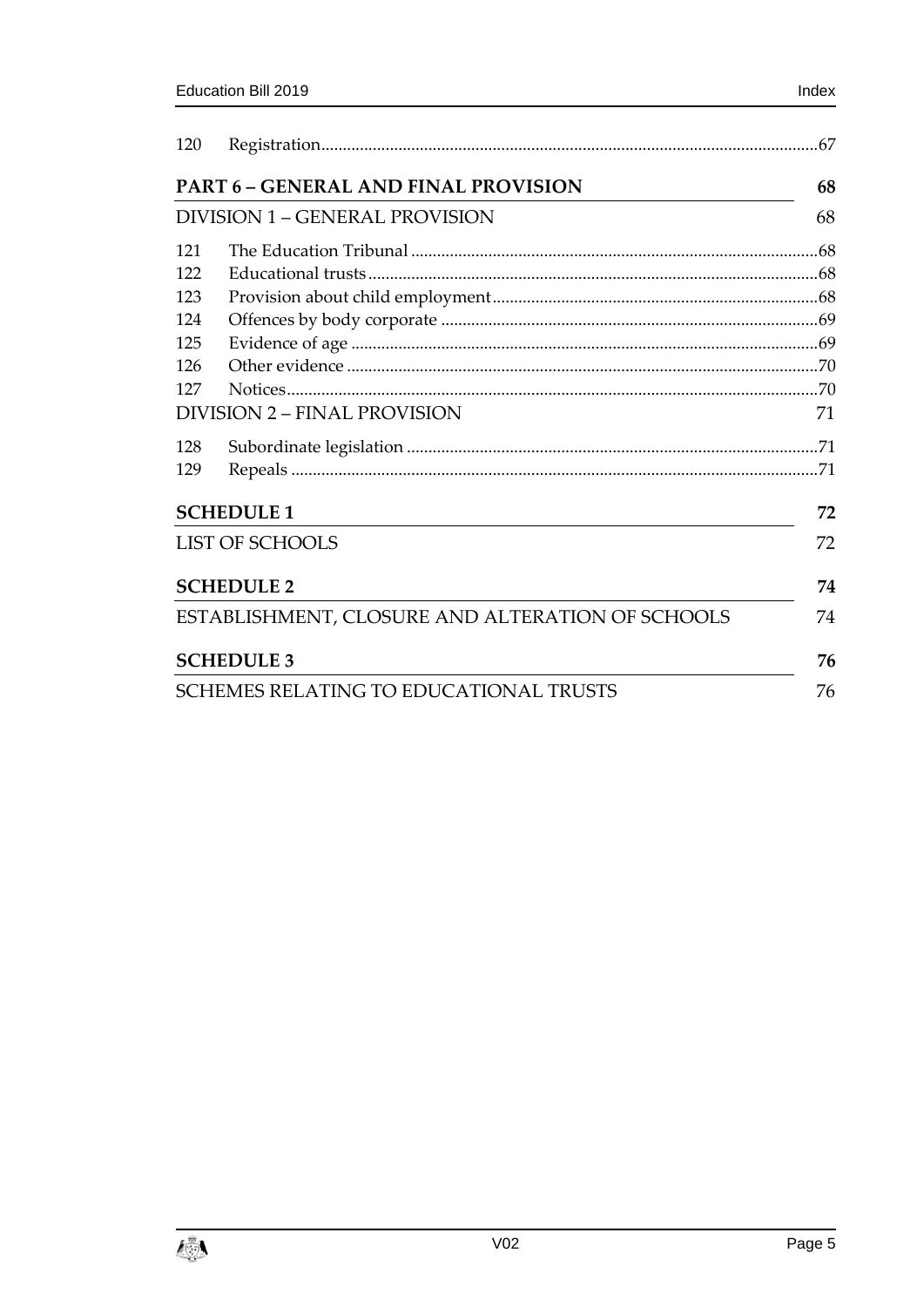

# **EDUCATION BILL 2019**

**A BILL** to make provision about education, and other provisions about children of school age.

<span id="page-5-0"></span>**BE IT ENACTED** by the Queen's Most Excellent Majesty, by and with the advice and consent of the Council and Keys in Tynwald assembled, and by the authority of the same, as follows: —

# **PART 1 – INTRODUCTORY**

DIVISION 1 – TECHNICAL PROVISIONS

# <span id="page-5-2"></span><span id="page-5-1"></span>**1 Short title**

The short title of this Act is the Education Act 2019.

# <span id="page-5-3"></span>**2 Commencement**

(1) This Act, other than section [1](#page-5-2) and this section, comes into operation in accordance with an order to be made by the Department.

Tynwald procedure – laying only

- (2) An order,
	- (a) may appoint different days for different purposes; and
	- (b) may include consequential, incidental, supplementary and transitional provision.

# <span id="page-5-4"></span>**3 Overview**

- (1) This section outlines the provisions of this Act.
- (2) Division 2 of this Part makes provision about the principles of education and the duties of the Department.
- (3) Part 2 makes provision about schools,
	- (a) Division 1 defines classes of school;
	- (b) Division 2 makes provision about maintained schools, including, —

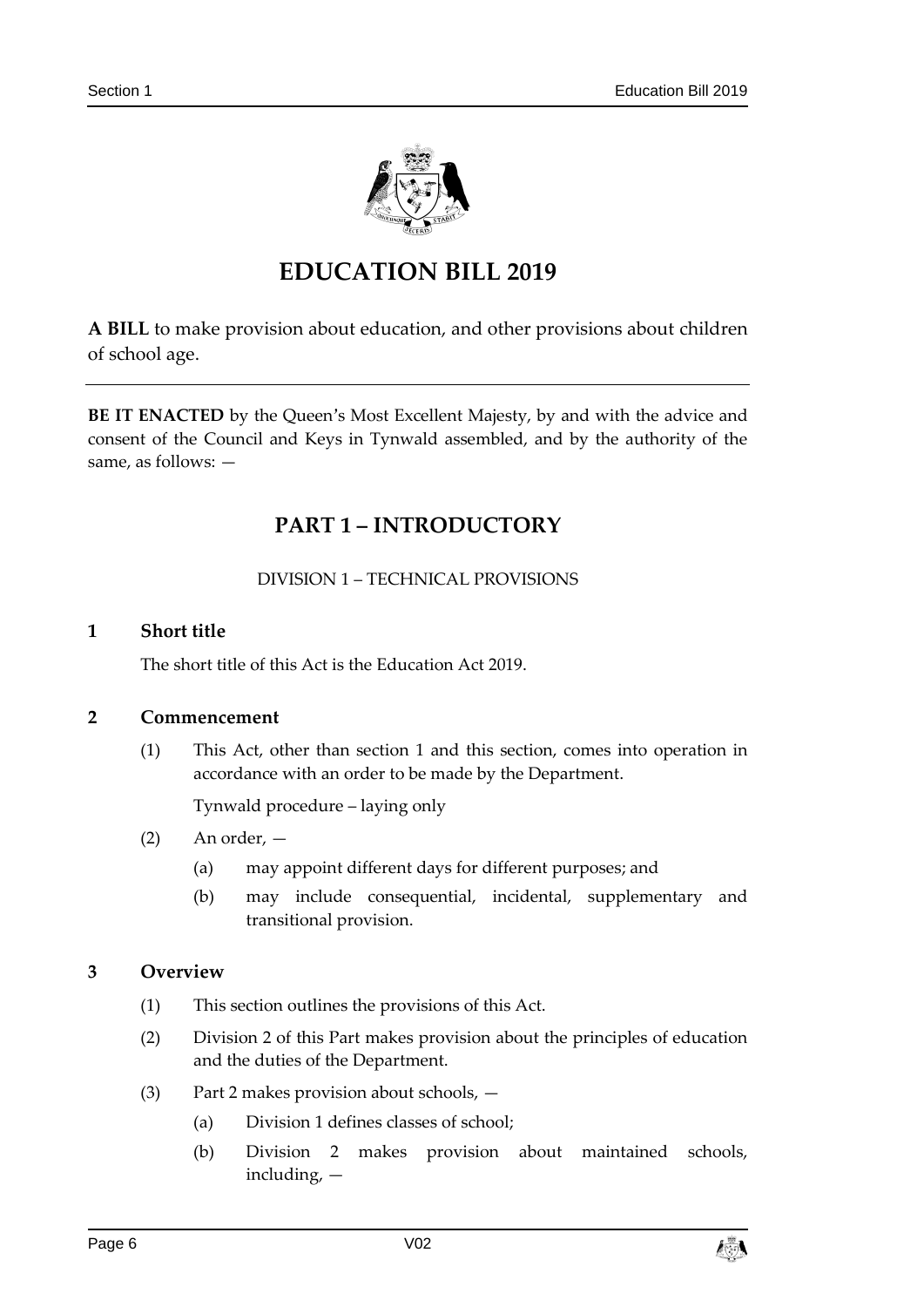- (i) provision and maintenance of schools;
- (ii) opening, closing and altering schools;
- (iii) premises;
- (iv) governance and finance;
- (v) teaching;
- (vi) school discipline;
- (vii) religious and ethical education and assemblies;
- (viii) admission of pupils; and
- (ix) inspections; and
- (c) Division 3 makes provision about independent schools.
- (4) Part 3 makes provision about compulsory education,
	- (a) Division 1 defines compulsory school age;
	- (b) Division 2 makes provision about parental duties;
	- (c) Division 3 makes provision about failure to secure attendance at school;
	- (d) Division 4 makes provision about school attendance orders;
	- (e) Division 5 makes provision about education supervision orders; and
	- (f) Division 6 makes provision about truancy.
- (5) Part 4 makes provision about additional educational needs.
- (6) Part 5 makes provision about education outside schools,  $-$ 
	- (a) Division 1 makes provision about colleges;
	- (b) Division 2 makes provision about further and higher education;
	- (c) Division 3 makes provision about pre-school education;
	- (d) Division 4 makes provision about community and ancillary services;
	- (e) Division 5 makes provision about educational institutions; and
	- (f) Division 6 makes provision about private tutors.
- (7) Part 6 makes general and final provision.

# <span id="page-6-0"></span>**4 Interpretation**

(1) In this Act, except where the context otherwise requires, —

"**AEN Code**" has the meaning given by section [81;](#page-46-0)

"**AEN principles**" has the meaning given by section [80;](#page-45-4)

"**the Tribunal**" means the tribunal established in accordance with section [121;](#page-67-2)

"**additional educational needs**" has the meaning given by section [79;](#page-45-2)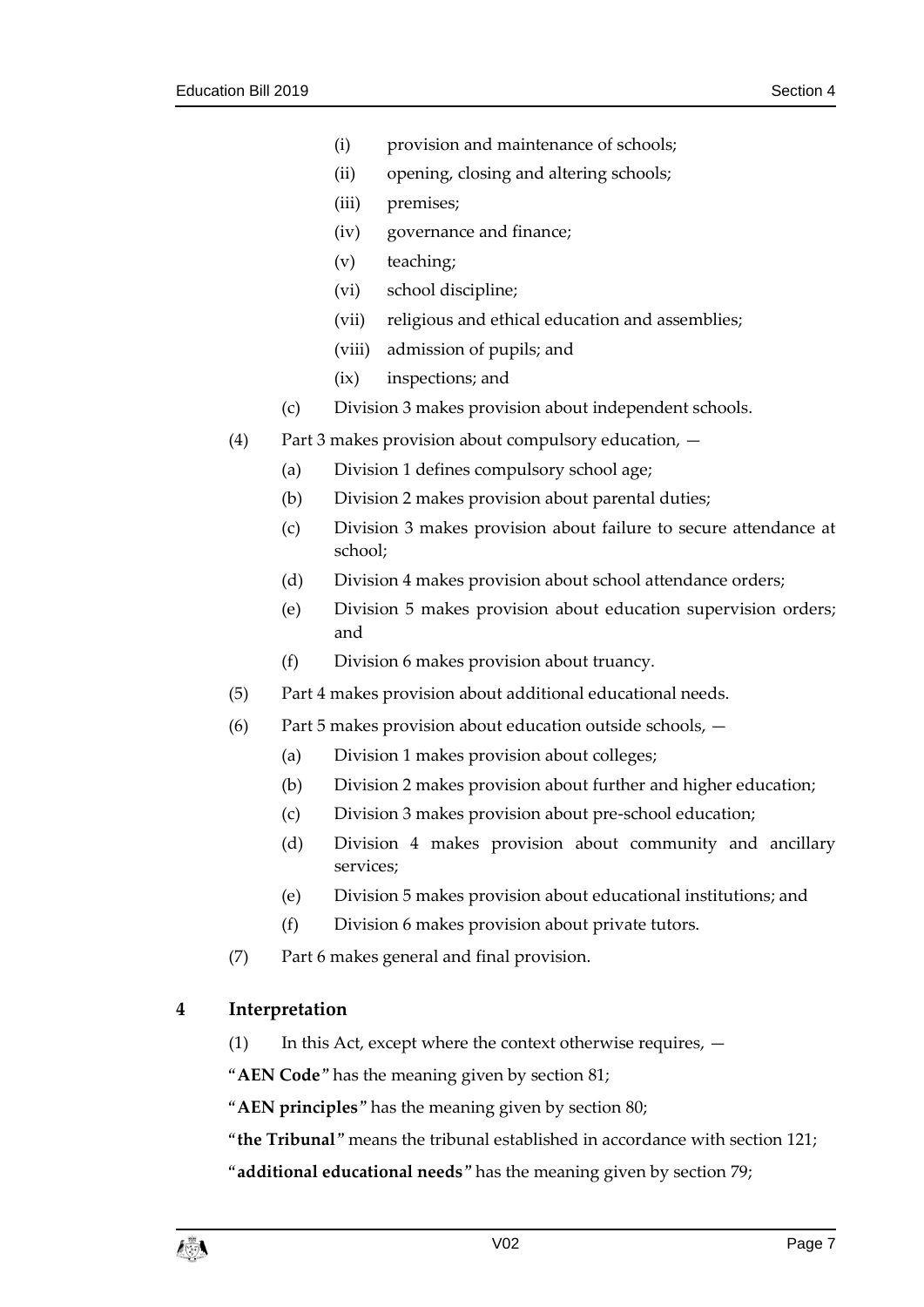"**adult**" means an individual who is neither a child nor a young person;

- "**article of government**" has the meaning given by section [19;](#page-15-3)
- "**child**" means an individual who is not over compulsory school age (see Part 3, Division 1);
- "**college**" means an institution primarily providing further and higher education, whether or not it also provides other education (which may include general education for pupils of compulsory school age and education for pupils with additional educational needs);

"**all-through school**" has the meaning given by section [10\(1\);](#page-11-4)

"**compulsory school age**" has the meaning given by section [61;](#page-34-3)

"**conduct**", in relation to an independent school, has the meaning given by section [55;](#page-31-0)

"**DHSC**" means the Department of Health and Social Care;

"**the Department**" means the Department of Education, Sport and Culture;

"**early years education**" has the meaning given by section [97\(2\);](#page-54-3)

"**early years provider**" has the meaning given by section [97\(1\);](#page-54-4)

"**education**" includes practical instruction and training;

"**education supervision order**" has the meaning given by section [75;](#page-43-2)

"**educational institution**" has the meaning given by section [107;](#page-60-2)

"**federated school**" has the meaning given by section [10\(1\);](#page-11-4)

"**foundation governor**" has the meaning given by section [21\(4\);](#page-17-1)

"**further education**" has the meaning given by section [93\(2\);](#page-52-3)

"**governor**" means a member of the governing body of a school;

"**head teacher**" includes acting head teacher;

"**higher education**" has the meaning given by section [94\(2\);](#page-52-4)

"**home education**" has the meaning given by section [77;](#page-44-3)

"**independent school**" has the meaning given by section [50;](#page-29-1)

"**instrument of government**" has the meaning given by section [20;](#page-16-0)

"**maintain**", in relation to a school or college, has the meaning given by section [15](#page-13-4) or [91;](#page-50-5)

"**maintained school**" has the meaning given by section [11;](#page-12-0)

"**parent**" means a person with parental responsibility for a child;

"**prescribed**" means prescribed by regulations;

"**premises**", in relation to a school, includes a reference to any part of the school's premises;

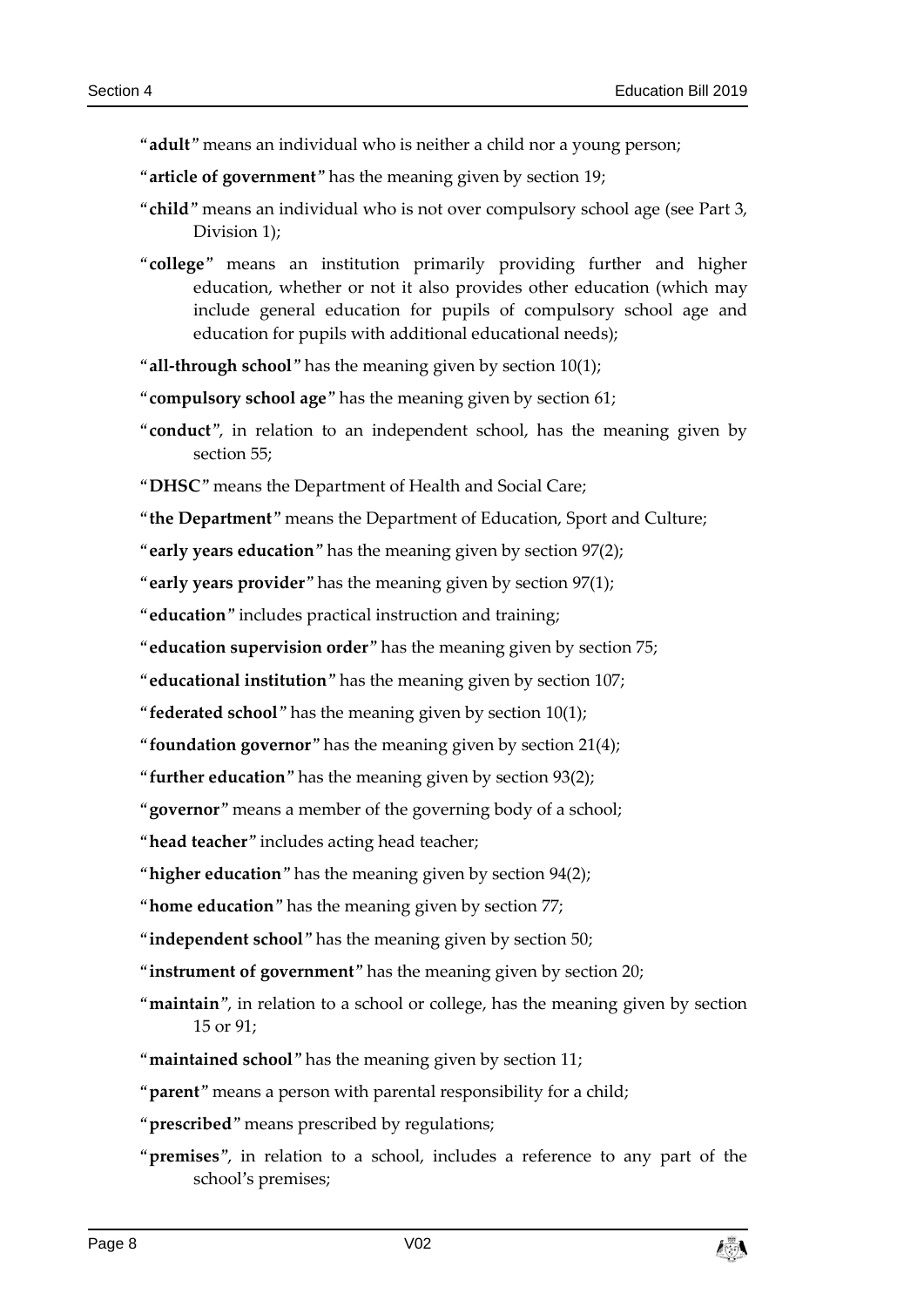"**primary education**" means education for children between the ages of 5 and 11 (inclusive);

"**primary school**" has the meaning given by section [10\(1\);](#page-11-4)

"**private tutor**" has the meaning given by section [117;](#page-66-1)

- "**psychoactive substance**" has the meaning given by section [34;](#page-22-2)
- "**public authority**" has the same meaning as in the *Freedom of Information Act 2015*;

"**school**" has the meaning given by section [10\(1\);](#page-11-4)

"**school attendance order**" has the meaning given by section [71;](#page-41-0)

"**school year**" means an academic year of a school or college, —

- (a) beginning with 1 September and ending with 31 August, or
- (b) in the case of a school or college which, with the approval of the Department, publishes arrangements for the beginning and ending of its academic years, an academic year as determined in accordance with those arrangements;
- "**secondary education**" means education for children between the ages of 11 and 16 (inclusive);
- "**secondary school**" has the meaning given by section [10\(1\);](#page-11-4)

"**young person**" means an individual who, —

- (a) is over compulsory school age, and
- (b) is not over the age of 18, or, in the case of an individual with additional educational needs, is not over the age of 21; and

"**youth and community services**" has the meaning given by section [104\(2\).](#page-58-4)

(2) A reference to educational or other services or facilities being provided in the Island includes a reference to services or facilities provided remotely (from anywhere) and accessed in the Island.

# <span id="page-8-0"></span>**5 Consultation with school governors**

- (1) At least once in each calendar year the Minister for Education, Sport and Culture must convene a meeting which the Chair of Governors of each school in the Island may attend (personally, or by a representative who is also a governor of the relevant school).
- (2) At each meeting the Minister must,
	- (a) outline the Department's educational strategy;
	- (b) outline major achievements, challenges and events since the last meeting in relation to education in the Island; and
	- (c) give those attending an opportunity to express their views on matters relating to education in the Island.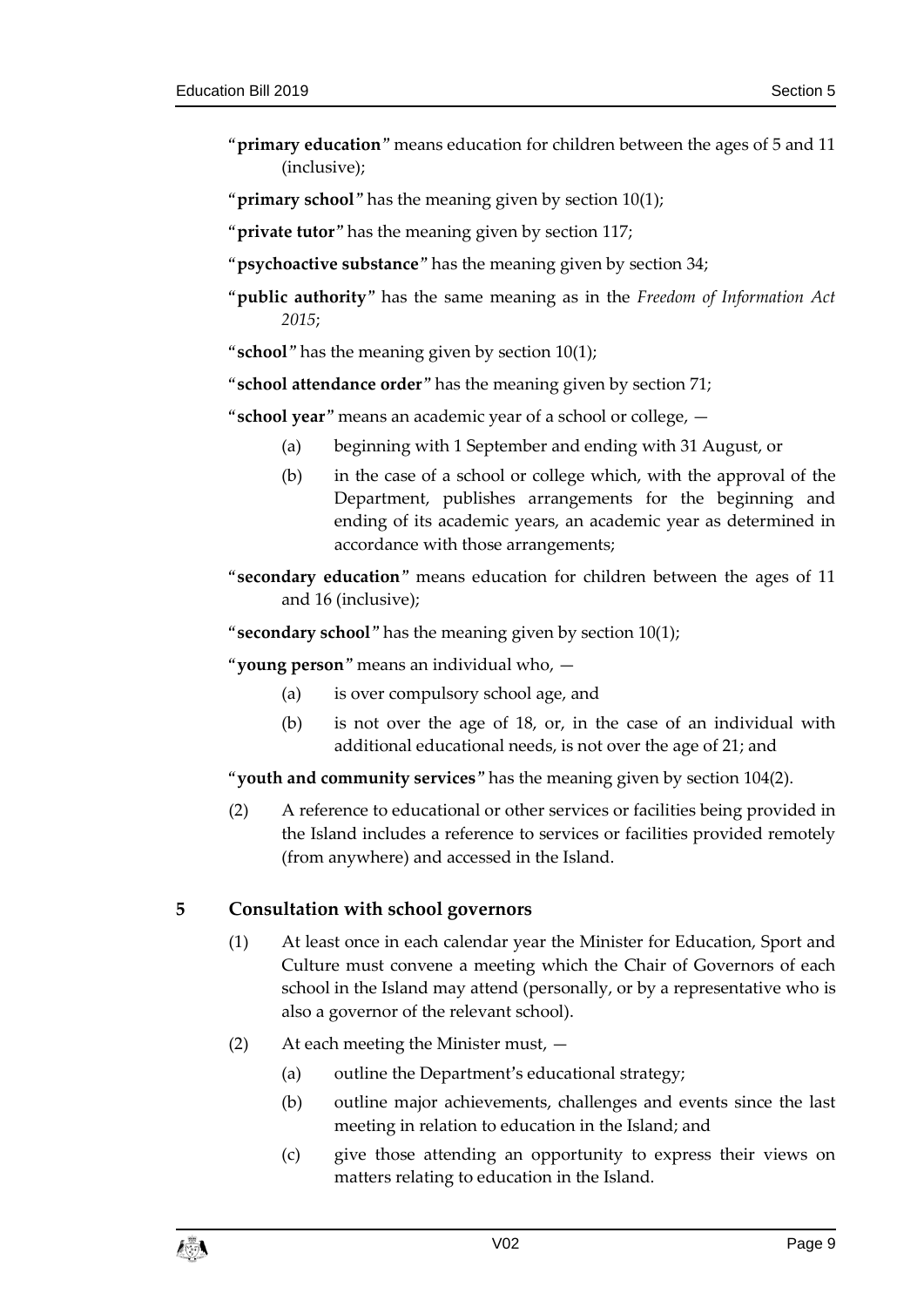- (3) The Minister may hold additional meetings if the Minister considers it appropriate.
- <span id="page-9-0"></span>(4) The Minister must publish a report of the proceedings of each meeting.

#### DIVISION 2 – PRINCIPLES AND DUTIES

#### <span id="page-9-1"></span>**6 Principles of education**

- (1) This section sets out the fundamental principles of education in the Island.
- (2) A public authority must have regard to the fundamental principles when exercising a function under this Act or any other function relation to education.
- (3) The principles are,
	- (a) that each child and young person should be enabled to receive an education that helps them to make appropriate progress and to become a fulfilled and valued member of society;
	- (b) that the mainstream educational system should so far as possible reflect and implement the AEN principles (see section [80\)](#page-45-4);
	- (c) that education in the Island should include provision for vocational and other practical training so far as possible;
	- (d) that education in the Island should include provision for life-long learning so far as possible;
	- (e) that children, young persons and their parents should have a reasonable degree of influence over the kind of education which is provided to them;
	- (f) that the educational system should support the cultural integrity and identity of the Island;
	- (g) that the educational system should support the development of a diverse society based on mutual respect;
	- (h) that providers of education in or for the Island should make appropriate use of developing technology, including facilities for remote and virtual education;
	- (i) that education in the Island should be provided economically, effectively and efficiently.
- (4) The Department may make regulations defining "life-long learning" for the purposes of this section.

Tynwald procedure – approval required

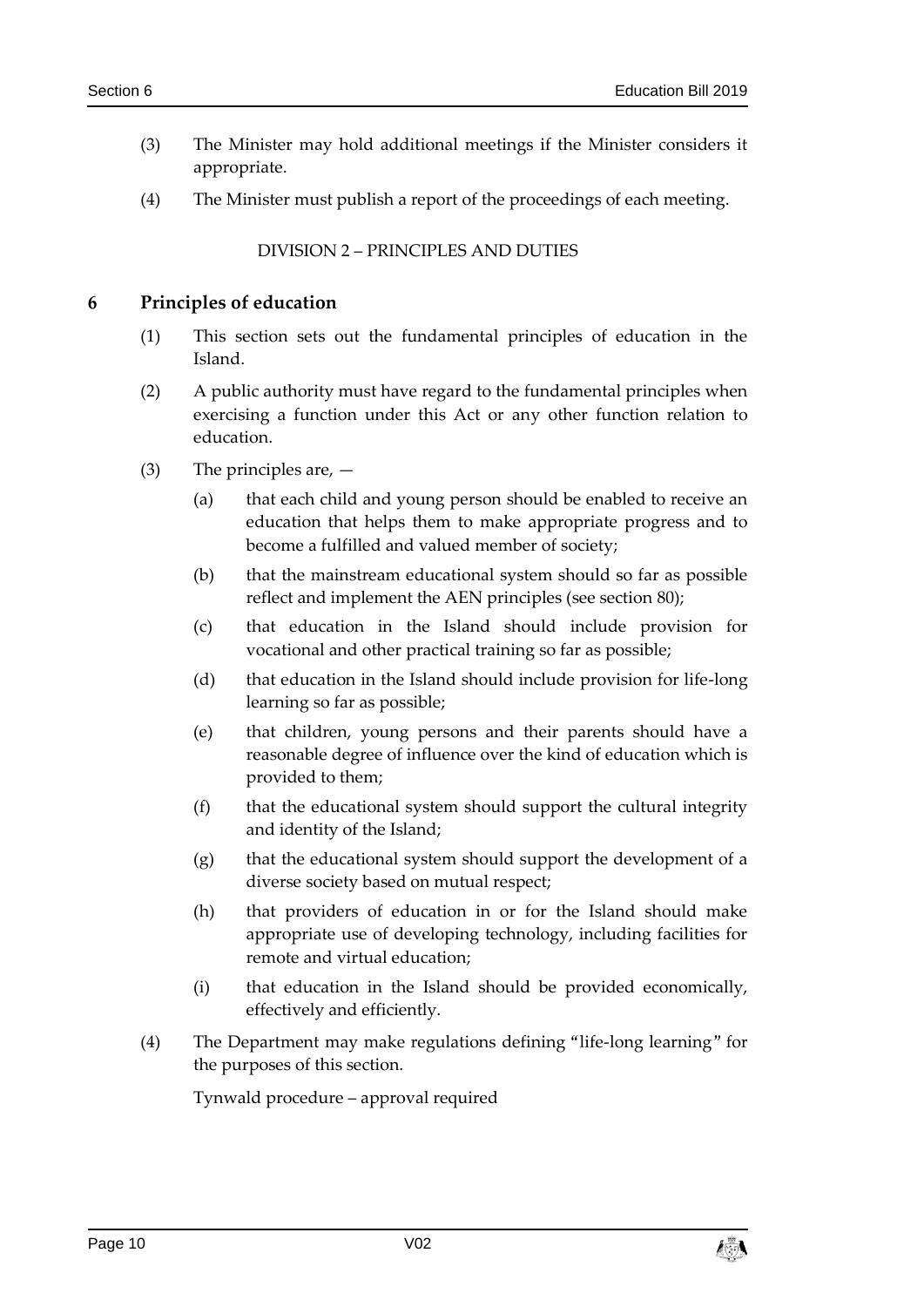# <span id="page-10-0"></span>**7 General duty of Department**

- (1) The Department has a general duty to secure and promote the education of persons resident in the Island.
- (2) For the purpose of performing that duty the Department must make arrangements for the provision of educational services in the Island.
- (3) In the exercise of its functions under this Act the Department must aim to manage resources economically, efficiently and effectively.
- (4) In the exercise of its functions under this Act the Department must aim, —
	- (a) to provide facilities for education throughout people's lives (and not only for children and young persons);
	- (b) to provide facilities for education that use a range of learning and communication technology;
	- (c) to provide facilities (particularly for adults) for part-time and remote learning;
	- (d) to take account of the wishes of children, young persons and their parents;
	- (e) to make arrangements to safeguard the welfare of individuals attending educational establishments, and generally in connection with their education;
	- (f) in addition to providing or using facilities provided in the Island, to use facilities provided outside the Island where that is economical, efficient and effective;
	- (g) to provide appropriate support for children and young persons with medical conditions attending educational establishments.

# <span id="page-10-1"></span>**8 Consultation, cooperation and review**

- (1) In the exercise of its functions under and in accordance with section [7](#page-10-0) the Department may consult any persons it considers appropriate.
- (2) The Department must, where appropriate, exercise its functions in cooperation with, —
	- (a) DHSC (particularly in relation to safeguarding and in relation to its responsibilities under the *Children and Young Persons Act 2001*),
	- (b) the Safeguarding Board in the exercise of its responsibilities under the *Safeguarding Act 2018*;
	- (c) the Department of Home Affairs, and
	- (d) other relevant public authorities.
- (3) The Department must from time to time,  $-$ 
	- (a) review the facilities for the provision of education to persons resident in the Island; and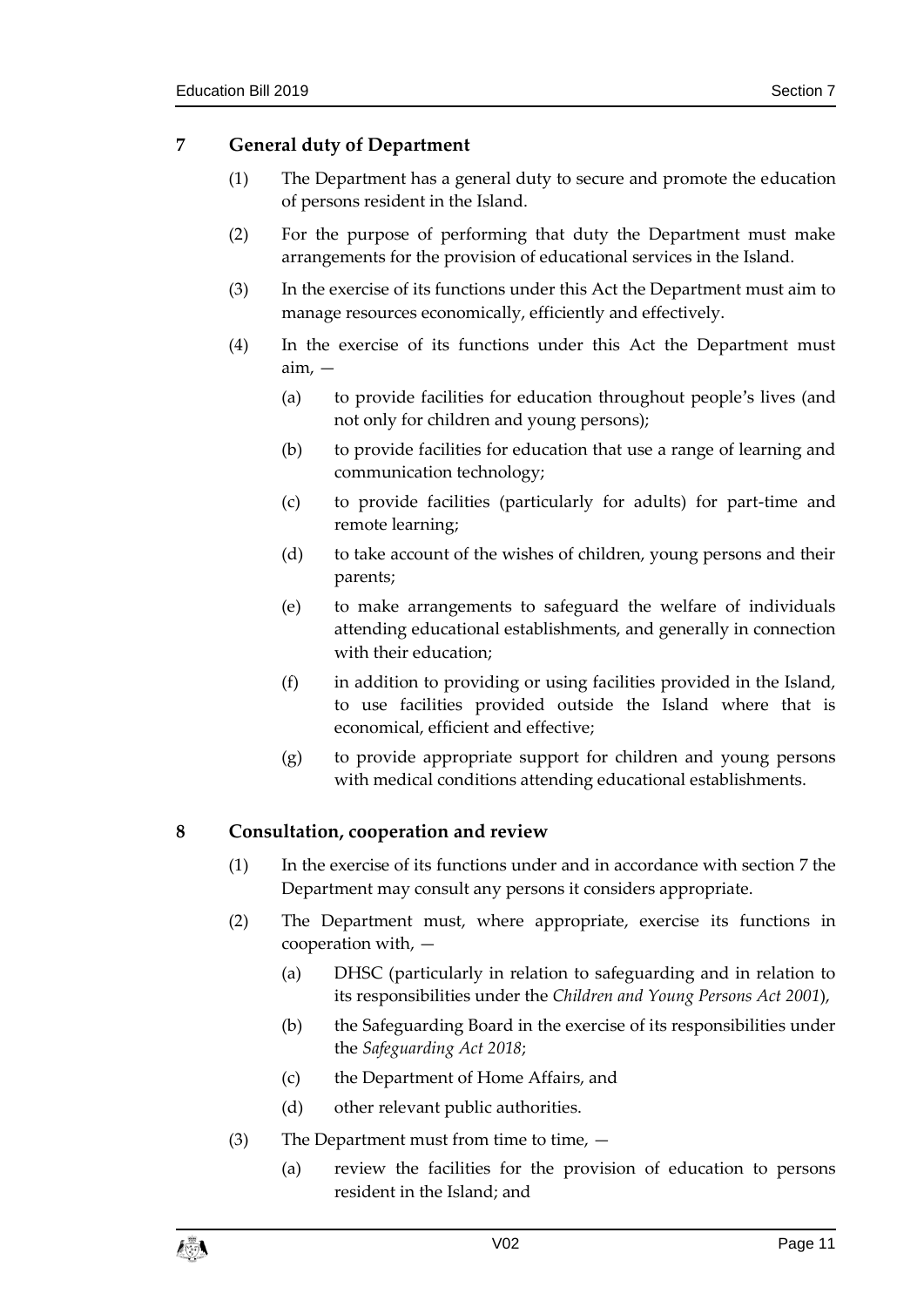- (b) publish its findings.
- (4) The Department must from time to time,  $-$ 
	- (a) issue guidance about the exercise of its functions under this Act; and
	- (b) publish the guidance.

# <span id="page-11-0"></span>**9 Dispute resolution**

- (1) This section sets out the dispute resolution principles for matters relating to education in the Island.
- (2) A public authority exercising functions in relation to education must apply the dispute resolution principles.
- (3) A court or tribunal considering matters relation to education must have regard to the dispute resolution principles.
- (4) The dispute resolution principles are that so far as possible disputes should be addressed, —
	- (a) first, by an internal review carried out by the decision-maker in respect of whose decision the dispute has arisen;
	- (b) next, by mediation; and
	- (c) finally (subject to judicial review or other judicial remedies), by referral to an independent tribunal.
- (5) A court or tribunal determining a matter which has not been addressed by internal review and mediation may, —
	- (a) require the parties to explain why internal review and mediation have not been used, and
	- (b) take such account of the explanation (whether in relation to the substantive outcome of the case, costs or otherwise) as the court or tribunal considers appropriate.

# **PART 2 – SCHOOLS**

# DIVISION 1 – DEFINITIONS

# <span id="page-11-4"></span><span id="page-11-3"></span><span id="page-11-2"></span><span id="page-11-1"></span>**10 Classes of school: general**

- $(1)$  In this Act,  $-$ 
	- (a) "**primary school**" means an institution providing education mostly for children between the ages of 5 and 11 (inclusive);
	- (b) "**secondary school**" means an institution providing education mostly for children between the ages of 11 and 16 (inclusive);

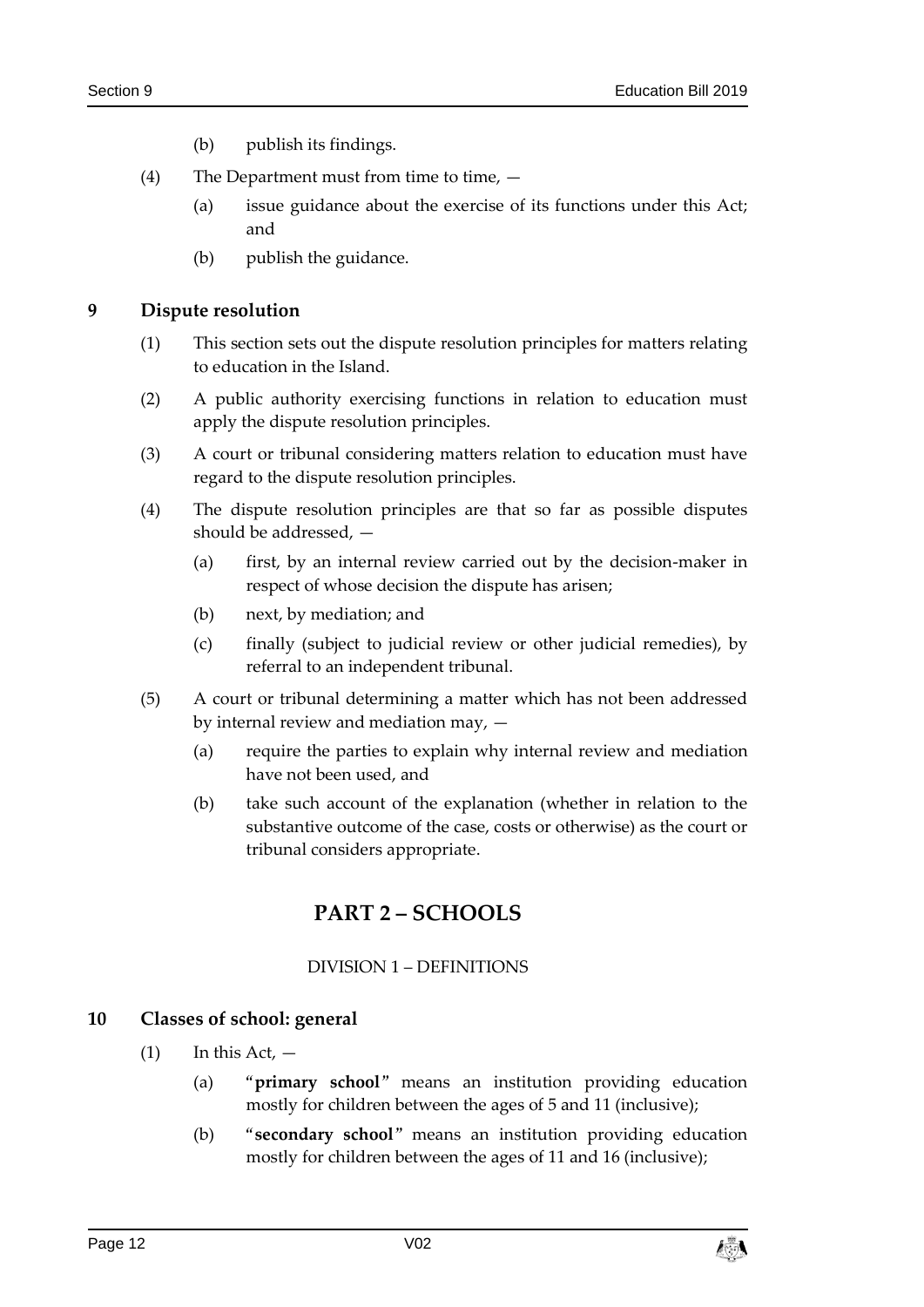- (c) "**all-through school**" means a school that is both a primary school and a secondary school;
- (d) "**federated school**" means a group of two or more schools sharing a single head teacher and a single governing body (which may have one or more sub-committees each of which focuses on the affairs of a particular school in the group);
- (e) "**school**" means a primary school, secondary school, all-through school or federated school.
- (2) An all-through school is to be treated for the purposes of this Act and any other enactment as if it were both a primary school and a secondary school; and provisions of this Act and any other enactment apply to an all-through school with any necessary modifications.
- (3) The Department may arrange for two or more schools to share a single set of premises; and where schools are co-located, this Act and any other enactment about education applies to each school separately, subject to any necessary modifications.
- (4) The Department may make regulations providing for schools ("middle schools") which cater for part of the age group served by primary schools and part of the age group served by secondary schools; and the regulations may make provision for the application of the provisions of this Act in relation to middle schools.

Tynwald procedure – approval required

(5) An institution falling within the definition of a college in section [91](#page-50-5) is not a secondary school by reason of its also providing education for pupils of compulsory school age.

# <span id="page-12-0"></span>**11 Maintained school**

- (1) In this Act "**maintained school**" means a school provided and maintained by the Department.
- $(2)$  In this Act,  $-$ 
	- (a) a reference to providing a school is a reference to making premises owned by the Department available for the use of the school, and
	- (b) a reference to maintaining a school is a reference to the Department paying the expenses of the school.

# <span id="page-12-1"></span>**12 Maintained faith school**

In this Act "**maintained faith school**" means a maintained school the governing body of which includes foundation governors nominated by a church or other religious institution.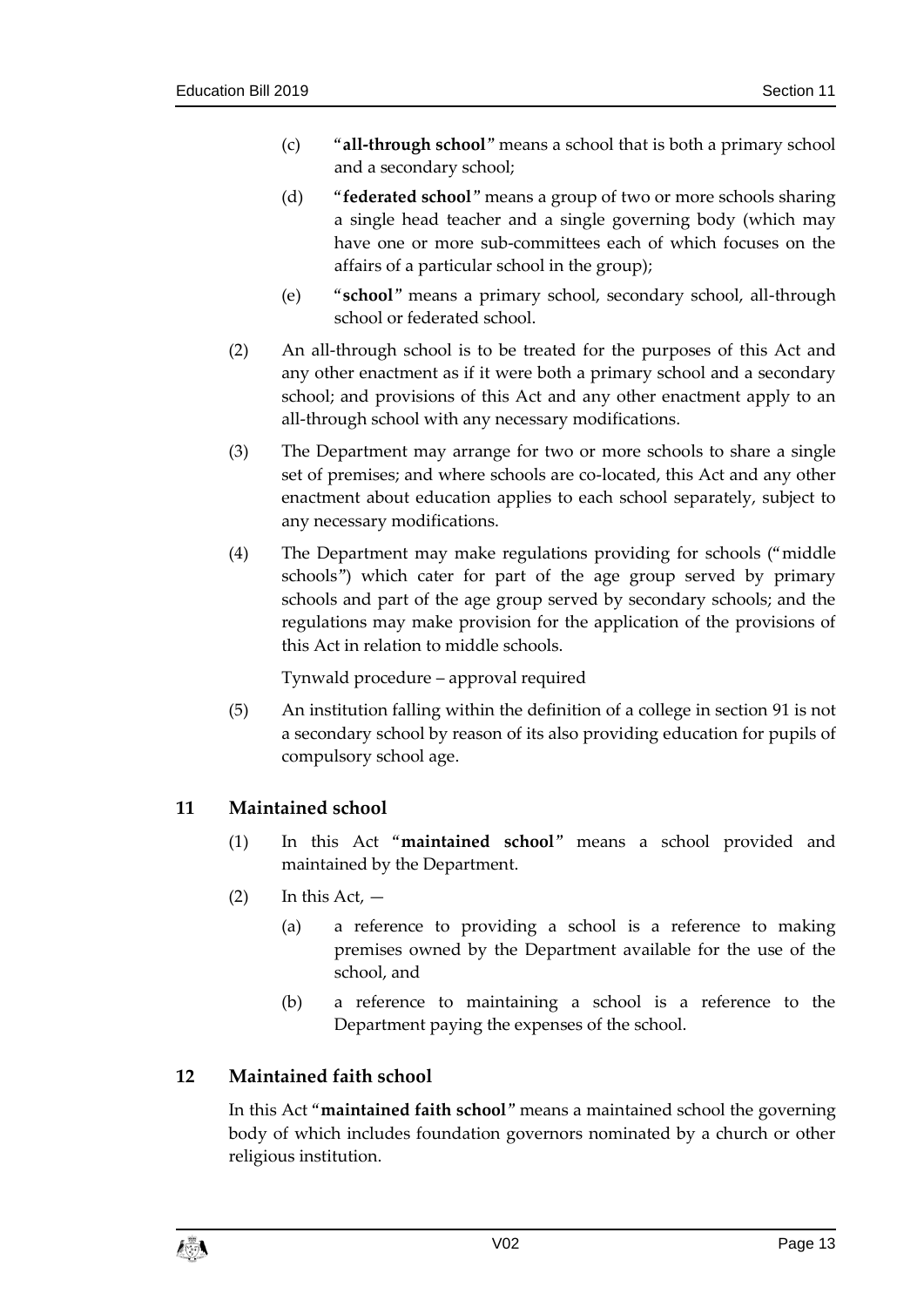# <span id="page-13-0"></span>**13 Contracted school**

<span id="page-13-1"></span>In this Act "**contracted school**" means a school in respect of which the curriculum is provided, or management functions are performed, in accordance with a contract entered into by the Department.

DIVISION 2 – MAINTAINED SCHOOLS

# <span id="page-13-2"></span>SUBDIVISION 1 – PROVISION AND MAINTENANCE OF SCHOOLS

# <span id="page-13-3"></span>**14 Duty to ensure sufficient schools**

- (1) The Department must ensure that there are available in the Island sufficient schools for the provision of primary education and secondary education.
- (2) In subsection (1) "sufficient schools" means schools that are sufficient in number and character, and have sufficient resources, to provide all children resident in the Island with education appropriate to their different, —
	- (a) ages,
	- (b) abilities,
	- (c) interests, and
	- (d) aptitudes.
- (3) In performing its duty under this section, the Department must in particular have regard to the need to ensure, —
	- (a) that suitable provision is made for pupils who have been assessed as having additional educational needs;
	- (b) that primary and secondary education are as a general rule to be provided in separate schools (subject to paragraph (a), and subject to the power to establish all-through schools where the Department thinks it appropriate in particular circumstances);
	- (c) that resources are used economically, efficiently and effectively, having regard to the number of pupils in each school.

# <span id="page-13-4"></span>**15 Provision and maintenance**

- (1) The Department must provide and maintain schools.
- (2) The Department must continue to maintain any school that is a maintained school immediately before this section comes into force (subject to closure or conversion under section [17\)](#page-14-2).
- (3) The schools that are, immediately before this section comes into force, provided or maintained are listed in Schedule 1; and the Department may by order, —

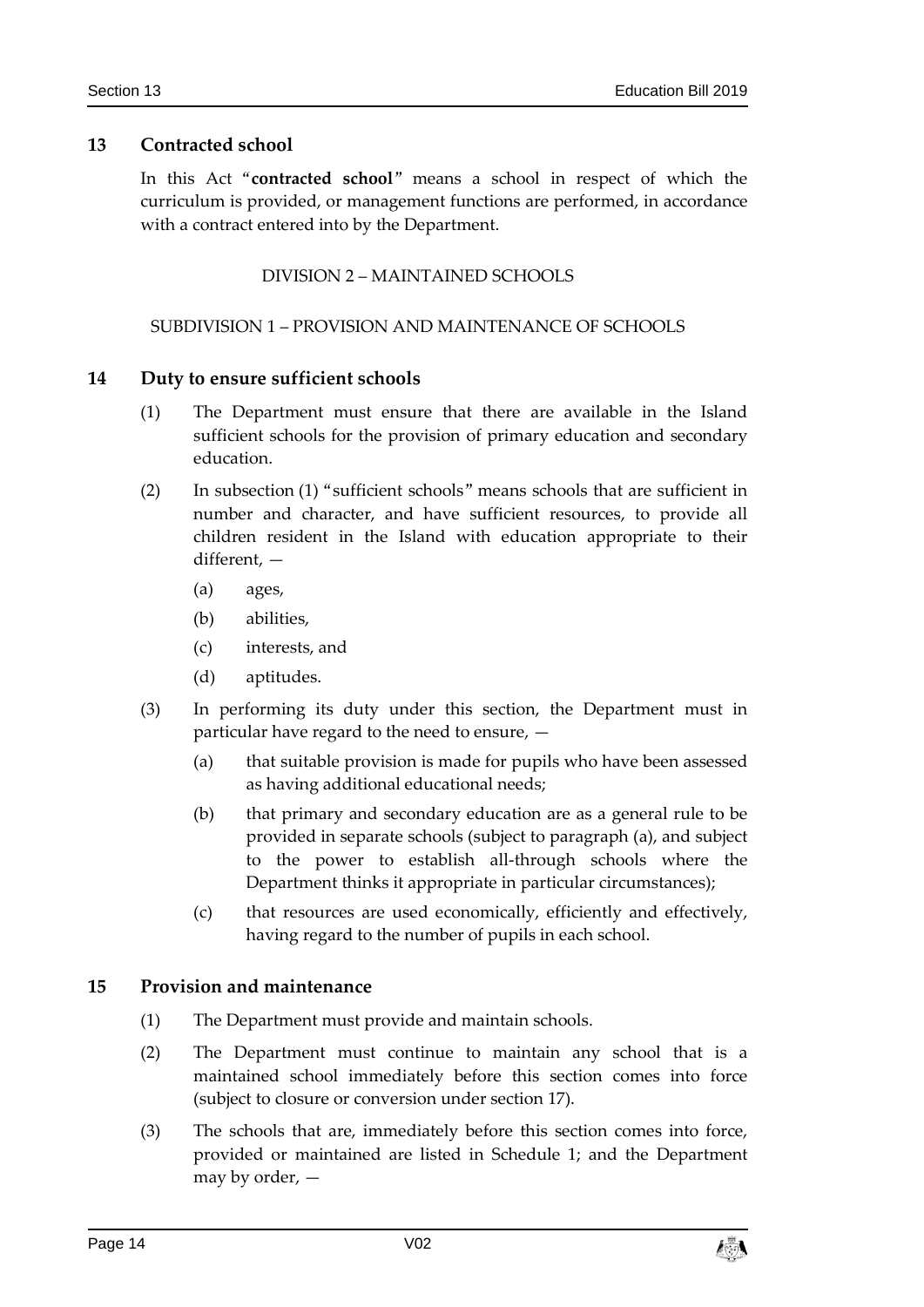- (a) amend the Schedule to reflect a change in the name of a school;
- (b) amend the Schedule to reflect anything done under, or of a kind described in, section [17.](#page-14-2)

Tynwald procedure – laying only

#### <span id="page-14-0"></span>**16 Term dates**

- (1) The Department must set the term dates for maintained and contracted schools for each year.
- <span id="page-14-1"></span>(2) The Department must publish the term dates for a school year as far in advance as is reasonably practicable.

SUBDIVISION 2 – OPENING, CLOSING AND ALTERING SCHOOLS

# <span id="page-14-2"></span>**17 Establishment, closure and alteration of schools**

- (1) The Department may by order make provision for or in connection with, —
	- (a) the establishment of a new maintained school;
	- (b) the adoption of an independent school as a maintained school;
	- (c) the closure of a maintained school, or its conversion into an independent school;
	- (d) the establishment of a new contracted school, or the conversion of an existing school into a contracted school;
	- (e) the division of a school into two or more separate schools;
	- (f) the amalgamation of two or more separate schools into a single school.

Tynwald procedure – laying only

- (2) The Department may by order provide for any of the following kinds of alteration in the character of a maintained school, —
	- (a) beginning or ceasing to provide education for pupils above or below a particular age; or
	- (b) significantly enlarging or altering the school premises;
	- (c) transferring the school to a new site.

Tynwald procedure – laying only

- (3) The Department may not make provision of a kind permitted by subsection (1) or (2) except by order under that subsection.
- (4) Schedule 2 makes supplementary provision about orders under this section.

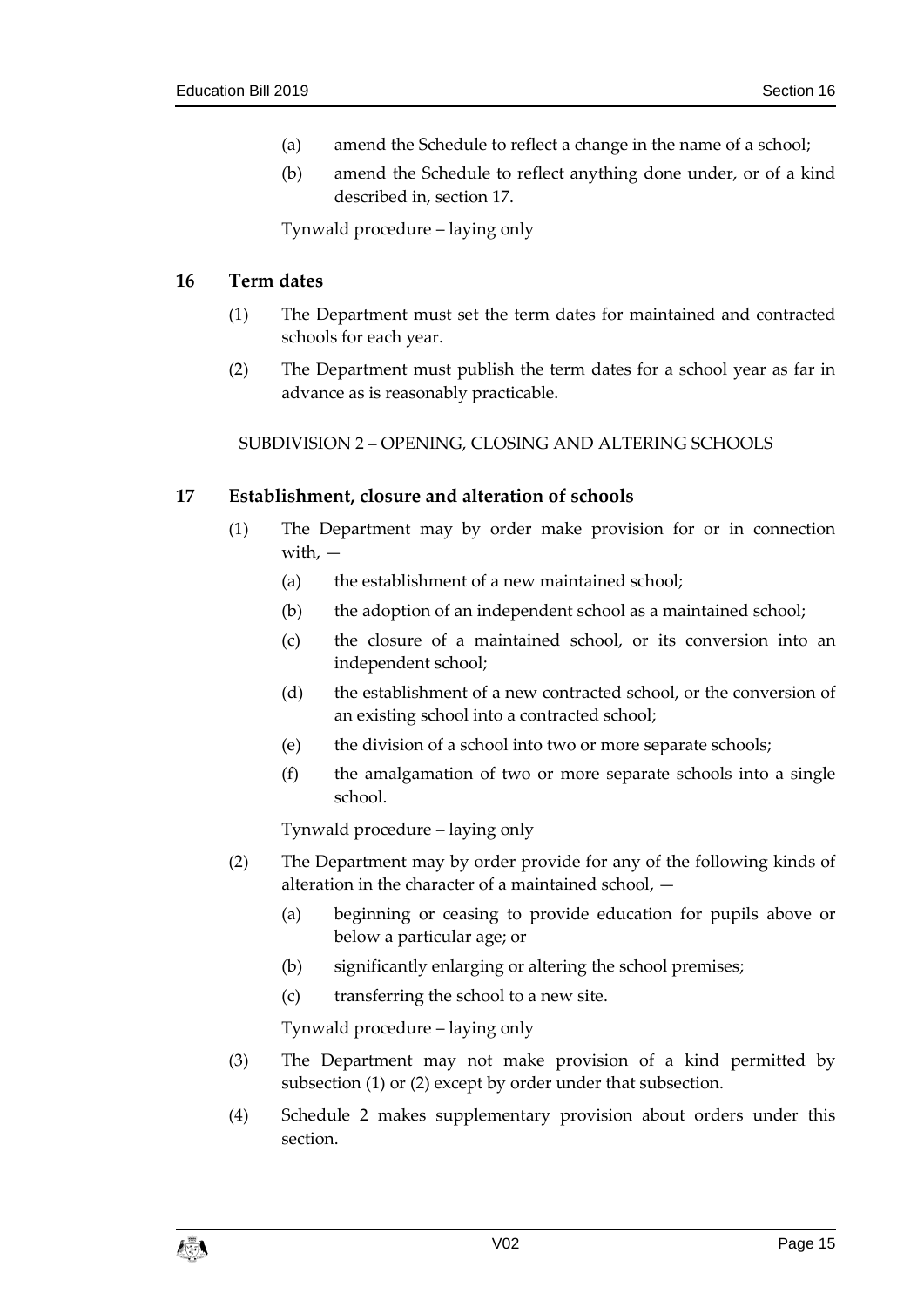# SUBDIVISION 3 – PREMISES

#### <span id="page-15-1"></span><span id="page-15-0"></span>**18 Premises of maintained schools**

- (1) The Department must make arrangements for the maintenance, and where necessary the development, of premises used for maintained schools.
- (2) Arrangements under subsection (1) may include,
	- (a) cooperation or collaboration with other Departments or public authorities;
	- (b) entering into contracts.
- (3) In respect of a maintained faith school, the Department may require a contribution to maintenance or development costs from the church or other religions institution that nominates foundation governors to the governing body.
- (4) The Department may make regulations about contributions under subsection (3); and the regulations may make provision, in particular,  $-$ 
	- (a) about rates of contribution (which may include provision for rates to be determined by reference to a formula, by reference to the judgment of a specified person, or in some other way);
	- (b) for arrangements for maintenance or development to be conditional on arrangements for contributions.

Tynwald procedure – approval required

SUBDIVISION 4 – GOVERNANCE AND FINANCE

#### <span id="page-15-3"></span><span id="page-15-2"></span>**19 Articles of government**

- (1) For each school the Department must make an instrument ("**articles of government**") in accordance with which the school is to be conducted.
- (2) The articles of government must include provision for,
	- (a) the functions of the Department, the governing body (if any) and the head teacher in relation to the conduct of the school;
	- (b) the appointment of teachers;
	- (c) the determination of school sessions;
	- (d) the admission of pupils;
	- (e) the discipline, suspension, expulsion and reinstatement of pupils; and
	- (f) giving effect to any financial arrangements under section [22.](#page-17-0)
- (3) The Department must ensure that the articles of government clearly define the role and responsibilities of governors.

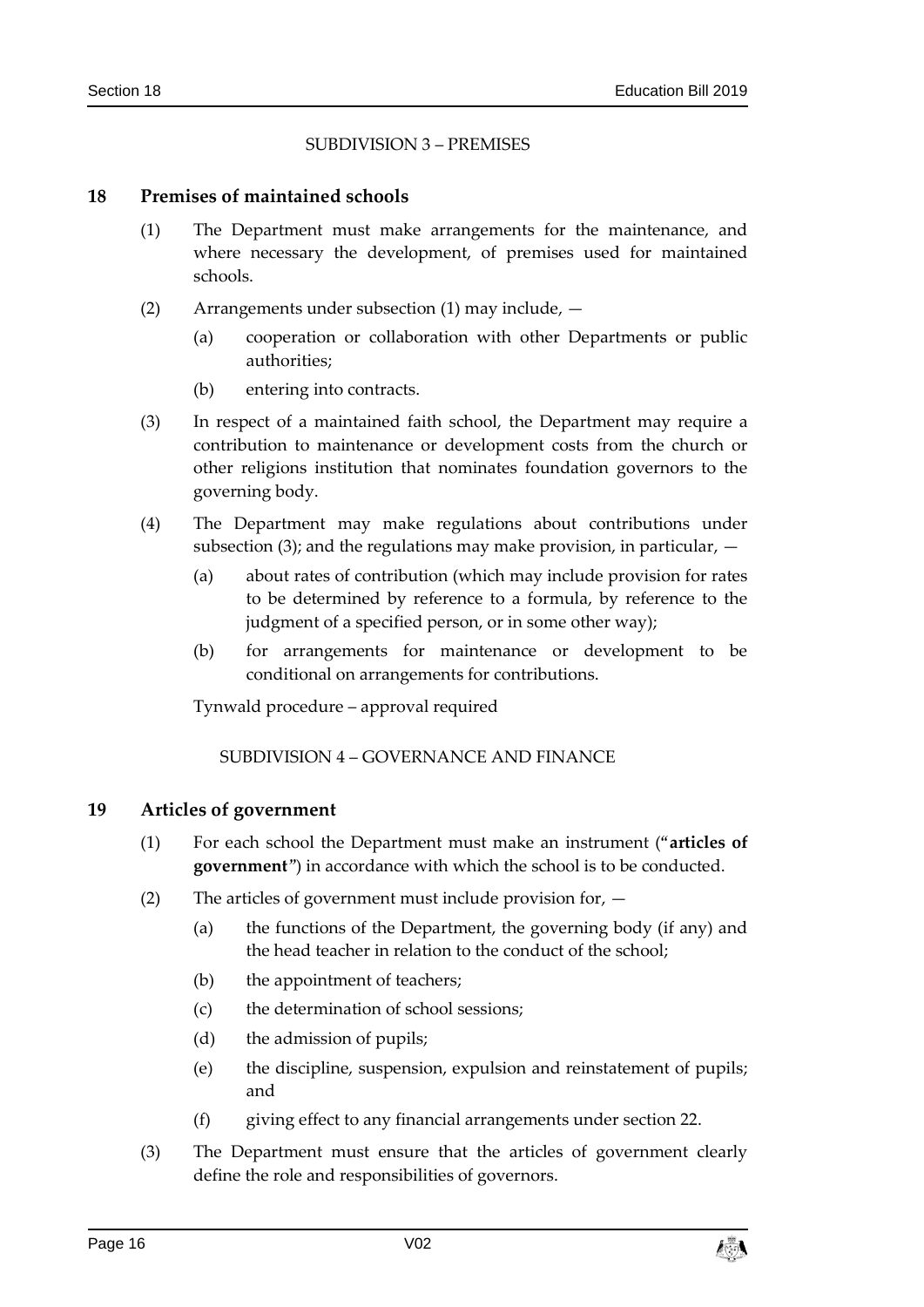- (4) The articles of government must provide that,
	- (a) an individual may not serve as governor of any one school for a period or periods amounting in total to more than 6 years; but
	- (b) the Department may permit a specified individual to serve for one or more specified periods beyond what would be permitted in accordance with paragraph (a) where the Department consider it expedient having regard to special circumstances.
	- (c) This section is subject to other provisions of this Act.

# <span id="page-16-0"></span>**20 Model instruments of government**

- (1) The Department must issue one or more model instruments ("**instrument of government**") dealing with the constitution and proceedings of the governing body of primary and secondary schools.
- (2) The relevant model instrument of government applies automatically to each maintained primary or secondary school (including faith schools).
- (3) The Department may by written notice provide for specified modifications of a model instrument of government in its application by virtue of subsection (2) to a specified school or class of school.

# <span id="page-16-1"></span>**21 Appointment of governors**

- (1) An instrument of government,
	- (a) must include provision about the arrangements for the appointment of governors (which may include provision for election or for selection, and may confer functions on specified persons);
	- (b) may include provision about arrangements for co-option of governors with the approval of the Department;
	- (c) may include provision about the delegation of functions to committees or sub-committees.
- (2) The instrument of government must provide for the governing body to consist of a maximum of 7 individuals of whom, —
	- (a) one is a teacher at the school, elected by the teachers at the school;
	- (b) one is a non-teaching member of staff of the school, elected by the non-teaching members of staff at the school;
	- (c) one is a parent of one or more children attending the school, elected by the parents of children attending the school;
	- (d) in the case of a secondary school or college, one may be a pupil at the school; and
	- (e) the remainder are appointed by the Department.
- (3) In appointing governors the Department, —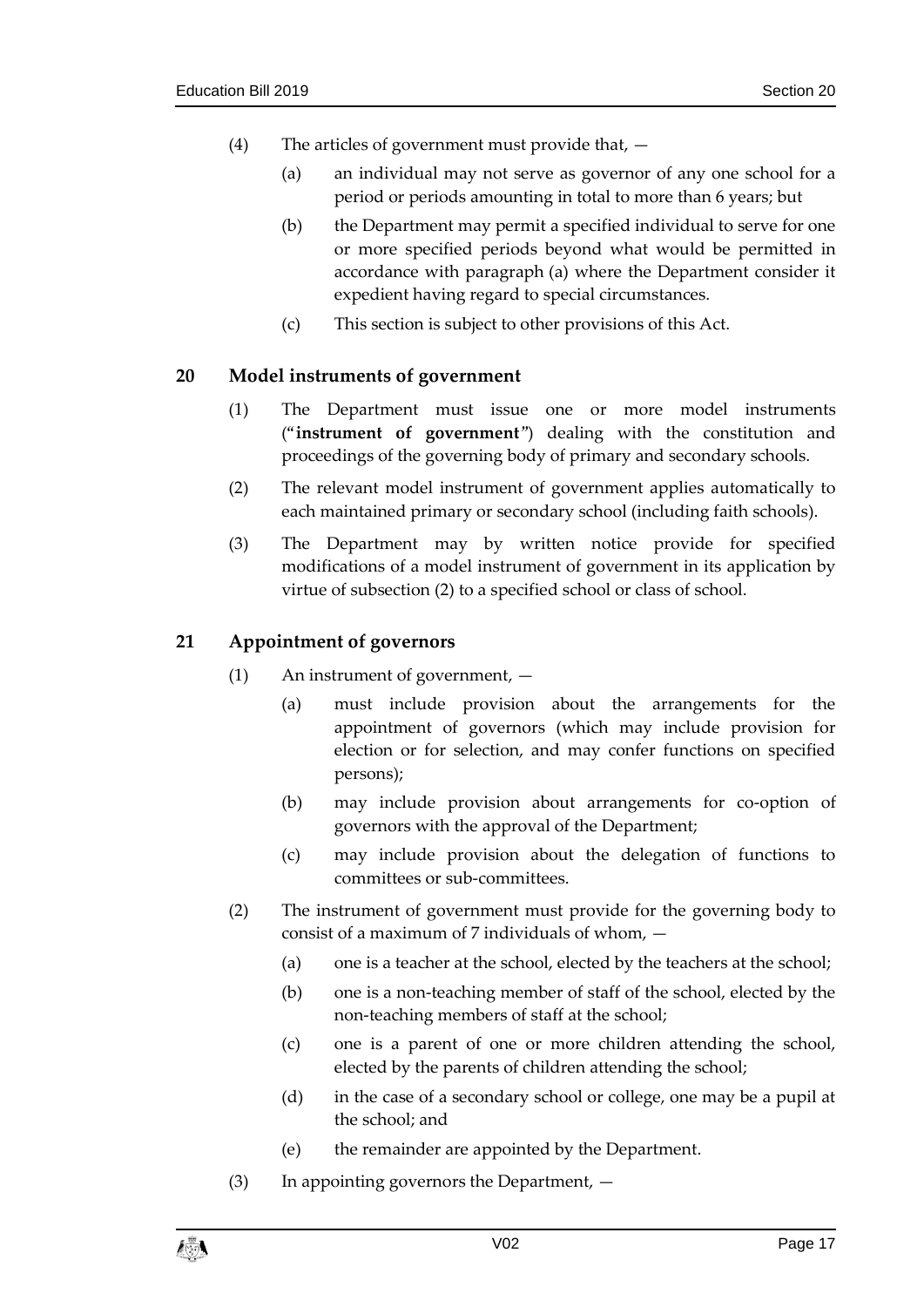- (a) must aim to appoint individuals who in the Department's opinion will provide an independent and objective perspective and will act in the interests of securing an efficient, economic and effective education for children attending the school; and
- (b) may not appoint an individual who is a Member of Tynwald or the holder of an office which is a public authority to which holders are elected by the public.
- <span id="page-17-1"></span>(4) The instrument of government of a maintained faith school must provide that at least one third of the governors are to be individuals ("**foundation governors**") appointed otherwise than by the Department for the purpose of ensuring, —
	- (a) that the character of the school as a maintained faith school is preserved and developed, and
	- (b) in particular, that the school is conducted in accordance with the provisions of any trust deed relating to it.
- (5) In the case of a federated school, the instrument of government may make separate appointments under any of paragraphs (a) to (d) of subsection (2) in respect of each of the schools in the federation; and the maximum of 7 members set by subsection (2) is increased by one for each additional appointment under any of those paragraphs.

# <span id="page-17-0"></span>**22 Failures by governors and head teachers**

- (1) The Department may give directions to the governing body or head teacher of a maintained school about the exercise of a function in respect of which the Department is satisfied that the governing body or head teacher has acted or is proposing to act, —
	- (a) unreasonably, or
	- (b) contrary to the articles of government of the school.
- (2) If the Department is satisfied that the governing body or head teacher of a maintained school has failed to discharge a duty under the Act, the articles of government or directions under subsection (1) it may make an order, —
	- (a) declaring the governing body or head teacher to be in default in respect of that duty, and
	- (b) giving such directions for the purpose of enforcing the performance of the duty.
- (3) The Department may act under this section in respect of a function which consists of, or confers, a discretion.
- (4) A governing body or head teacher must comply with a direction or order under this section.

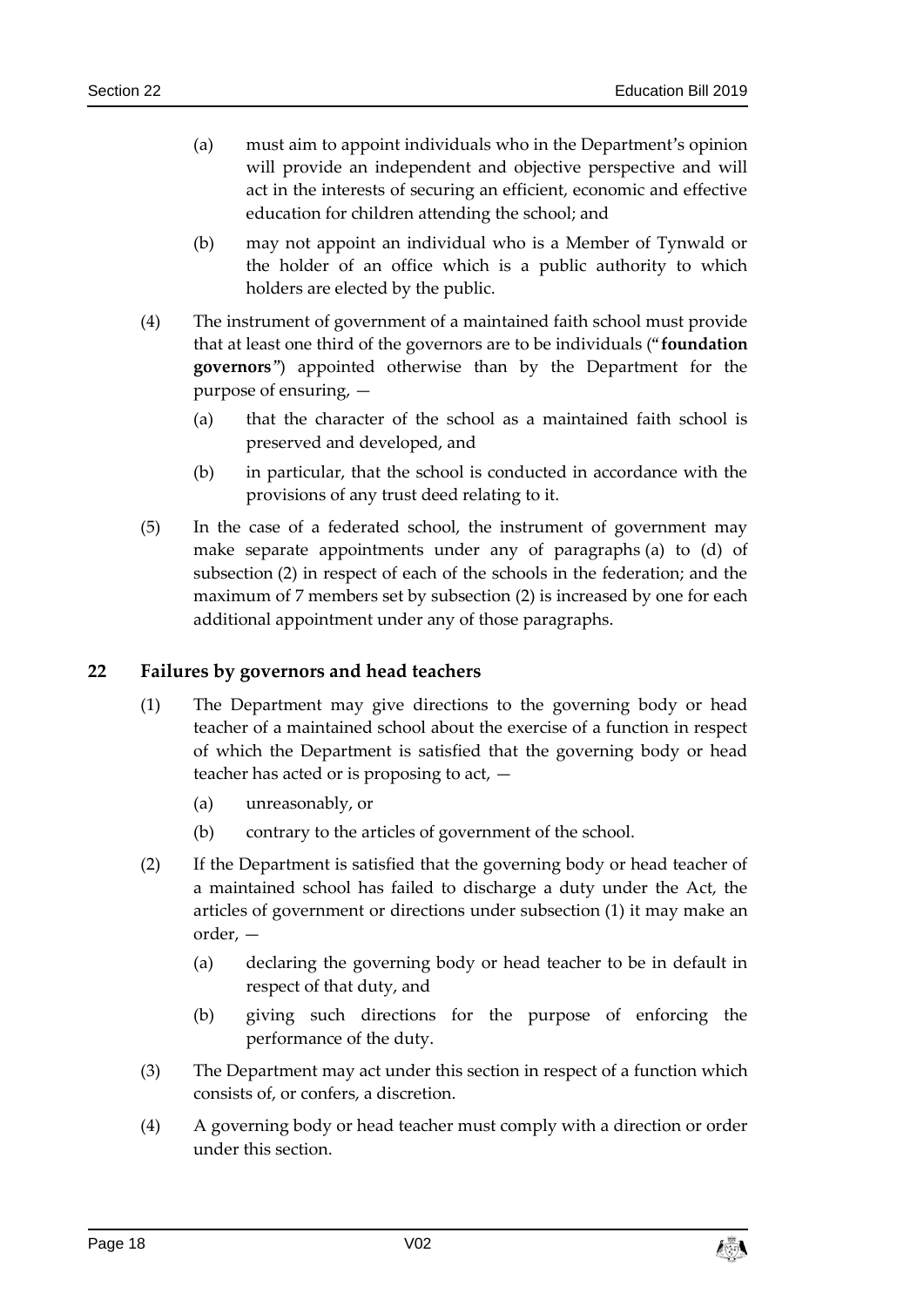- (5) The articles of government must include provision for the removal of governors who appear to the Department to be unable or unwilling to perform their functions.
- (6) An order under this section may dismiss a governor or head teacher who appears to the Department to be unable or unwilling to perform functions under or in accordance with this Act, the articles of government or a direction under this section.

# <span id="page-18-0"></span>**23 Delegated financial management**

- (1) The Department may make arrangements for the head teacher of a maintained secondary school to manage a budget in respect of the actual or expected expenses incurred in connection with the operation of the school.
- (2) The Department may issue directions to be followed by head teachers,
	- (a) in the preparation of draft budgets under this section;
	- (b) in managing budgets in accordance with arrangements under this section.

# <span id="page-18-1"></span>**24 Charges for certain services**

(1) The Department may by regulations provide for the making of charges in respect of the provision at a maintained school of specified classes or descriptions of teaching or other activities for pupils (whether part of the normal curriculum or not).

Tynwald procedure – approval required

(2) No charge may be made by or on behalf of the Department or the governing body of a maintained school for any teaching or other activity provided for pupils at the school except in accordance with regulations under subsection (1).

# <span id="page-18-2"></span>**25 Foundation contributions to maintained faith schools**

- (1) Where significant development or other capital costs are expected to be incurred in the maintenance of a school in a school year, the Department may aim to secure contributions from the church or other faith institution that nominates foundation governors to the governing body.
- (2) In applying this section the Department must use as a starting point for discussions the presumption that in the case of building works or other infrastructure development, a contribution of 50% is appropriate.

# <span id="page-18-3"></span>**26 Reports to parents**

(1) The Department must make regulations about the provision of reports to parents of pupils at maintained schools.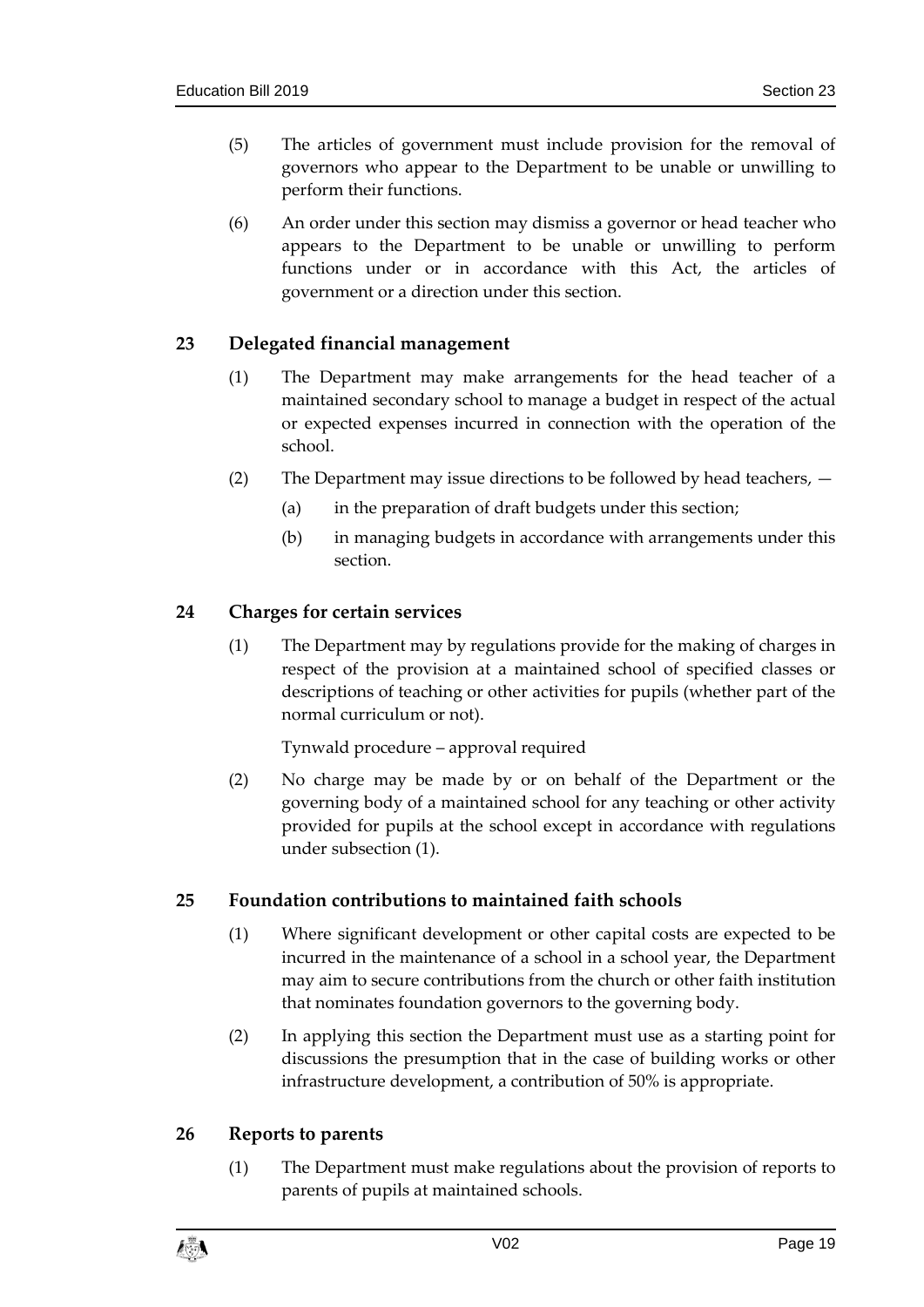Tynwald procedure – approval required

- (2) Reports must include information about,
	- (a) the educational provision for pupils at the school (including the curriculum and syllabuses followed); and
	- (b) reports on the educational achievements of their children, including the results of examinations and assessments.
- (3) The Department,
	- (a) may include in the regulations provision about the recording, maintenance and confidentiality of information; and
	- (b) may issue guidance for schools in relation to compliance with data protection law.

# <span id="page-19-0"></span>**27 Information for government**

- (1) The Department may require the head teacher or governing body of a school to provide information about pupils and activities at the school.
- (2) The Department may make regulations requiring the head teacher or governing body of a maintained school to keep records of a specified kind for the purposes of being able to comply with requirements under this section.

Tynwald procedure – approval required

(3) The regulations must include provision about redaction and anonymisation and any other necessary safeguards to ensure compliance with data protection law.

# SUBDIVISION 5 – TEACHING

# <span id="page-19-2"></span><span id="page-19-1"></span>**28 Employment of teachers and educational support staff**

- (1) The Department is responsible for employing (including determining remuneration and terms and conditions of service of) all teachers in maintained schools.
- (2) The reference to teachers in subsection (1) includes a reference to educational support staff.
- (3) Before appointing the head teacher of a maintained faith school the Department must, —
	- (a) notify the governors of the school of the person whom the Department proposes to appoint, and
	- (b) consider any representations made by the governors.
- (4) The Department must ensure that terms and conditions of service under this section, —

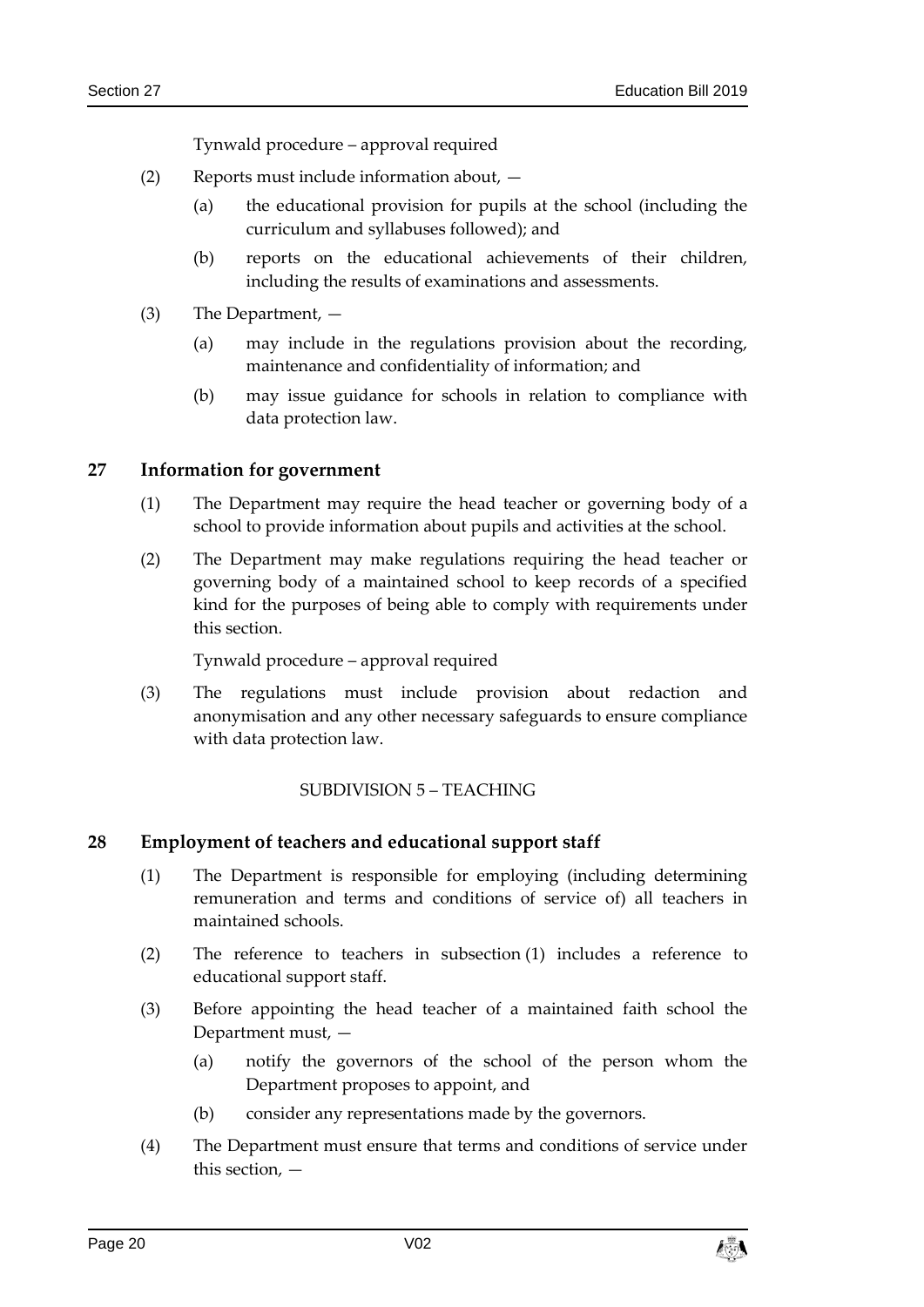- (a) promote and facilitate equality of opportunity and the avoidance of discrimination, and
- (b) in particular, reflect any relevant legislation, and Departmental guidance, in relation to equality.
- (5) In this section a reference to teachers includes a reference to all persons working in a school who, —
	- (a) are responsible for providing education or interacting directly with pupils, and
	- (b) who are not employed by, or in accordance with arrangements made or approved by, a public authority other than the Department;

and the Department may by regulations provide for a class of persons to be treated, or not to be treated, as falling within paragraphs (a) and (b).

Tynwald procedure – approval required

(6) This section does not prevent a government department apart from the Department from employing staff in schools.

# <span id="page-20-0"></span>**29 The curriculum**

(1) The Department must by order prescribe a curriculum which must be provided for all registered pupils of compulsory school age at maintained schools.

Tynwald procedure – laying only

- (2) The curriculum must, in particular,
	- (a) include education in religion, ethics and values, avoiding proselytising for any particular religion or religious approach;
	- (b) include education in Manx culture (including history and language);
	- (c) include age-appropriate education about sex and relationships, health and lifestyle, and economic and other wellbeing; and
	- (d) include opportunities for physical education (including games and sports).
- (3) The curriculum may include arrangements for,  $-$ 
	- (a) regular assessments, and
	- (b) access to public examinations, or participation in the attainment of qualifications, provided in the Island and elsewhere.
- (4) The curriculum may include modifications and exceptions for pupils with additional educational needs.
- (5) Before making an order under subsection (1) the Department may consult any persons it considers appropriate.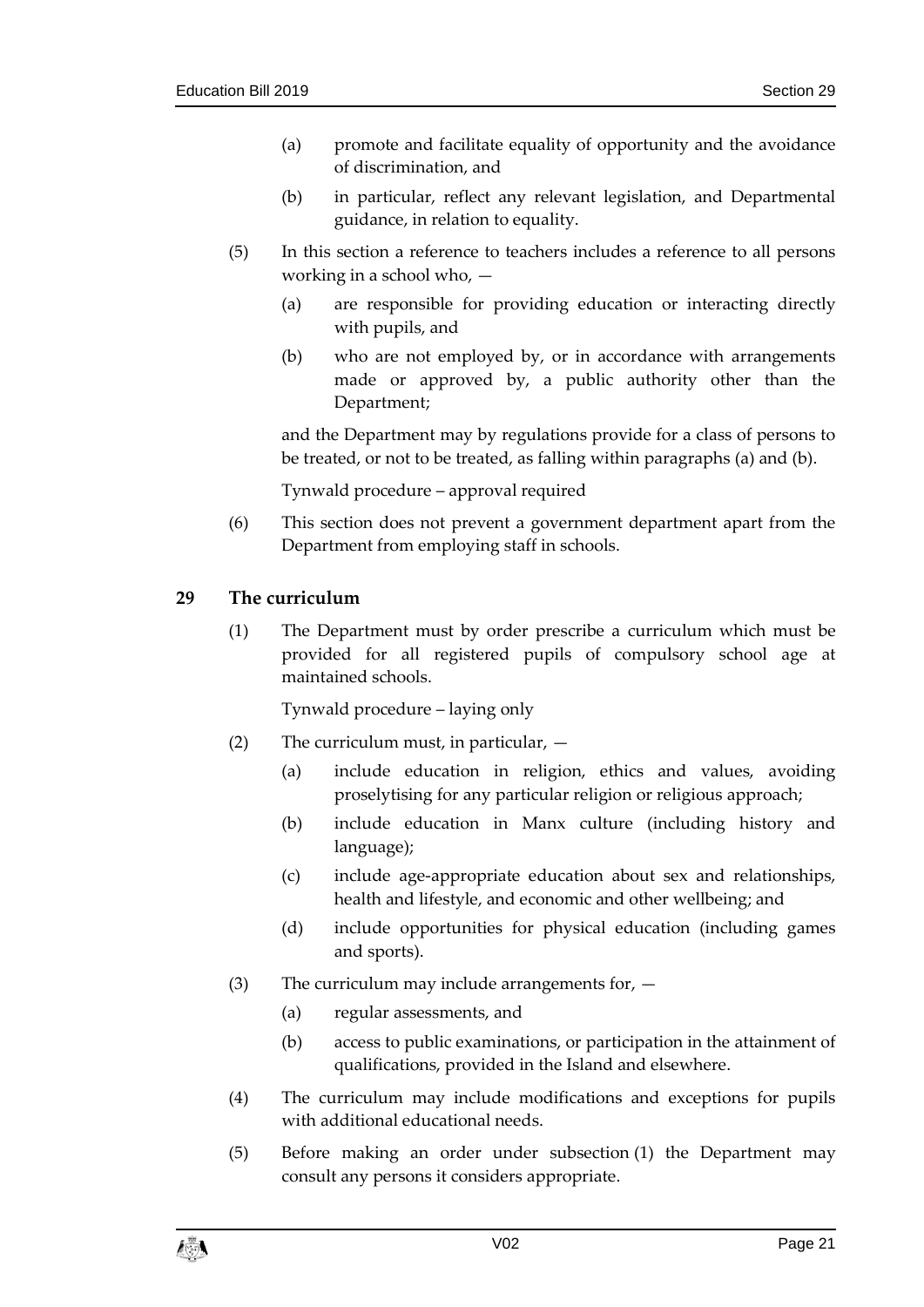# SUBDIVISION 6 – BEHAVIOUR

#### <span id="page-21-1"></span><span id="page-21-0"></span>**30 School rules**

- (1) The articles of government of a maintained school must make provision about standards of behaviour in the school.
- (2) The articles must specify the person responsible for setting standards of behaviour for the school; and that person may be, —
	- (a) the Department,
	- (b) the governing body, or
	- (c) the head teacher.
- (3) The articles must specify,
	- (a) the sanctions which may be imposed for misbehaviour;
	- (b) the criteria to be applied in determining which sanction to apply in a particular case; and
	- (c) the person responsible for administering penalties.
- <span id="page-21-3"></span>(4) The sanctions specified under subsection  $(3)(a)$  may not include,  $-$ 
	- (a) corporal punishment;
	- (b) fines or other financial penalties; or
	- (c) deprivation of property.
- (5) Subsection (4)(b) and (c) are subject to sections [34](#page-22-2) and [35.](#page-23-0)
- (6) For the purposes of subsection  $(3)(c)$  any of the following may be specified, and different persons may be specified for different penalties, levels of penalty or circumstances, —
	- (a) the Department,
	- (b) the governing body,
	- (c) the head teacher,
	- (d) other teachers or members of staff.

# <span id="page-21-2"></span>**31 Suspension and exclusion**

- (1) The articles of government of each maintained school must include the provision required by this section.
- (2) The articles must provide for an appeal to the Department against any penalty involving suspension from the school.
- (3) The articles must provide that only the Department may exclude a pupil.
- (4) The articles must allow the Department to require the school to accept a pupil who has been excluded by the Department from another school.
- (5) A pupil who is excluded from a school may appeal to a court of summary jurisdiction.

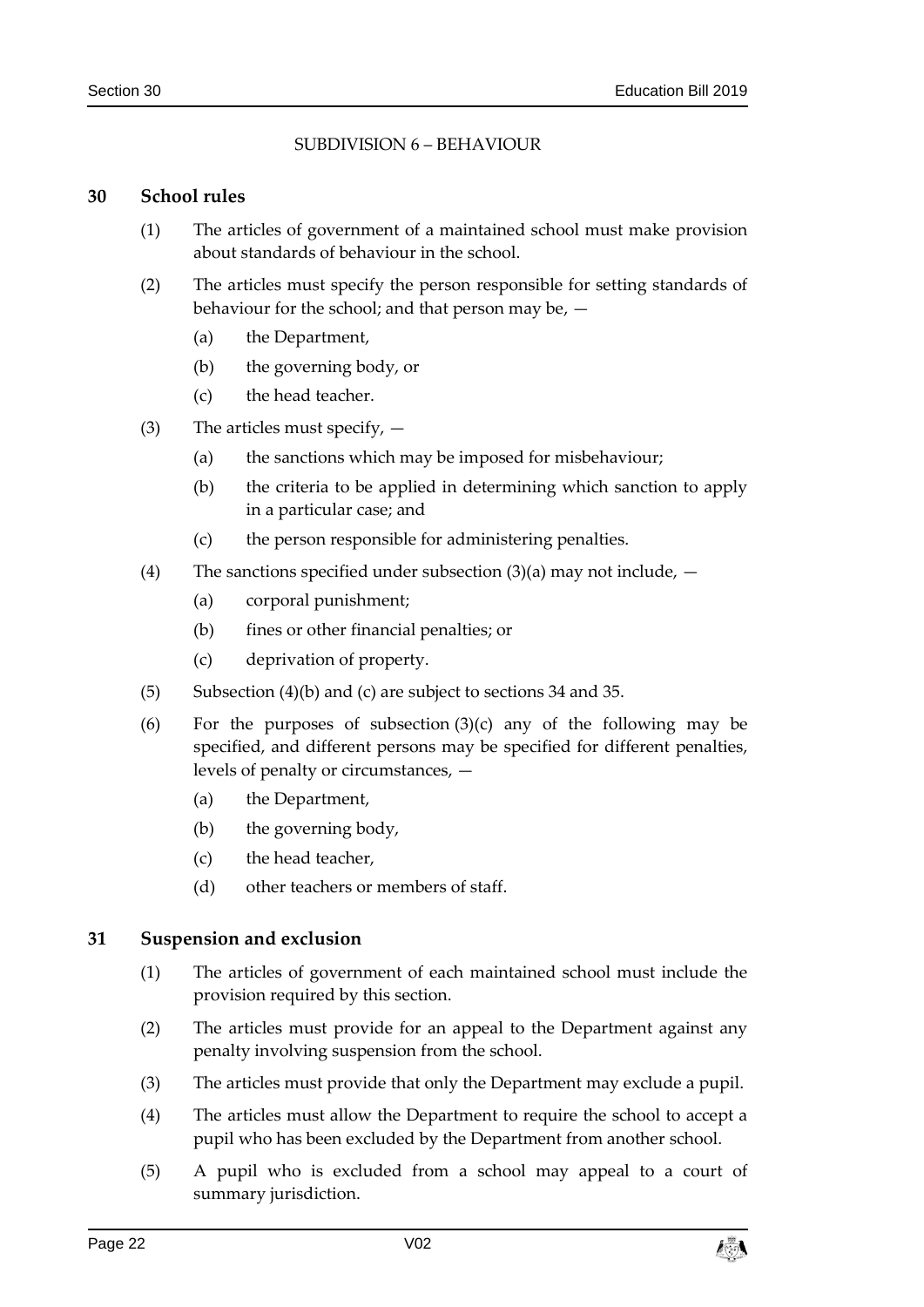(6) The Department must maintain and publish a policy to be followed by the Department in relation to suspensions and exclusions.

# <span id="page-22-0"></span>**32 Corporal punishment**

- (1) No school may use corporal punishment.
- (2) Exercising functions as a head teacher, teacher or other member of staff of a school is not in itself a defence to a charge of assault.

# <span id="page-22-1"></span>**33 Restraining pupils**

- (1) A teacher may use reasonable force to prevent a pupil from,
	- (a) committing an offence,
	- (b) injuring a person (including the pupil),
	- (c) damaging property, or
	- (d) behaving in any way that threatens good order and discipline at the school.
- (2) In subsection (1) the reference to an offence includes anything that would be an offence if done by an adult.

# <span id="page-22-2"></span>**34 Confiscation**

- (1) Section [30\(4\)\(](#page-21-3)c) does not prohibit the confiscation of property in accordance with this section.
- (2) The articles of government of a maintained school may make provision allowing a teacher or other member of school staff to confiscate anything in a pupil's possession if, —
	- (a) it has been misused, or
	- (b) it is a class of property prohibited by the articles from being in the possession of pupils on the school premises.
- (3) Articles of government which make provision in accordance with subsection (2) must make provision about the return or collection of confiscated property.
- (4) A teacher or other member of staff at a school may confiscate from a pupil, —
	- (a) an offensive weapon (or anything which the teacher or other member of staff reasonably believes to be an offensive weapon or capable of being used as an offensive weapon),
	- (b) a controlled drug,
	- (c) a psychoactive substance;
	- (d) alcohol, or

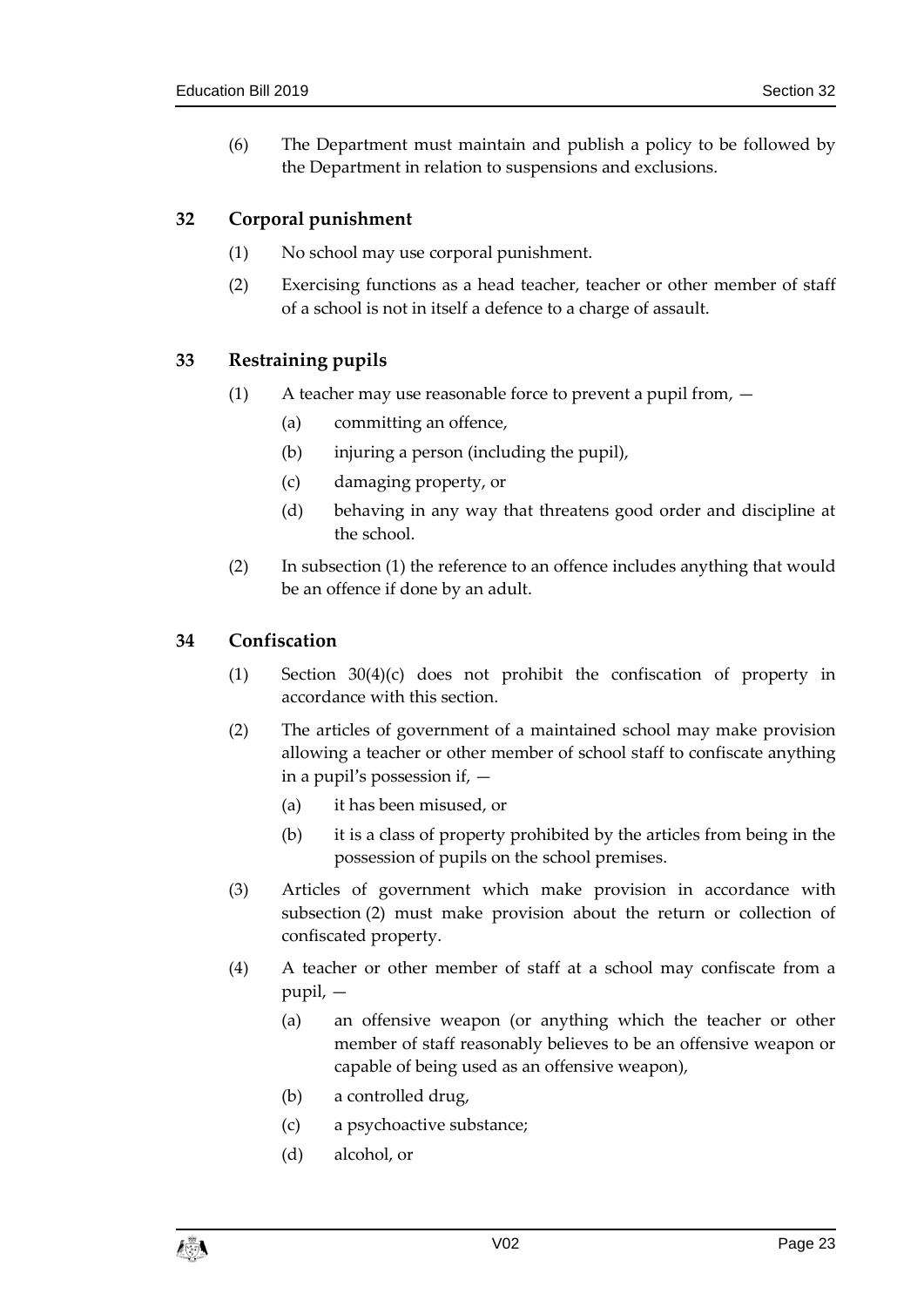- (e) any article, other than an item of clothing, which pupils are forbidden from possessing or using in accordance with written school rules.
- (5) Reasonable force may be used in confiscating property under or in accordance with this section.
- (6) Anything confiscated under this section must be delivered, within 24 hours, —
	- (a) in the case of offensive weapons or alcohol, to a parent of the pupil or to a constable;
	- (b) in the case of controlled drugs or psychoactive substances, to a constable;
	- (c) in any other case, to the pupil or to a parent of the pupil.
- (7) Instead of delivering an article to a parent of a pupil,
	- (a) the head teacher of the school may notify the parent that the article has been confiscated and may be collected from the school within the period of 7 days beginning with the date on which the notice is received;
	- (b) if the parent does not arrange for the collection of the article within that period, it may be disposed of (in which case any directions about disposal given by the Department must be complied with).
- (8) Section 34 of the *Summary Jurisdiction Act 1989* (disposal of property) applies to anything delivered to a constable under this section.
- (9) In this section —

"controlled drug" has the same meaning as in the *Misuse of Drugs Act 1976*;

"alcohol" has the same meaning as "liquor" in the *Licensing Act 1995*;

"offensive weapon" means —

- (a) an article to which section 27A of the *Criminal Justice Act 1991* (article with blade or point) applies;
- (b) an article made or adapted for causing injury or damage; and
- (c) any article in a person's possession where the person appears to intend to use it to cause injury or damage; and

"psychoactive substance" has the same meaning as in the Psychoactive Substances Act 2016 (as applied to the Island).

#### <span id="page-23-0"></span>**35 Damage**

- (1) Section [30\(4\)\(](#page-21-3)b) does not prohibit taking action in accordance with this section.
- (2) The Department, or the governing body of a school, may recover,  $-$

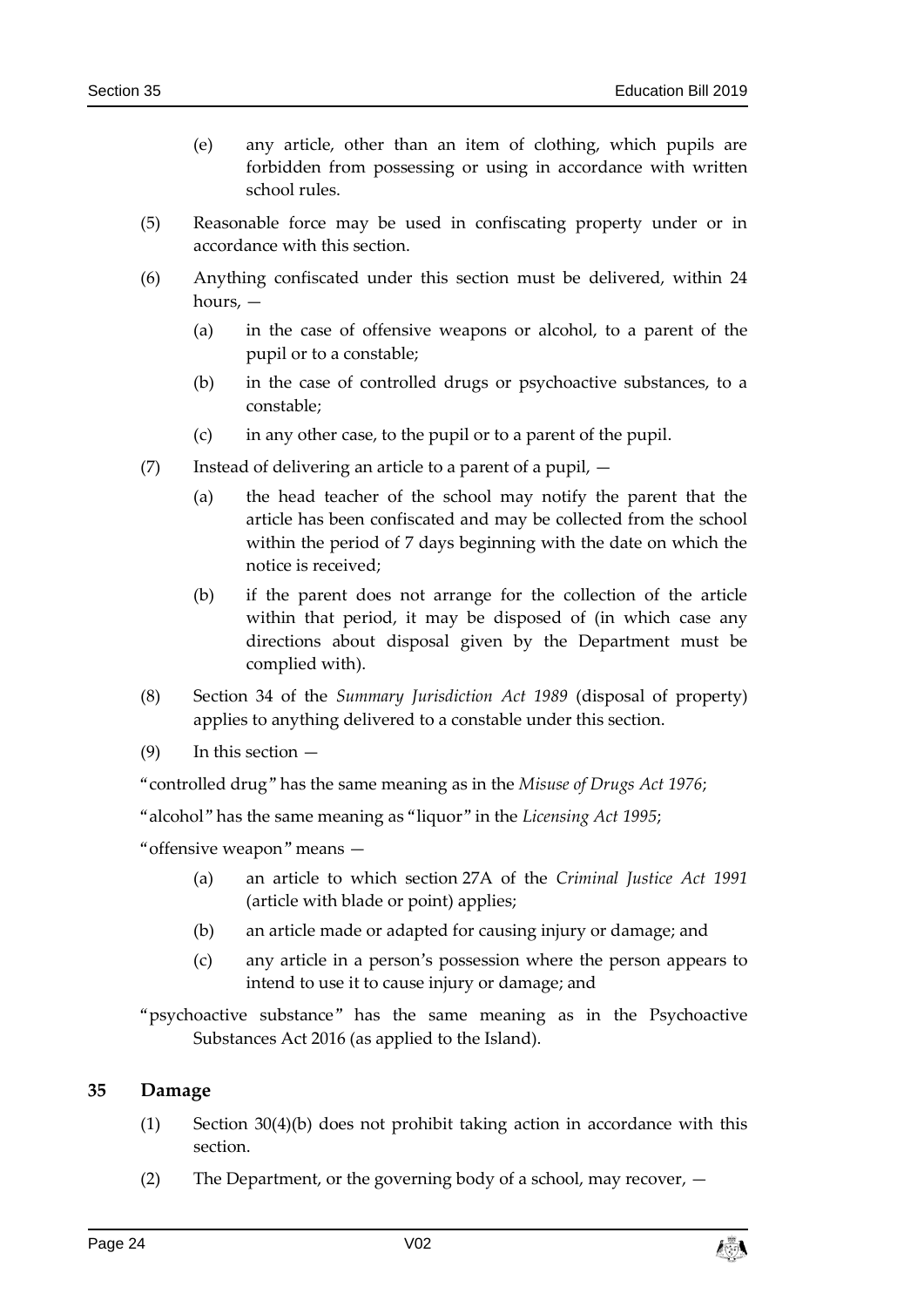- (a) the cost of repairing damage caused by a pupil at a maintained school;
- (b) damages in respect of other expenses incurred or expected to be incurred in consequence of damage caused by a pupil at a maintained school.
- (3) In subsection (2) a reference to damage includes a reference to any action taken in contravention of school rules.
- (4) The right under subsection (2) may be enforced as if it were a debt owed to the Department or governing body by the pupil or a parent of the pupil.

# <span id="page-24-0"></span>**36 Offensive weapons**

- (1) A teacher or other member of staff at a school who has reasonable grounds for suspecting that a pupil is in possession of an offensive weapon may search the pupil or their possessions.
- (2) The power under subsection (1) may be exercised only by,  $-$ 
	- (a) the head teacher, or
	- (b) a teacher, or other member of staff, authorised by the head teacher in writing to carry out the search.
- (3) A pupil who identifies as female may not be searched except by a woman.
- (4) A pupil who identifies as male may not be searched except by a man.
- (5) A person may not carry out a search of a pupil except in the presence of another teacher, or member of staff, of the school.
- (6) A person may not carry out a search of a pupil's possessions except in the presence of, —
	- (a) the pupil, and
	- (b) another teacher, or member of staff, of the school.

# <span id="page-24-1"></span>**37 Behaviour outside school premises**

- (1) A power under section [33,](#page-22-1) [34](#page-22-2) or [36](#page-24-0) may be exercised by a teacher at a school at any time when the teacher is responsible for the welfare or behaviour of the pupil in accordance with written rules of the school.
- (2) The articles of government of each maintained school must include provision about discipline in respect of behaviour taking place outside the school premises at any time when the teacher is responsible for the welfare or behaviour of the pupil in accordance with written rules of the school.
- (3) In this section and sections […] a reference to a teacher at a school includes a reference to another member of staff at a school.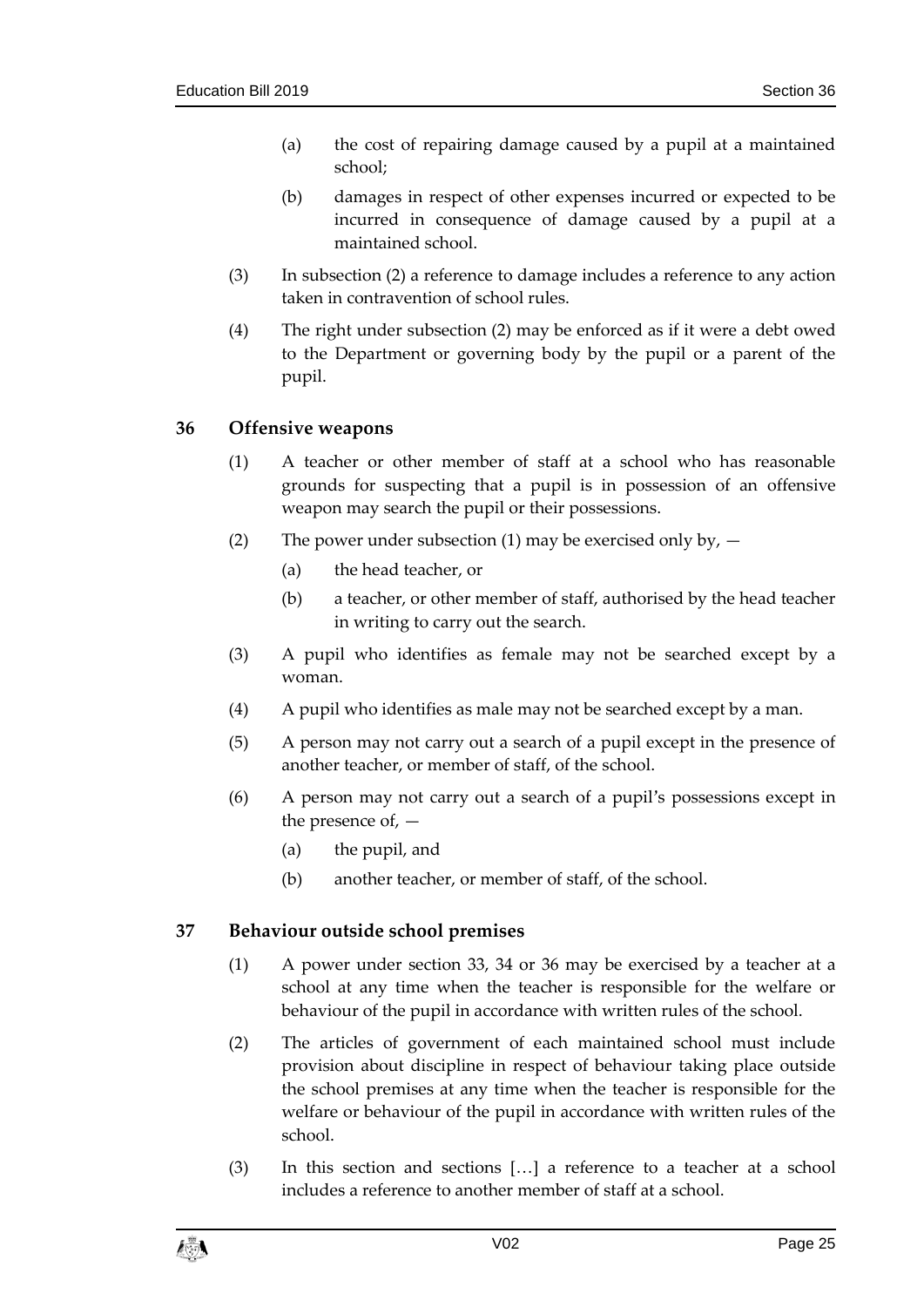# <span id="page-25-0"></span>**38 Members of public: exclusion from premises**

- (1) It is an offence for a person to fail to comply with an order of the head teacher of a maintained or contracted school to leave the school premises. Maximum penalty (summary) level 4 fine.
- (2) Subsection (1) does not apply to a person who is,  $-$ 
	- (a) a teacher or other member of staff at the school, or
	- (b) a registered pupil at the school (who is not suspended or excluded).

# <span id="page-25-1"></span>**39 Members of public: disorderly conduct**

It is an offence for any person on the premises of a maintained or contracted school to, —

- (a) behave in a violent or disorderly manner, or
- (b) use obscene, indecent or threatening language.

Maximum penalty (summary) level 4 fine.

# <span id="page-25-2"></span>**40 Assistance of constable**

- (1) This section applies if,
	- (a) the head teacher of a school, or someone acting on behalf of the head teacher, requests a constable to remove a person from the school premises, and
	- (b) the constable is satisfied that the person is committing or has committed an offence under section [38](#page-25-0) or [39.](#page-25-1)
- (2) The constable must comply with the request and may use reasonable force.

# <span id="page-25-3"></span>**41 Inappropriate use of social media**

- (1) This section applies where the head teacher of a maintained or contracted school becomes aware that, —
	- (a) a pupil at the school is using social media in a way that causes, or appears intended to cause, distress or offence to another pupil at the school or to a teacher or other member of staff at the school, or
	- (b) a relative, or present or former associate, of a pupil at the school is using social media in a way that causes, or appears intended to cause, distress or offence to a pupil at the school or to a teacher or other member of staff at the school.
- (2) The head teacher must take all reasonable steps to prevent the use specified in subsection  $(1)$ ; and those steps may include,  $-$

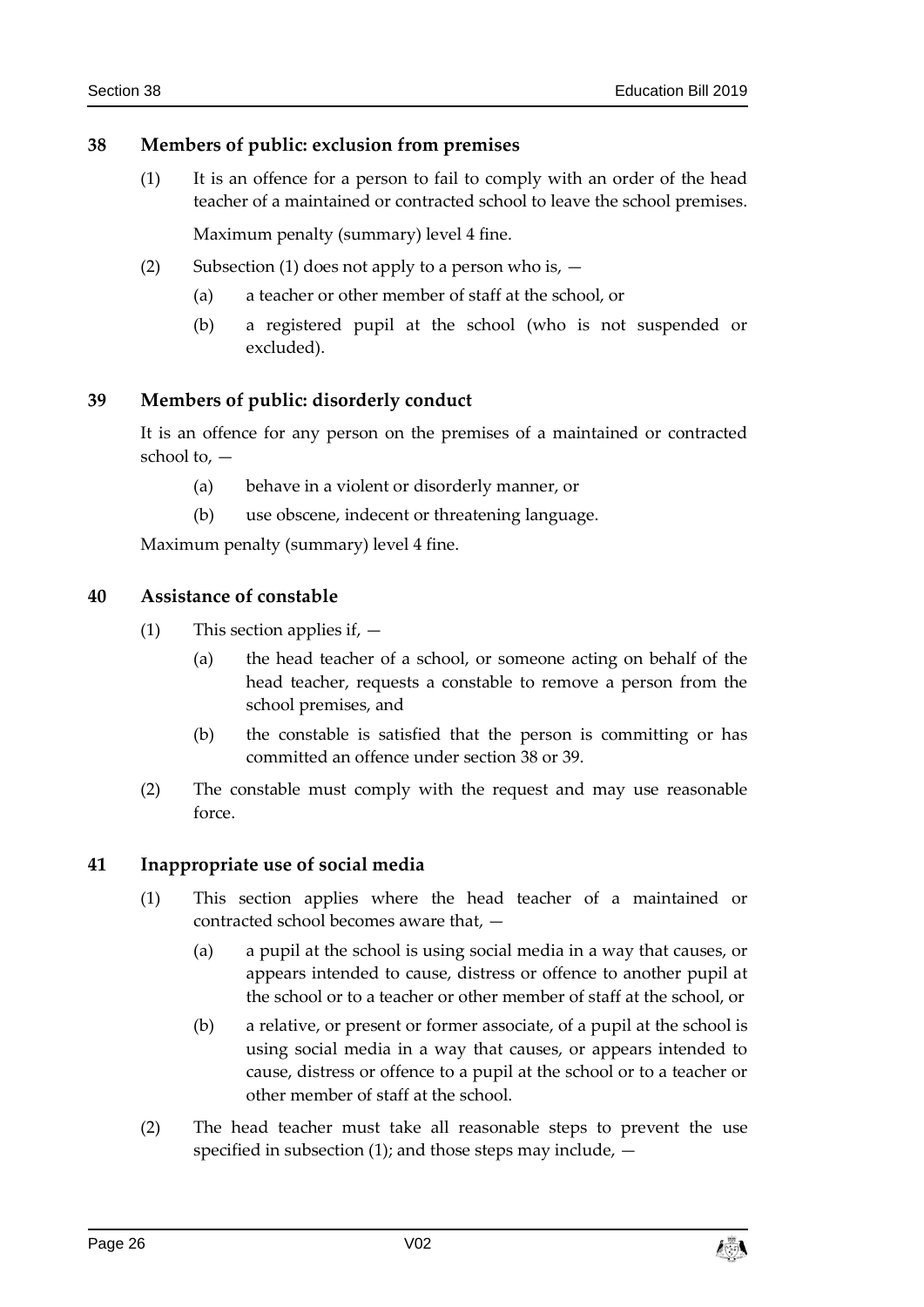- (a) applying school rules to ensure that the use of social media does not take place during school hours, on school premises or through the use of school equipment;
- (b) providing education and guidance to pupils about the use of social media and the potential for it to cause distress, offence and other damage;
- (c) drawing the use of social media to the attention of a police officer and inviting the officer to consider whether an offence has been committed;
- (d) issuing guidance to the person using social media as specified in subsection (1), or to anyone who appears to the head teacher to be a victim or potential victim of that use, as to the law of harassment, and the civil and criminal remedies available under it.

# SUBDIVISION 7 – ADMISSION OF PUPILS

# <span id="page-26-1"></span><span id="page-26-0"></span>**42 Catchment areas**

- (1) The Department must make arrangements for each maintained school to have, —
	- (a) a catchment area for the acceptance of pupils, and
	- (b) arrangements for the application of rules in relation to the catchment area.
- (2) The Department may make regulations about,
	- (a) the extent or operation of catchment areas;
	- (b) rules in relation to catchment areas;
	- (c) exceptions to the catchment area rules.

Tynwald procedure – laying only

(3) The regulations may make provision for dealing with the application of the catchment area rules in cases where a child lives in more than one catchment area.

# <span id="page-26-2"></span>**43 Registers of pupils**

(1) The Department must by regulations make provision for the maintenance of registers of pupils at each school.

Tynwald procedure – approval required

- (2) The regulations may impose duties on head teachers, governing bodies and the Department.
- (3) The regulations may include provision about,
	- (a) the details to be recorded in registers;

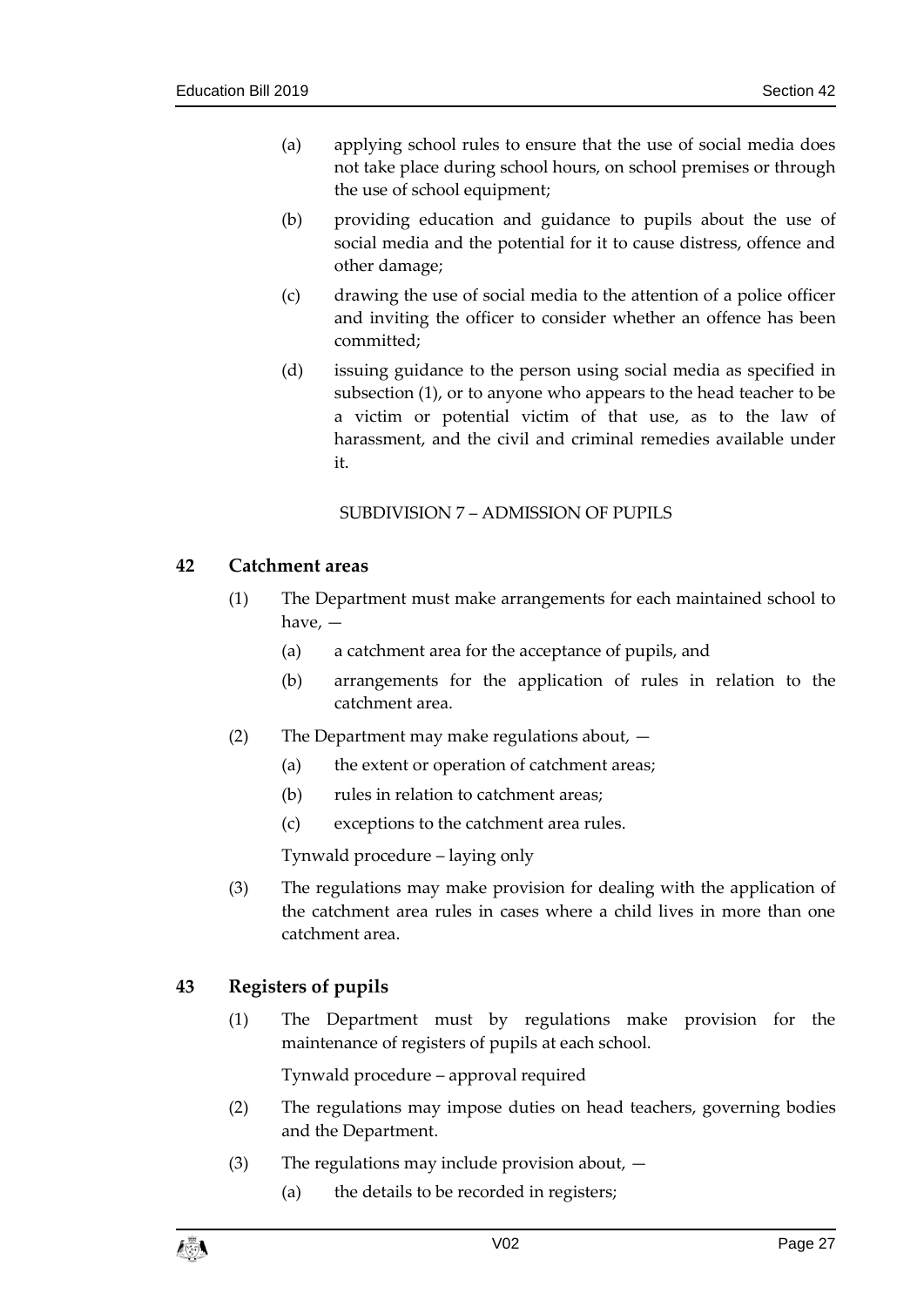- (b) inspection of registers;
- (c) provision of information from the registers to the Department.
- (4) The regulations may, in particular, require head teachers or governing bodies, —
	- (a) to notify the Department where a pupil is withdrawn, or is about to be withdrawn, from a school's register, and
	- (b) to provide the Department with such information, of a kind specified in the regulations, as the Department may require for a purpose specified in the regulations.
- (5) The regulations may include provision about the maintenance of registers electronically or in hard copy (or both).
- (6) The regulations may create criminal offences, punishable on summary conviction by a fine not exceeding level 3 on the standard scale.
- (7) The Department may by regulations apply this section and regulations under it to colleges for children of compulsory school age who are at least 14 years old, with such modifications as the regulations may specify.

Tynwald procedure – approval required

# <span id="page-27-0"></span>**44 Admission to schools**

- (1) The Department must by regulations make provision for the procedure by which a child, —
	- (a) becomes a registered pupil at a school,
	- (b) may be withdrawn from the register of a school;
	- (c) may be removed from the register of a school by way of expulsion.

Tynwald procedure – approval required

- (2) The regulations must include provision prohibiting schools from using selection criteria for admissions that refer to ability or aptitude.
- <span id="page-27-1"></span>(3) A child who is subject to a school attendance order may not be withdrawn from the register of a school named in the order.

#### SUBDIVISION 8 - INSPECTIONS

# <span id="page-27-2"></span>**45 Inspections**

- (1) The Department must make arrangements for the inspection of maintained schools.
- (2) The Department must make regulations about the inspection of maintained schools.

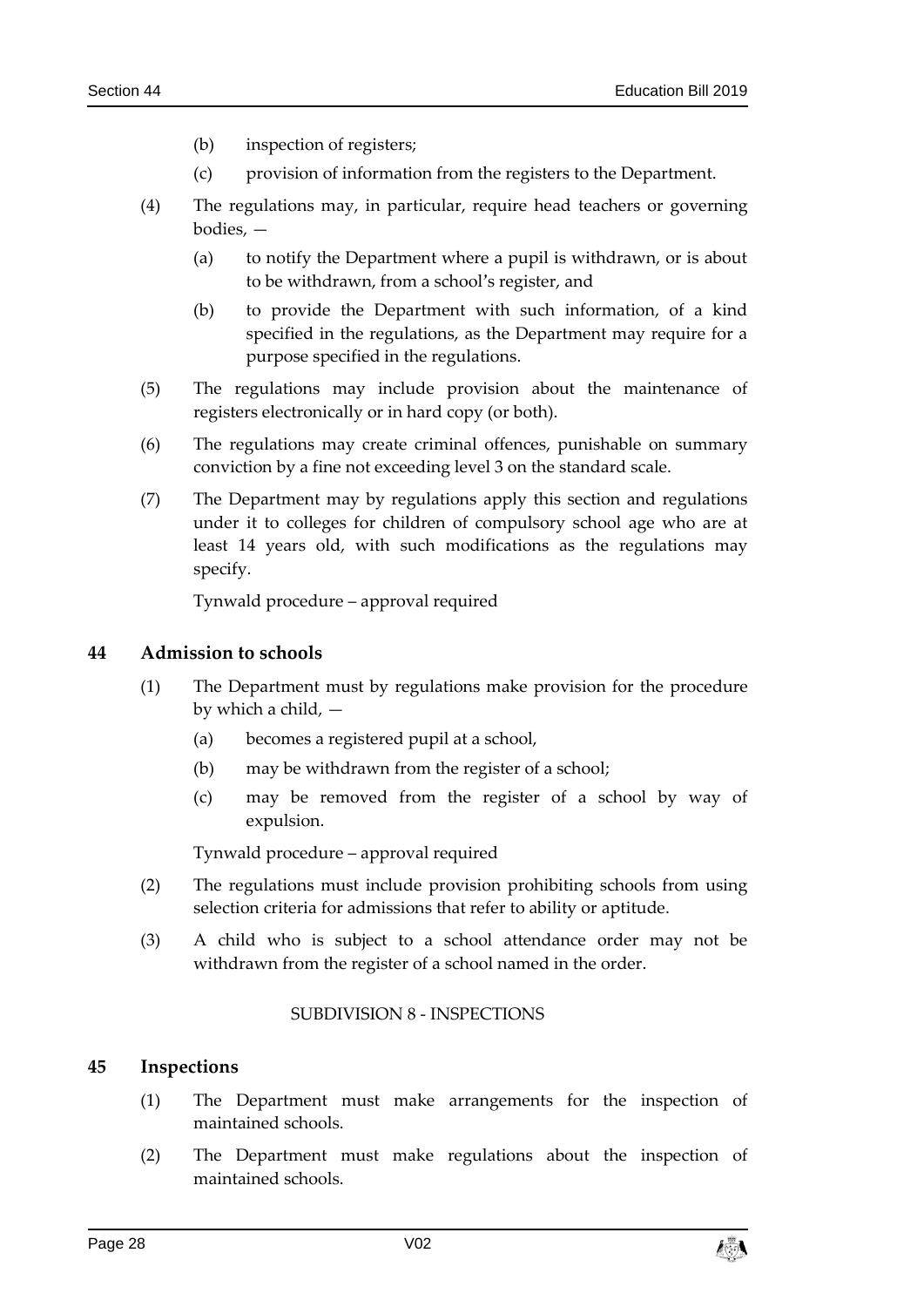Tynwald procedure – approval required

#### <span id="page-28-0"></span>**46 Inspection arrangements**

- (1) The arrangements under section [45](#page-27-2) must include a requirement for each maintained school to carry out a self-assessment at least once in each school year.
- (2) Regulations under section [45](#page-27-2) may, in particular, make provision about, —
	- (a) the matters to be addressed in an inspection;
	- (b) criteria to be applied in the course of an inspection;
	- (c) records to be kept of an inspection;
	- (d) information to be supplied to the Department;
	- (e) information to be published;
	- (f) timings of an inspection; and
	- (g) actions to be taken for the purpose of remedying deficiencies identified in the course of inspections or self-assessments.

# <span id="page-28-1"></span>**47 Interim and additional inspections**

The Department must make arrangements for interim or additional inspections of maintained schools where the Department think it appropriate —

# <span id="page-28-2"></span>**48 Inspections: supplementary**

- (1) Inspections may be carried out,
	- (a) by officials of the Department, or
	- (b) by or on behalf of a person selected by the Department.
- (2) The Department may make regulations about inspections; and the regulations may, in particular, —
	- (a) authorise persons to enter a school;
	- (b) authorise the inspection of premises;
	- (c) authorise the inspection and seizure of records.

Tynwald procedure – approval required

(3) A person who intentionally obstructs the performance of a function under this section commits an offence.

Maximum penalty (summary) 6 months' custody or a level 5 fine.

#### <span id="page-28-3"></span>**49 Enforcement**

(1) Where the Department is not satisfied with the progress being made in remedying any deficiencies identified it may, —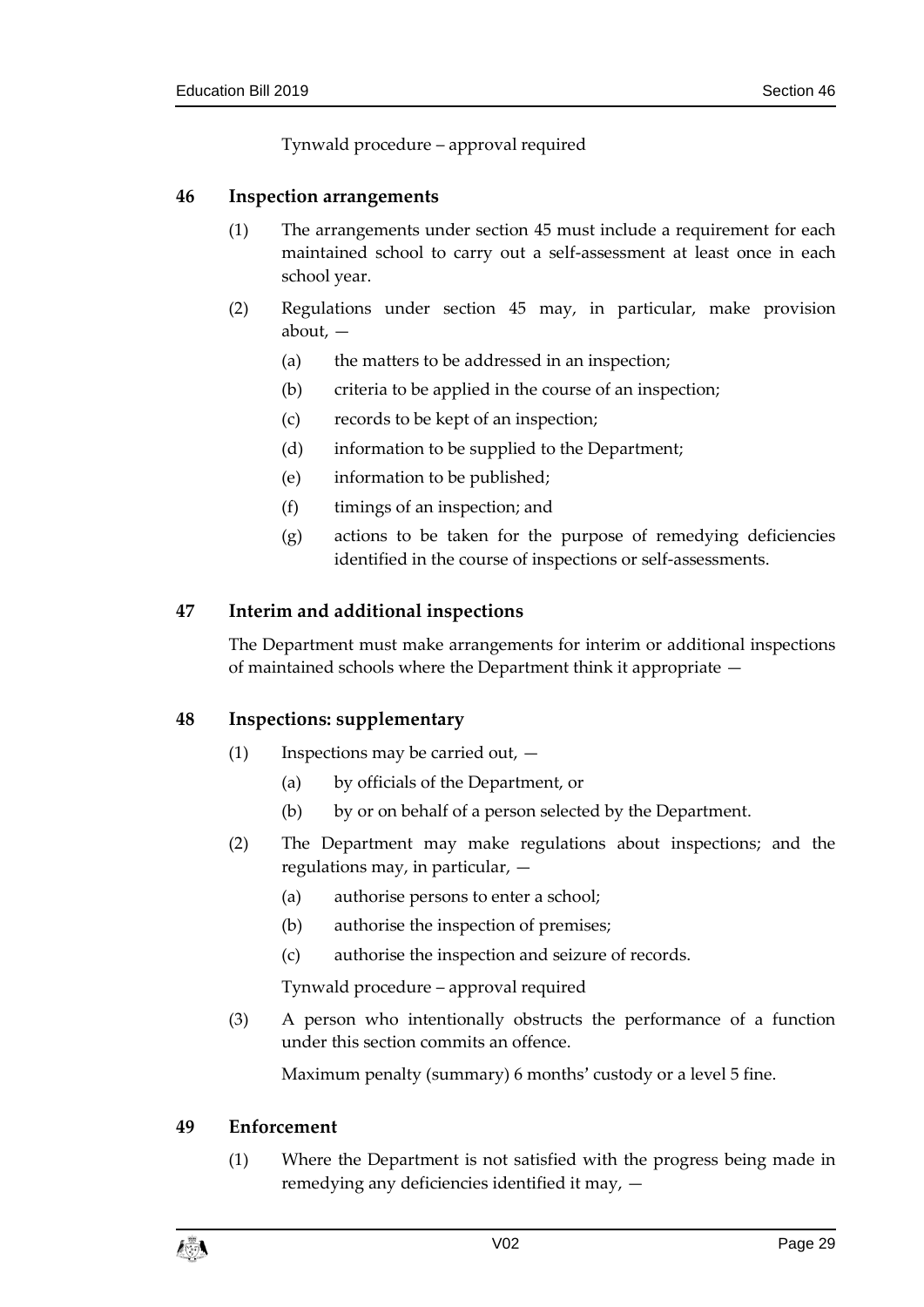- (a) vary requirements for action imposed in accordance with regulations under section [46;](#page-28-0)
- (b) assign teaching or other staff to the school;
- (c) assign staff to the school with management responsibilities.
- (2) A person who intentionally obstructs the performance of a function under this section commits an offence.

Maximum penalty (summary) 6 months' custody or a level 5 fine.

- (3) An assignment under subsection (1)(c) may modify the contractual responsibilities (but not other terms) of the head teacher or another member of staff at the school with management responsibilities.
- (4) Subsection (3) is without prejudice to the right of the department to dismiss a head teacher or other member of school staff on grounds of performance failure.

DIVISION 3 – INDEPENDENT SCHOOLS

#### <span id="page-29-1"></span><span id="page-29-0"></span>**50 Definition: "independent schools"**

For the purposes of this Act "**independent school**" means a school which is not a maintained school or a contracted school.

#### <span id="page-29-2"></span>**51 The Register**

- (1) The Department must keep a register of all independent schools in the Island ("**the Register**").
- (2) The Department must make the register available to public inspection free of charge, —
	- (a) online, and
	- (b) in hard copy, at all reasonable times.

# <span id="page-29-3"></span>**52 Registration**

- (1) The Department must enter in the Register any institution,
	- (a) which appears to the Department to be an independent school, and
	- (b) in respect of which an application for registration is made to the Department by a person appearing to the Department to be the proprietor of the institution.
- (2) An application for registration,
	- (a) must be made in writing,
	- (b) must be made in any manner prescribed,

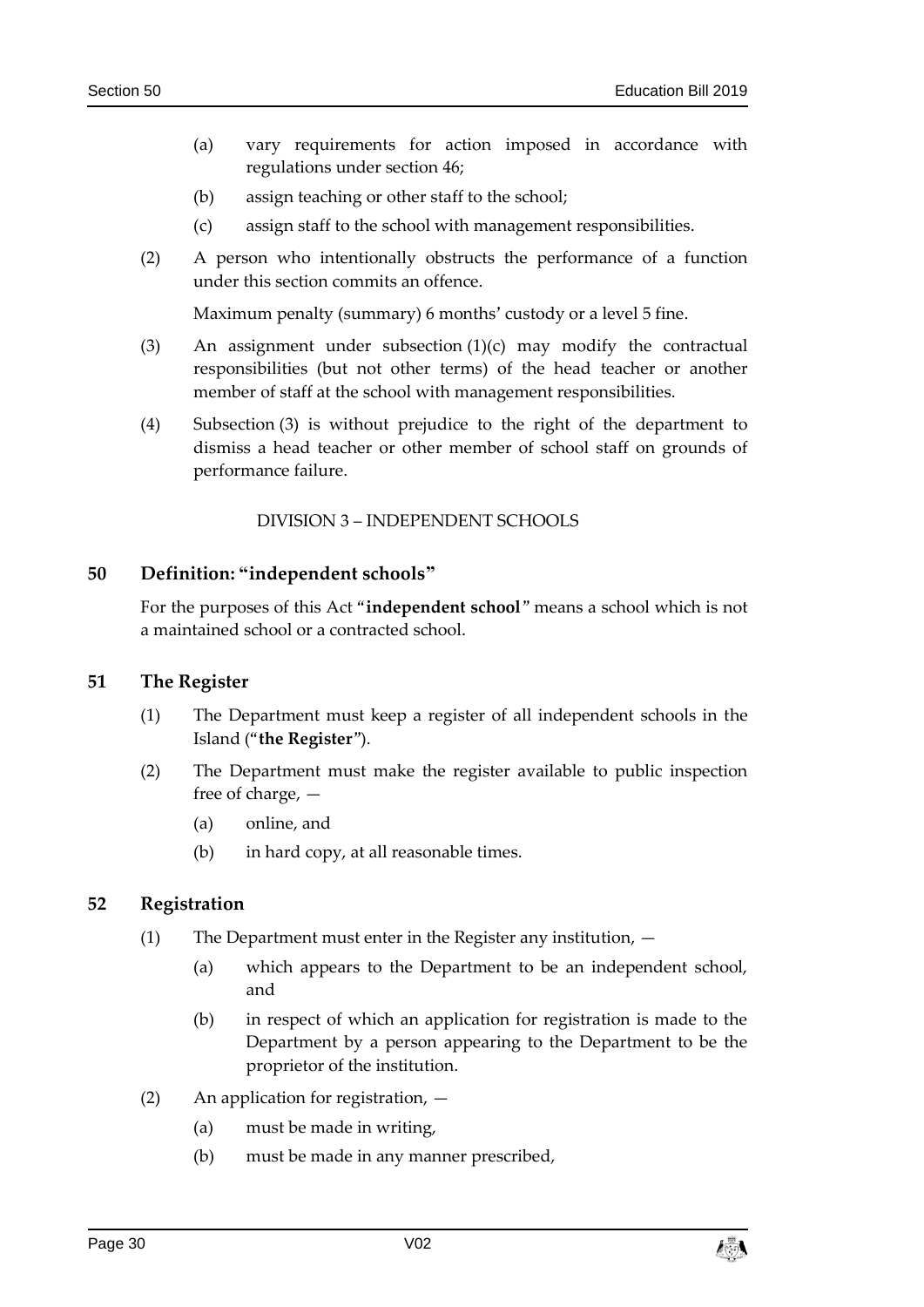- (c) must contain or be accompanied by any prescribed information or documents,
- (d) be accompanied by any prescribed fee, and
- (e) must comply with any other prescribed conditions.

Tynwald procedure – laying only

- (3) The duty in subsection (1) does not apply in respect of an independent school if, —
	- (a) the proprietor is disqualified from being the proprietor of an independent school by an order under this Part,
	- (b) the school premises are disqualified from being used as a school by an order under this Part, or
	- (c) if the school premises are used or proposed to be used for a purpose for which they are disqualified by an order under this Part.
- (4) The Department may register a specified independent school without an application by the proprietor if the Department is satisfied that, —
	- (a) the school has functioned for at least 20 years before the commencement of this section,
	- (b) the proprietor wishes to continue to conduct the school,
	- (c) the Department is already in possession of sufficient information of the kind that would be required on an application under this section, and
	- (d) it is not necessary for the proprietor to make an application under this section.

# <span id="page-30-0"></span>**53 Provisional registration**

- (1) The Department may make arrangements for the provisional registration of an institution which has applied, or proposes to apply, for registration.
- (2) A provisional registration lasts until,
	- (a) the institution is registered,
	- (b) the application is withdrawn or discontinued, or
	- (c) the Department notifies the institution that the provisional registration has lapsed.
- (3) An institution which is the subject of a provisional registration is to be treated as a registered independent school for the purposes of this Act.

# <span id="page-30-1"></span>**54 Removal from register**

The Department must comply with, —

(a) an order under this Part to remove a school from the register;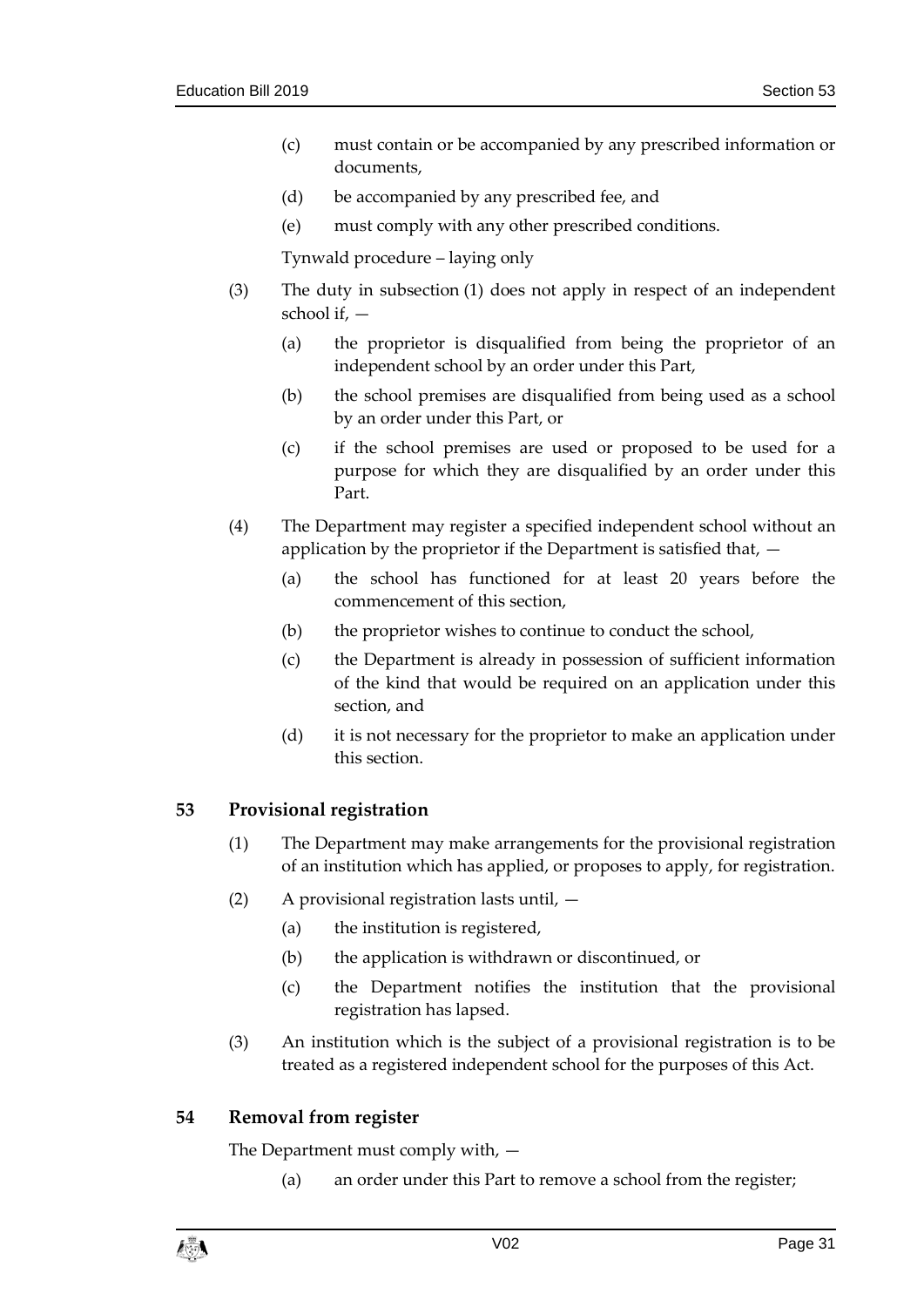(b) an order under this Part to restore a school to the register.

# <span id="page-31-0"></span>**55 Offence of conducting unregistered school**

- (1) It is an offence to conduct an unregistered independent school.
- (2) Where the conduct of an independent school fails to comply with any conditions attached to registration it is to be treated for the purposes of this section as an unregistered independent school.
- (3) For the purposes of this Act a reference to conducting an independent school includes a reference to playing any part in the management, conduct or arrangement of the affairs of the school (and more than one individual or other person may be conducting an independent school at the same time).
- (4) It is an offence to hold an institution out as being a registered independent school at a time when it is not registered.

Maximum penalty (summary) level 4 fine.

#### <span id="page-31-1"></span>**56 Provision of information**

(1) It is an automatic condition of registration (by virtue of this section) that the proprietor of the school complies with regulations under this section requiring the provision of information to the Department.

Tynwald procedure – approval required

- (2) The regulations may require the provision of information relating to, or required by the Department for monitoring, —
	- (a) the quality of the education provided in the school;
	- (b) the spiritual or ethical, social and cultural development of pupils at the school;
	- (c) the welfare (including safeguarding issues), health and safety of pupils at the school;
	- (d) the qualifications and suitability of the proprietor, teachers and other staff at the school;
	- (e) the quality of the leadership and management of the school;
	- (f) the premises and facilities used by the school;
	- (g) the procedures for the handling of complaints in respect of the school;
	- (h) other matters relating to the school specified by the Department.
- (3) The regulations may make provision about,
	- (a) the timing and frequency of the provision of information (and information is to be required to be provided at least annually);
	- (b) the form and manner of the provision of information.

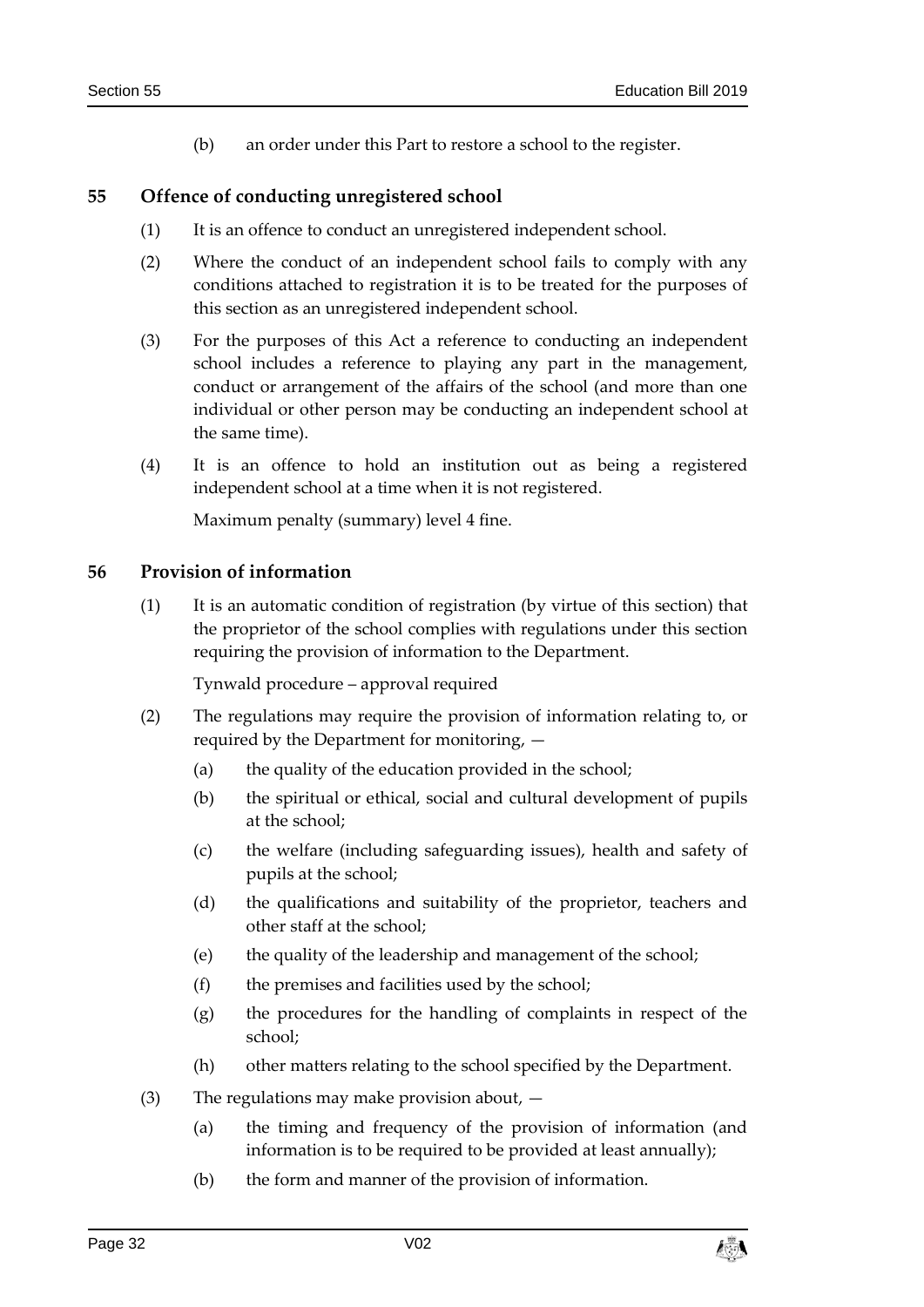- (4) The regulations may require the proprietor of a school to notify the Department of changes in relation to information previously provided.
- (5) The regulations must include provision about redaction and anonymisation and any other necessary safeguards to ensure compliance with data protection law.

# <span id="page-32-0"></span>**57 Complaints about independent schools**

- (1) The Department may serve on the proprietor of an independent school a notice ("a complaint notice") to the effect that the Department believes that there are likely to be issues in relation to, —
	- (a) the suitability of the school premises or facilities;
	- (b) the quality or suitability of the education being provided at the school;
	- (c) the quality or suitability of the proprietor, a teacher or other member of staff at the school;
	- (d) the welfare of pupils at the school.
- (2) A complaint notice must specify either,
	- (a) that the Department believes that the issues complained of are capable of being addressed within a reasonable period of time, or
	- (b) that the Department believes that the issues complained of are not capable of being addressed within a reasonable period of time.
- (3) A notice under subsection  $(2)(a)$  must specify,  $-$ 
	- (a) the measures necessary in the opinion of the Department to address the issues complained of, and
	- (b) a period within which the measures are to be taken (and the period must be not less than 6 months beginning with the date of service of the notice).
- (4) If a complaint notice specifies an issue in relation to the quality or suitability of a person, the notice must,  $-$ 
	- (a) name the person;
	- (b) provide sufficient details of the issue to enable the person to understand the nature of the complaint; and
	- (c) be served on the person as well as on the proprietor.
- (5) A complaint notice must specify a period (not less than one month beginning with the date of service of the notice) during which the proprietor may refer the complaint to the Tribunal.

# <span id="page-32-1"></span>**58 Determination of complaints**

(1) A complaint notice under section [57](#page-32-0) is to be considered either, —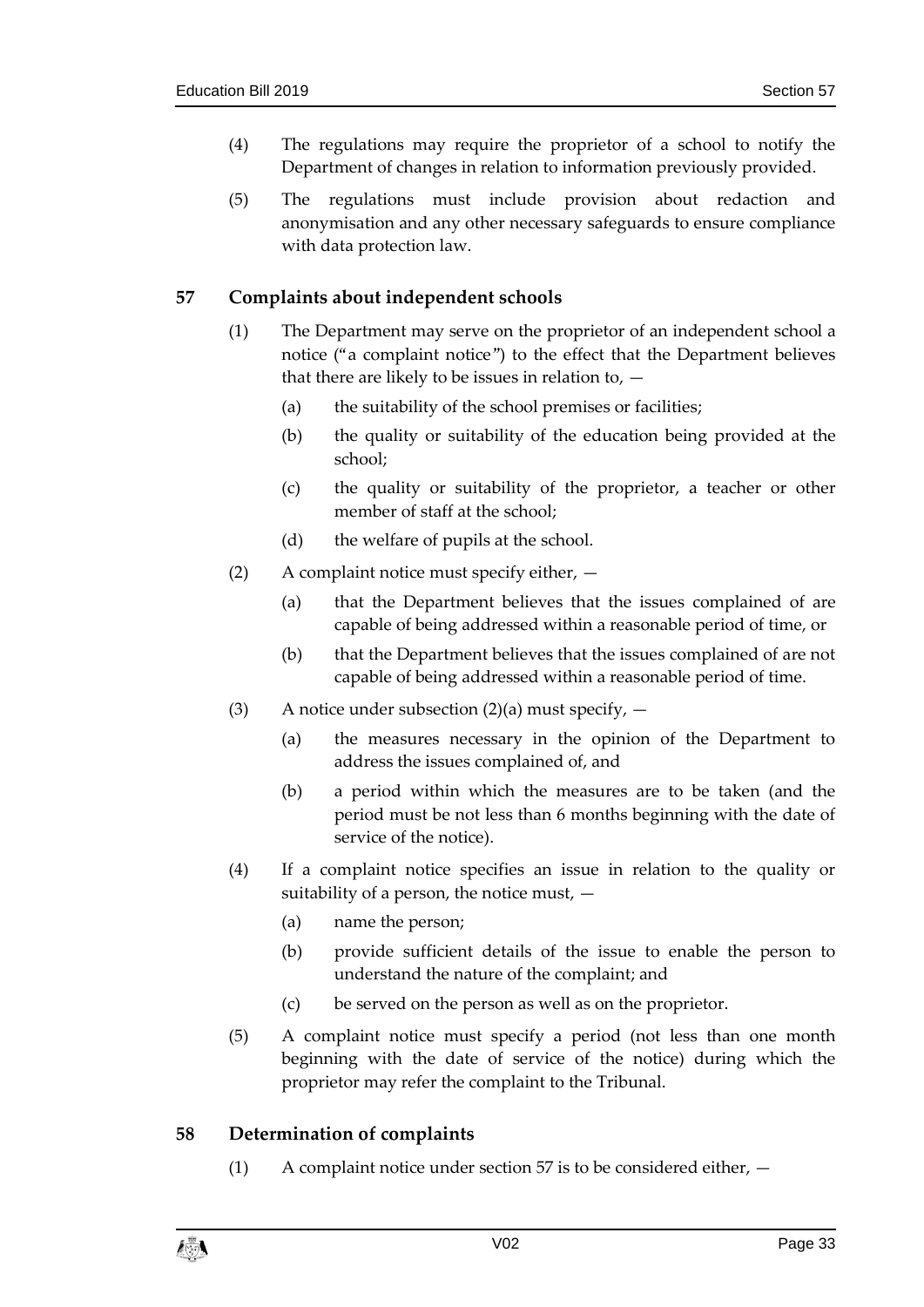- (a) by the Tribunal, if a person on whom the notice was served refers it to the Tribunal within the time specified in the notice, or
- (b) otherwise, by the Department or a person designated by the Department.
- (2) The Tribunal, Department or designated person must,
	- (a) consider all evidence submitted to it, and
	- (b) give anyone appearing to be concerned an opportunity to make representations.
- (3) In determining the complaint the Tribunal, Department or designated person may, —
	- (a) dismiss the complaint;
	- (b) make an order for the school to be removed from the register;
	- (c) make an order prohibiting the use of the premises or a specified part of them to be used for the conduct of a school, or imposing conditions or limitations on the use of the premises or a specified part of them for the conduct of a school;
	- (d) make an order for the purposes of remedying deficiencies in relation to safeguarding the welfare of pupils at the school;
	- (e) make an order prohibiting a person from acting as the proprietor of an independent school;
	- (f) make an order prohibiting a person from teaching at an independent school.
- (4) An order for removal from the register may be absolute or conditional (and a condition may require the Department to be satisfied of specified matters within a specified period).

# <span id="page-33-0"></span>**59 Enforcement**

(1) It is an offence to contravene a prohibition under section [58.](#page-32-1)

Maximum penalty (summary) level 4 fine.

- (2) A prosecution for an offence under this section may be brought only by or on behalf of the Department.
- (3) A person subject to a prohibition order under section [58](#page-32-1) may apply to the Department for its removal or variation because of a change in circumstances; and, —
	- (a) the Department may remove, vary or confirm the prohibition order, and
	- (b) the person may appeal the Department's decision (or failure to make a decision within a prescribed period) to the Tribunal, which may remove, vary or confirm the prohibition order.

Tynwald procedure – laying only

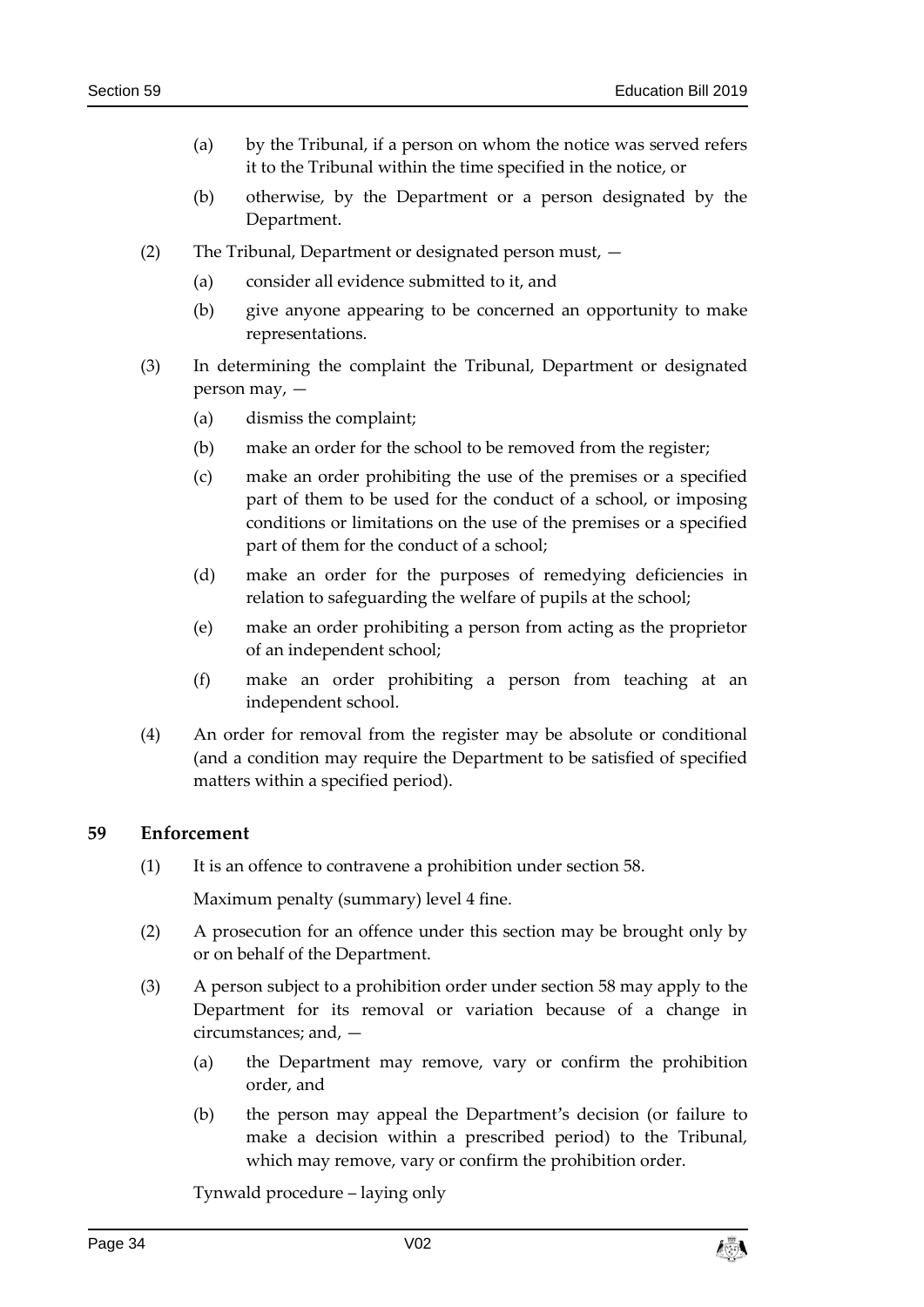# <span id="page-34-0"></span>**60 Welfare of children**

- (1) This section applies to an independent school which provides residential accommodation for one or more children.
- (2) The proprietor and each person involved in the conduct of the school has a duty to safeguard and promote the child's welfare.
- (3) DHSC must take reasonably practicable steps to monitor compliance with the duty under subsection  $(2)$ ; and,  $-$ 
	- (a) a person authorised by DHSC may enter an independent school at any reasonable time for the purposes of this subsection;
	- (b) the person may inspect the premises, children and records;
	- (c) the person must produce on request identification and proof of authority;
	- (d) the Department must make regulations about entry and inspection under this subsection; and
	- (e) if DHSC believes (whether or not as a result of an inspection) that there has been or may have been a failure in compliance it must notify the Department.

Tynwald procedure – approval required

(4) A person who intentionally obstructs the performance of a function under subsection (3) commits an offence.

Maximum penalty (summary) 6 months' custody or a level 5 fine.

<span id="page-34-1"></span>(5) This section does not limit the operation of any other enactment relating to children and young persons.

# **PART 3 – COMPULSORY EDUCATION**

DIVISION 1 – COMPULSORY SCHOOL AGE

# <span id="page-34-3"></span><span id="page-34-2"></span>**61 Compulsory school age**

- (1) This section defines "**compulsory school age**" for the purposes of this Act and (subject to any indication to the contrary) for the purposes of any other enactment.
- $(2)$  A child,  $-$ 
	- (a) becomes a child of compulsory school age on becoming 5 years old (subject to regulations under subsections (3) and (4)), and
	- (b) stops being a child of compulsory school age on becoming 16 years old (subject to subsection (5)).

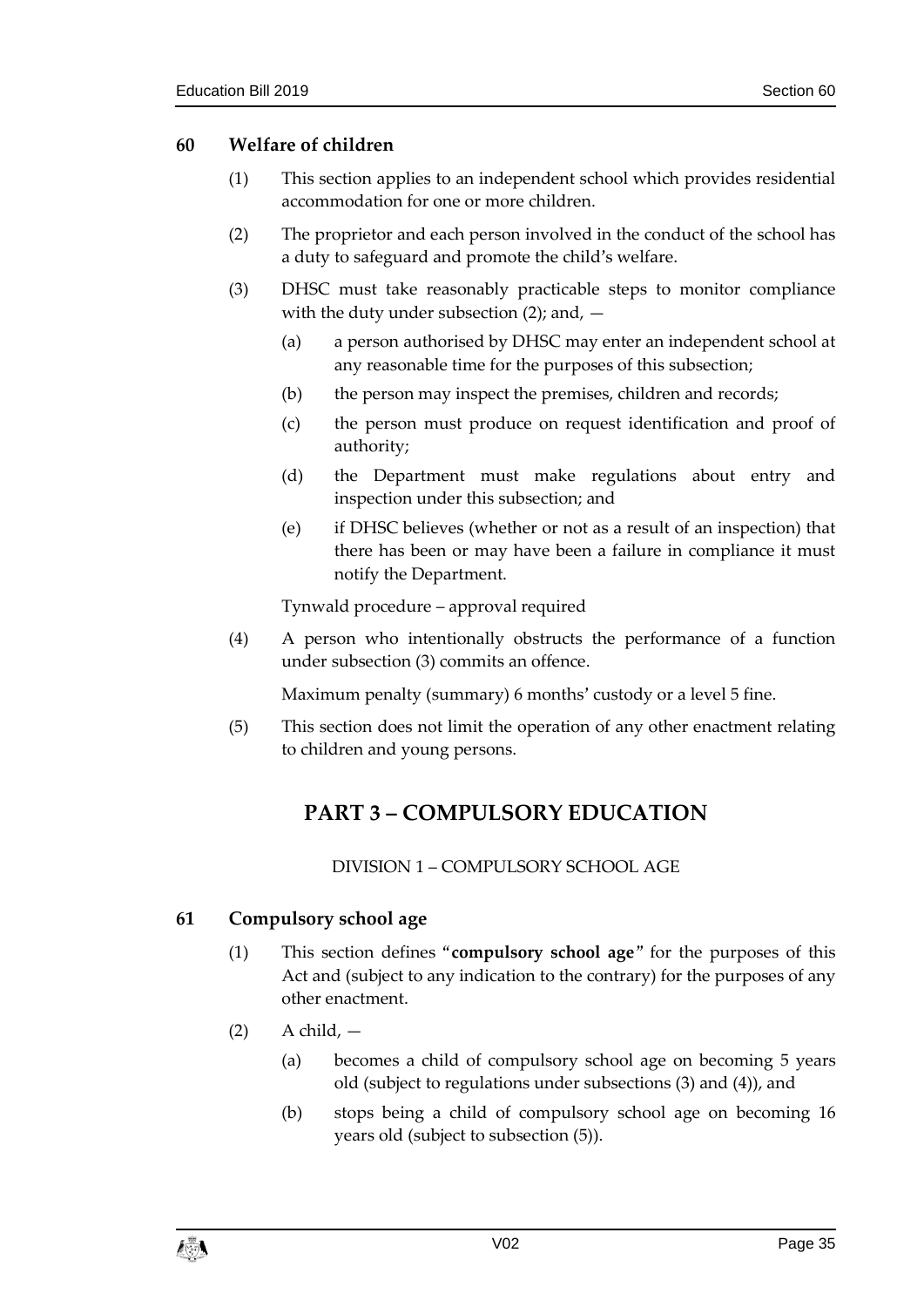(3) The Department may make regulations modifying the effect of subsection (2) in relation to children of a specified description or in specified circumstances.

Tynwald procedure – approval required

- (4) The Department may make regulations about school starting dates for children born at different times of the year; and the regulations may, in particular, —
	- (a) make different provision for different schools;
	- (b) provide for a child not to be treated as being of compulsory school age between the moment when the child becomes 5 years old and the next starting date (or the next starting date that applies to the child).

Tynwald procedure – approval required

- (5) A person who is a registered pupil at a school, or has been within the previous 12 months, and who reaches the age of 16 during a school year, remains of compulsory school age until the end of that school year.
- (6) The Department may by regulations modify or disapply the effect of subsection (5) in relation to children of a specified description or in specified circumstances.

Tynwald procedure – approval required

# DIVISION 2 – PARENTAL DUTY

# <span id="page-35-1"></span><span id="page-35-0"></span>**62 Duty to arrange for education**

- (1) Each parent of a child of compulsory school age must ensure that the child receives suitable education, whether or not by regular attendance at a school.
- (2) For the purposes of this Part "**suitable education**" for a child means efficient full-time education suitable to the child's, —
	- (i) age,
	- (ii) abilities and aptitude, and
	- (iii) additional educational needs (if any).
- (3) The Department must enforce the duty under subsection (1) in accordance with the provisions of this Act.

# <span id="page-35-2"></span>**63 Duty to register at school**

(1) A parent who wishes to fulfil their duty under section [62](#page-35-1) by arranging for a child to attend school must register the child at a school in the

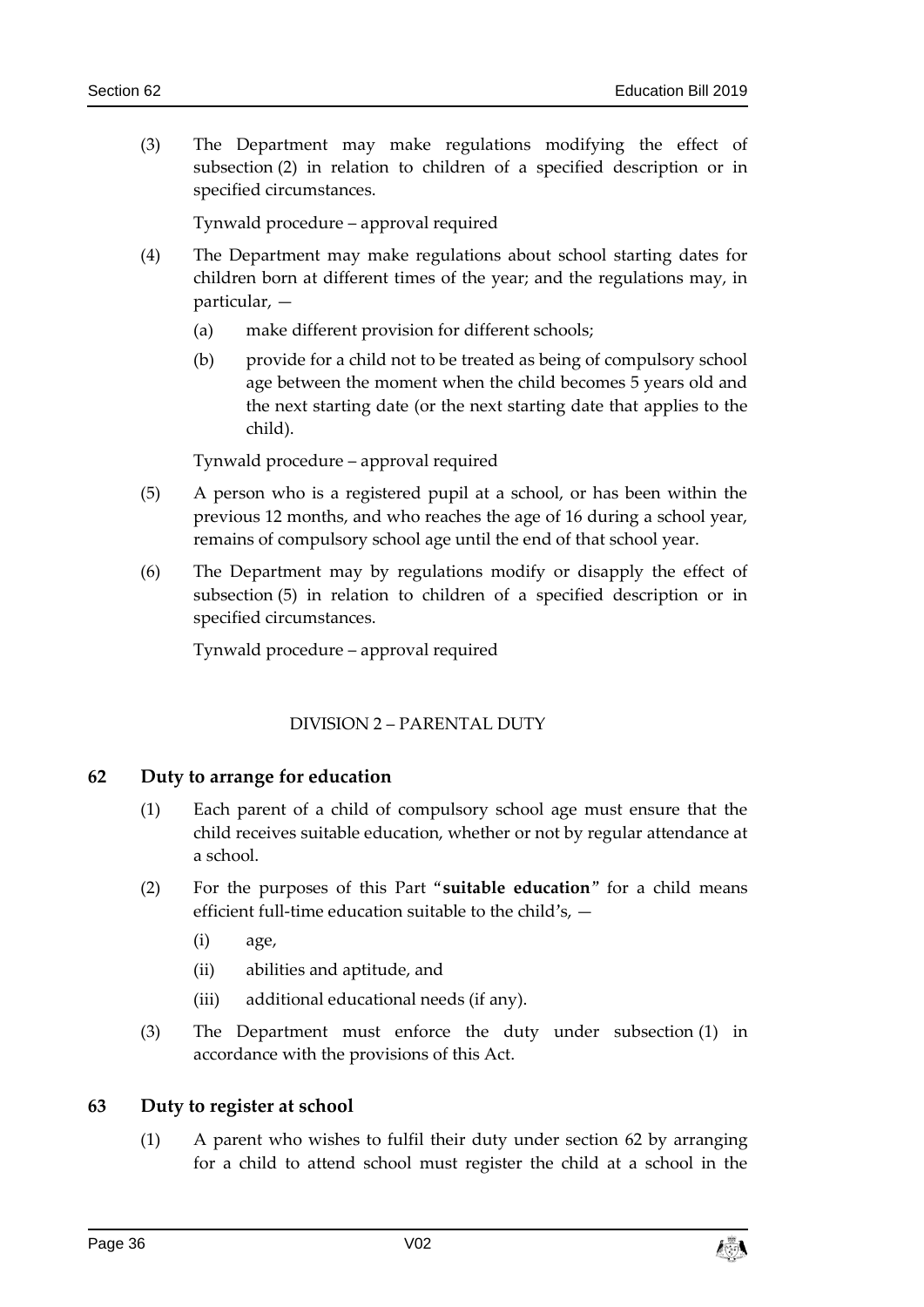academic year before the academic year in which the child reaches the age of 5.

(2) Subsection (1) applies even if the child will not be of compulsory school age immediately on becoming 5 years old, by reason of the application of regulations under section [61.](#page-34-0)

# <span id="page-36-0"></span>**64 Duty to notify Department of arrangements otherwise than at school**

- (1) This section applies where a child of compulsory school age is not a registered pupil at a maintained school or a contracted school.
- (2) The child's parent must notify the Department in writing of the arrangements made for the child's education.
- (3) The notice must state,  $-$ 
	- (a) the child's full name, address and date of birth;
	- (b) the parent's full name and address;
	- (c) if the child's education is to be provided by attendance at a school (whether in the Island or elsewhere), the name and address of the school;
	- (d) otherwise, the name and address of any person by whom the child's education is to be provided; and
	- (e) any other information requested by the Department.
- (4) A notice must be given,
	- (a) during the period of 12 months before the child reaches compulsory school age;
	- (b) in the case of a child who ceases to be a registered pupil at a maintained school, during the period of 3 months before the date when the child ceases to be registered at the school;
	- (c) in the case of a child of compulsory school age who becomes resident in the Island, within the period of 3 months beginning with the day when the child becomes resident in the Island; or
	- (d) in the case of a child who on the day when this section comes into force is of compulsory school age and resident in the Island, within the period of 3 months beginning with the date of commencement.
- (5) A notice must also be given,
	- (a) within the period of 21 days beginning with the parent's receipt of a written request from the Department; and
	- (b) within the period of 21 days beginning with the date on which any of the information included in a previous notice changes.
- (6) A parent who, without reasonable excuse, fails to give a notice in accordance with this section commits an offence.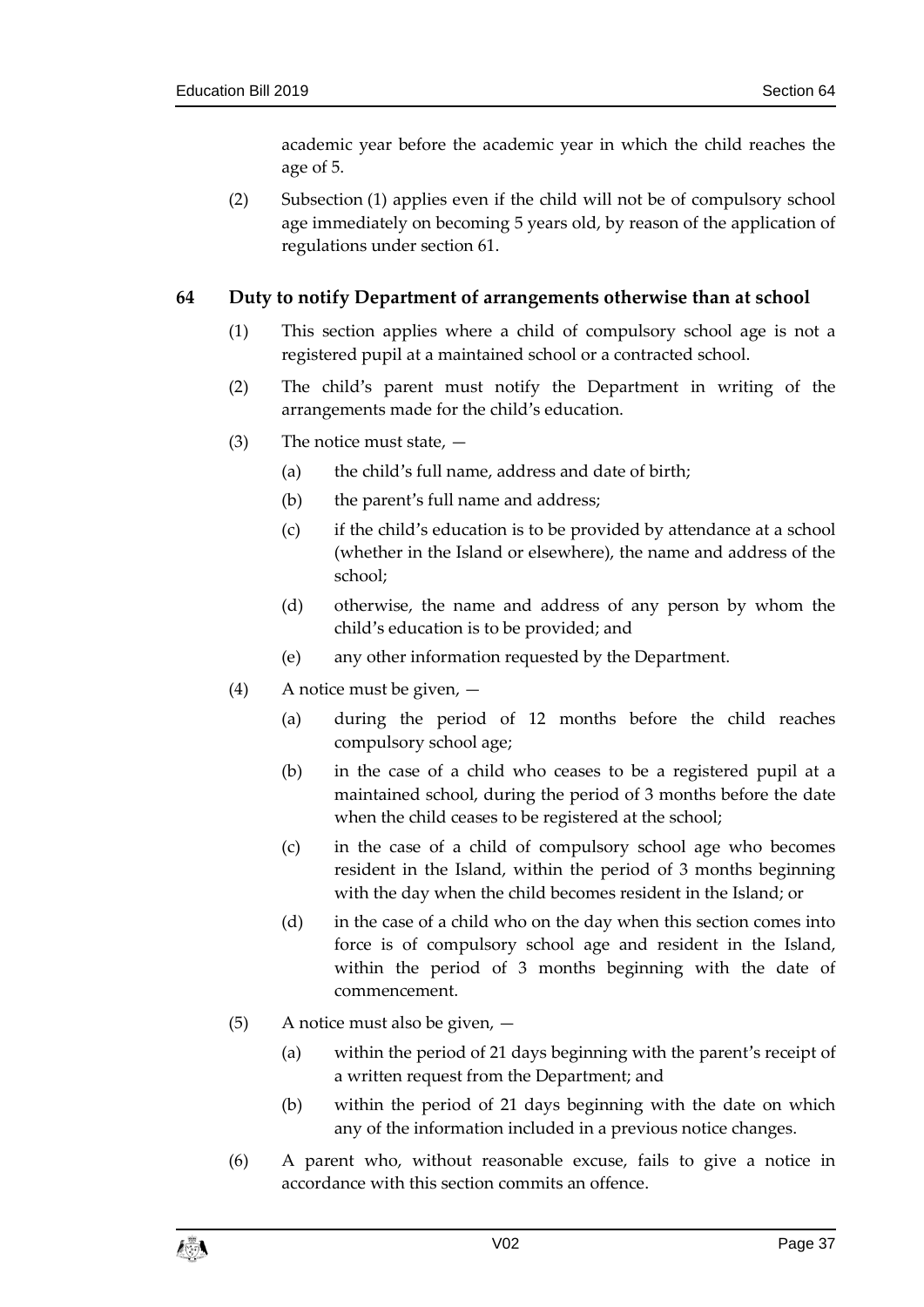Maximum penalty (summary) level 4 fine.

(7) Proceedings for an offence under this section may be brought only by the Department.

## <span id="page-37-1"></span>**65 Enforcement: notice requiring information**

- (1) If the Department suspects that a child of compulsory school age in the Island who is not a registered pupil at a school or college is not receiving suitable education, it must serve a notice in writing on a parent of the child requiring the parent to provide information satisfying the Department that the child is receiving suitable education.
- (2) The Department may issue guidance as to the criteria to which it will have regard in determining the suitability of education for the purposes of subsection; and the guidance may, in particular, make provision by reference to, —
	- (a) educational outcomes (including but not limited to examinations and qualifications);
	- (b) educational methods and processes;
	- (c) opportunities for social interaction and integration.
- (3) The notice must specify a period within which the parent must provide information under subsection (1); and the period must be not less than 15 days beginning with the day on which the notice is served.
- (4) The notice may require the parent to cooperate with arrangements for the child to be examined or assessed; and if a notice includes a requirement under this section it must specify, —
	- (a) the arrangements that the Department proposes for the examination or assessment, and
	- (b) a period within which the examination or assessment is to take place, which must be not less than 15 days beginning with the day on which the notice is served.

#### DIVISION 3 – FAILURE TO SECURE ATTENDANCE

## <span id="page-37-0"></span>**66 Parent failing to secure child's regular attendance: offence**

(1) If a child of compulsory school age who is a registered pupil at a school fails to attend regularly at the school, any parent of the child commits an offence.

Maximum penalty (summary) level 4 fine.

- (2) Proceedings for an offence under this section may be brought only by the Department.
- (3) This section is subject to the provisions of section [69.](#page-39-0)

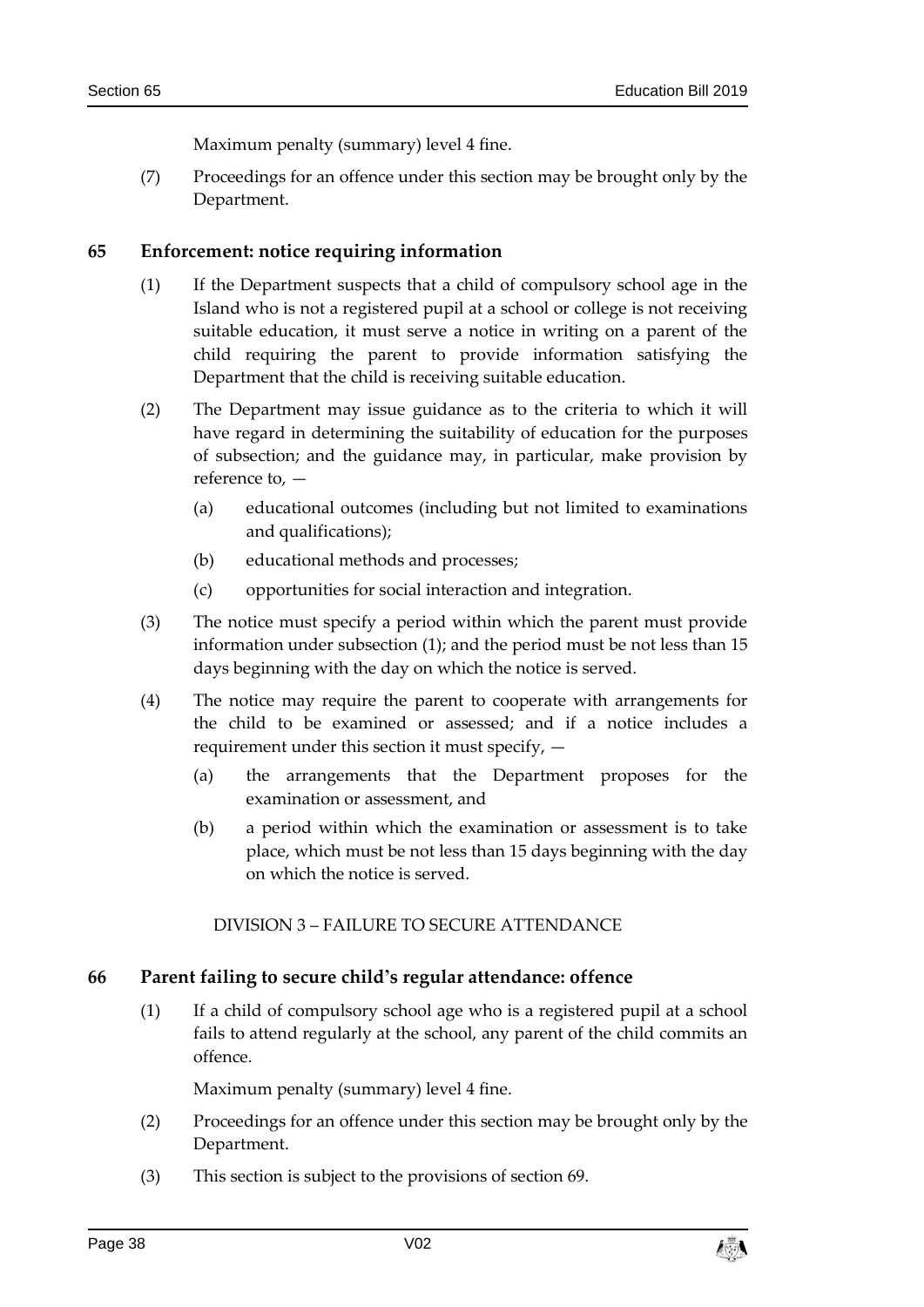# <span id="page-38-0"></span>**67 Regular attendance**

- (1) This section makes provision about when a registered pupil's attendance at a school is to be treated as being regular, or as not being regular, for the purposes of this section.
- (2) In determining whether a child's attendance has been regular the court, —
	- (a) must look at the pattern of the child's attendance overall,
	- (b) may not treat absence on any one day as being in itself sufficient evidence of irregular attendance;
	- (c) must have regard to the provisions of this section;
	- (d) must ignore days on which a child is absent with permission of the head teacher;
	- (e) may ignore days on which a child is absent with reasonable excuse, except that a total of 18 or more days absence in any one school year (including absences that are treated as being absences with reasonable excuse under regulations under this section) is to raise a presumption of irregular attendance.
- (3) Where a non-boarding pupil fails to arrive at the beginning of the school morning or afternoon session on any day, without permission or reasonable excuse, that session is to be treated as a half-day of absence from the school.
- (4) Where a boarding pupil is absent from the school on any morning or afternoon during the school term without permission or reasonable excuse, that morning or afternoon is to be treated as a half-day of absence from the school.
- (5) For the purposes of this section "permission" means permission given by or on behalf of, —
	- (a) in the case of a maintained school, the Department or the governing body; or
	- (b) in the case of a non-maintained school, the governing body or the proprietor of the school.
- (6) For the purposes of this section any of the following may (depending on the circumstances) be reasonable excuses for non-attendance, —
	- (a) illness;
	- (b) a matter beyond the child's control that prevents the child's attendance at the school;
	- (c) a day exclusively set apart for religious observance by a religious body to which a parent of the child belongs.
- (7) The Department must make regulations about absence during term time for the purposes of holidays; and the regulations, —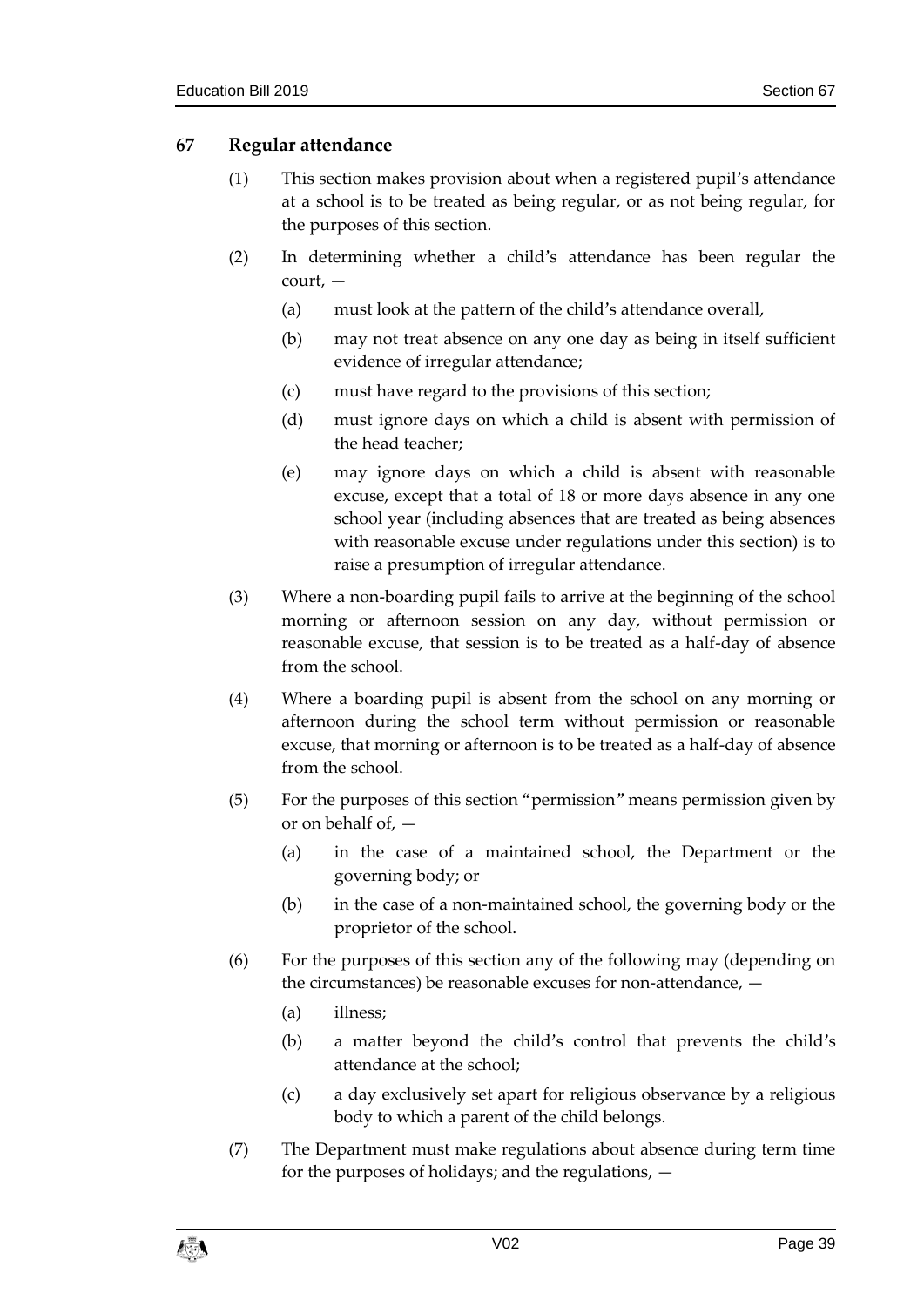- (a) may make provision for circumstances in which a holiday is to be treated as a reasonable excuse for absence;
- (b) may make provision for circumstances in which a holiday is not to be treated as a reasonable excuse for absence;
- (c) may confer discretion on the Department, a proprietor of a school or the governing body of a school;
- (d) may make different provision for different circumstances (including provision by reference to an aggregate total of absences for holidays, the timing of holidays, the cost of holidays, the situation of siblings or other family members, or any other matter).

Tynwald procedure – approval required

## **68 Order to attend guidance course**

- (1) A court convicting a person of an offence under section [66](#page-37-0) may order the person to attend a course if satisfied that it would be desirable in order to prevent the commission of a further offence.
- (2) For the purposes of subsection (1) "course" means a course of counselling or guidance, —
	- (a) of a kind prescribed for the purposes of this subsection;
	- (b) requiring attendance not more than once in any week; and
	- (c) requiring attendance over a period not exceeding 3 months.

Tynwald procedure – approval required

(3) A person who without reasonable excuse fails to comply with an order under this section commits an offence.

Maximum penalty (summary) 6 months' custody or a level 5 fine.

## <span id="page-39-0"></span>**69 Civil penalty**

- (1) This section applies where a constable or an authorised person has reasonable cause to believe that a person ("the parent") has committed or is committing an offence under section [66.](#page-37-0)
- (2) The constable or authorised person may give the parent a notice in writing in the prescribed form offering the opportunity of discharging any liability to be convicted of the offence by payment of a civil penalty.

- (3) The notice must specify,  $-$ 
	- (a) a period of at least 28 days beginning with the date of the notice, during which the penalty must be paid ("the payment period"); and

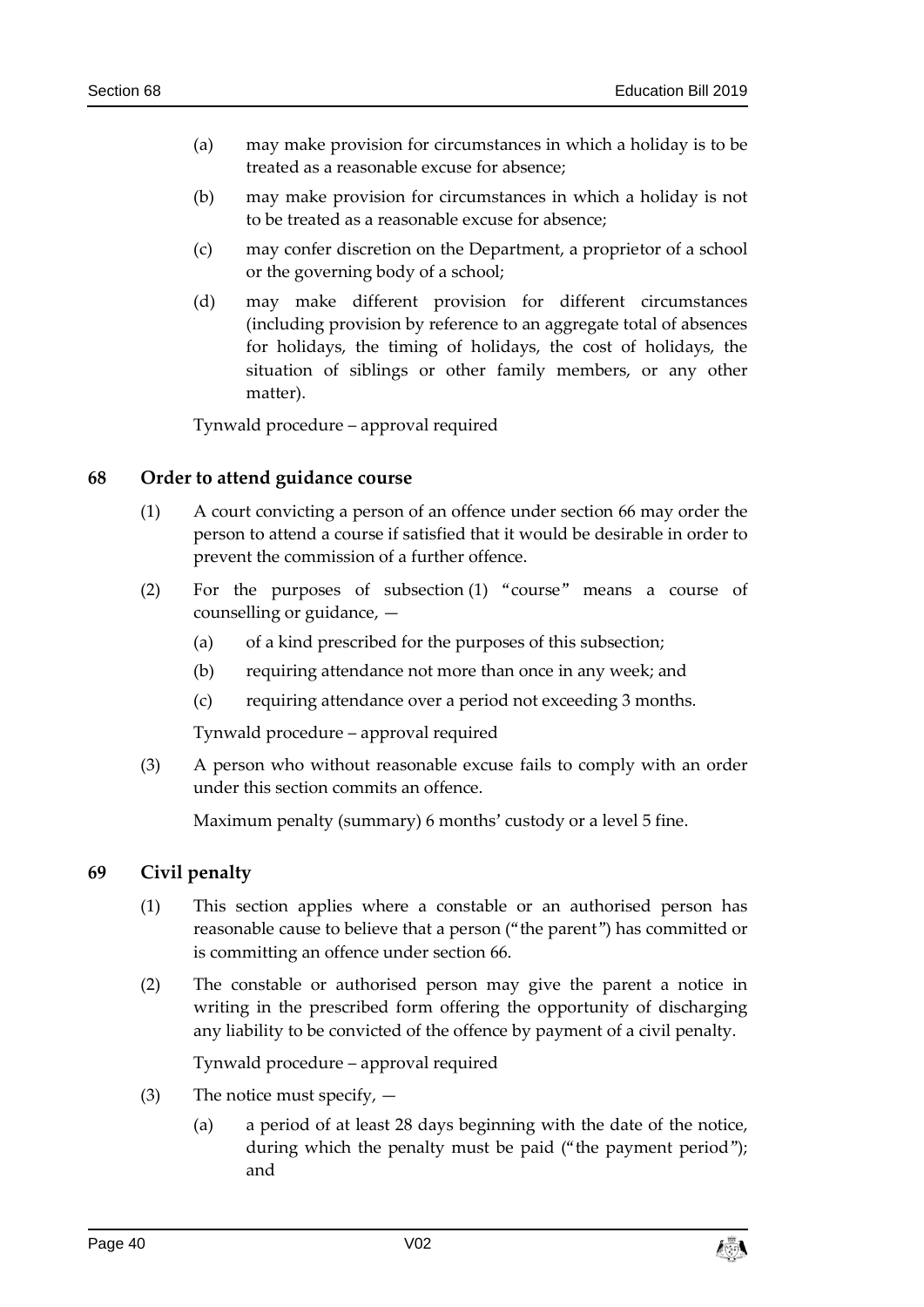- (b) a period of at least 14 days beginning with the date of the notice, during which the penalty may be paid at a lower rate ("the discount period").
- (4) The amount of a penalty under this section is,  $-$ 
	- (a) £60, if the penalty is paid during the discount period, or
	- (b) £120, if the penalty is not paid during the discount period.
- (5) The Department may by order amend subsection (4)(a) or (b) (or both) to substitute a different amount.

Tynwald procedure – laying only

- (6) Criminal proceedings may not be taken against the parent for the offence, —
	- (a) before the end of the payment period, or
	- (b) after the end of the payment period, if the penalty is paid during it.
- (7) A penalty under this section is to be,
	- (a) paid to the Chief Registrar, and
	- (b) applied as a fine imposed by a criminal court.
- (8) A certificate purporting to be signed by or on behalf of the Chief Registrar that a penalty was, or was not, paid under this section on or before a date specified in the certificate is admissible as evidence of that fact.
- (9) In this section "authorised person" means a person (whether or not an official of the Department) authorised by the Department in writing.

DIVISION 4 – SCHOOL ATTENDANCE ORDERS

## **70 School attendance order: pre-issue procedure**

- (1) This section applies where a parent on whom a notice has been served in respect of a child under section [65](#page-37-1) fails to satisfy the Department, in accordance with the notice, that the child is receiving suitable education.
- (2) If the Department believes that the child should attend school, it must serve on the parent a school attendance pre-issue notice.
- (3) A school attendance pre-issue notice is a notice in writing,  $-$ 
	- (a) informing the parent that the Department intends to make a school attendance order in respect of the child;
	- (b) specifying a period of not less than 21 days after which the school attendance order may be made;
	- (c) naming a school which the Department intends to name in the order;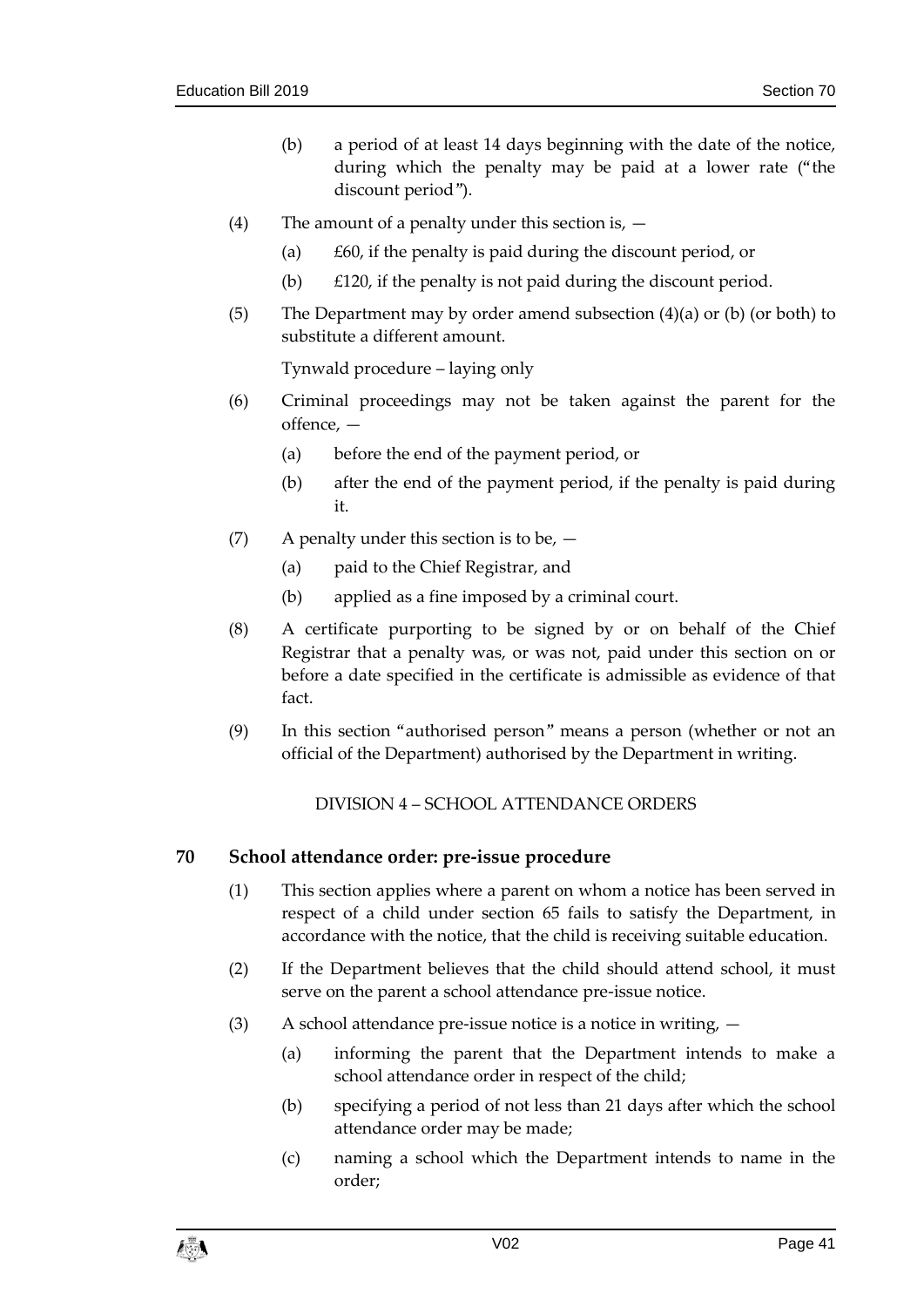- (d) naming any other schools (if any) which the Department regards as suitable alternatives; and
- (e) stating the effect of a school attendance order.
- (4) After the end of the period specified under subsection (3)(b) the Department may make a school attendance order in respect of the child and serve it on the parent.

#### **71 School attendance order: contents**

- (1) A school attendance order is an order requiring the parents of the child to arrange for him to become a registered pupil at a school named in the order.
- (2) A school attendance order must be in the prescribed form.

Tynwald procedure – approval required

- (3) If the school attendance pre-issue notice specifies one or more alternative schools and a parent of the child notifies the Department before the school attendance order is made that the parent has selected one of the schools, the order must name that school.
- (4) If before the school attendance order is made a parent of the child applies for the child to be admitted to a maintained school, the child is offered a place and the parent notifies the Department, the order must name that school.
- (5) If before the school attendance order is made a parent of the child applies for the child to be admitted to a non-maintained school, the child is offered a place, the parent notifies the Department and the Department is satisfied that the school is suitable to the child's age, abilities, aptitudes and any additional educational needs, the order must name that school.

## **72 School attendance order: process**

- $(1)$  Where a maintained school is named in a school attendance order,  $-$ 
	- (a) the Department must inform the governing body and the head teacher, and
	- (b) the Department or governing body must admit the child to the school.
- (2) This section does not affect any power to expel or suspend a registered pupil from a school.

## **73 School attendance order: duration and revocation**

(1) This section applies where a school attendance order has been made in respect of a child.

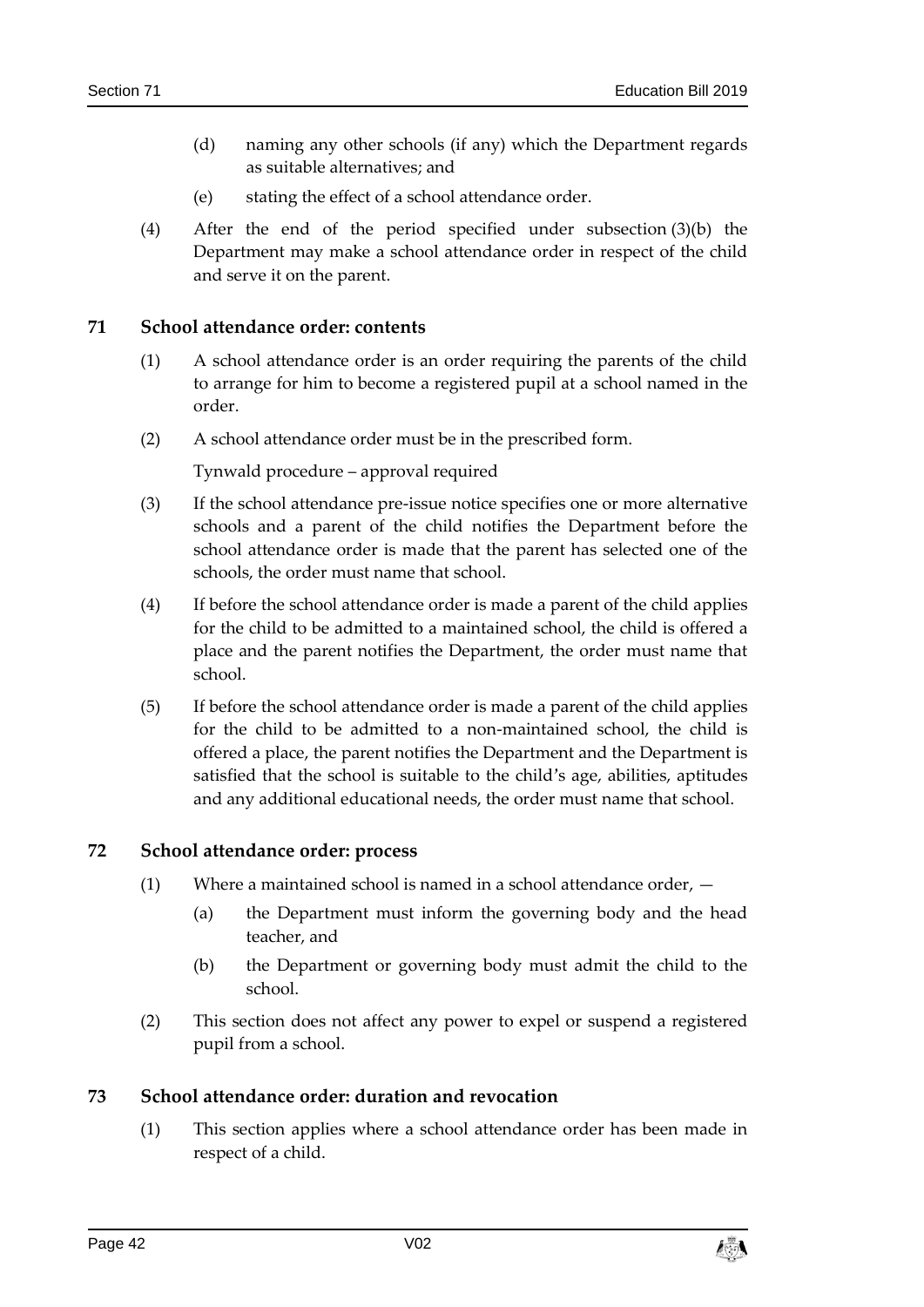- (2) The school attendance order continues to have effect while the child is of compulsory school age (subject to the following provisions of this section).
- (3) A parent of the child may apply to the Department for the revocation of the school attendance order on the grounds that arrangements have been made for the child to receive suitable education otherwise than at school.
- (4) The Department must revoke the school attendance order on an application under subsection (3) unless not satisfied that the arrangements are satisfactory.
- (5) A parent of the child may apply to the Department for the amendment of the school attendance order on the grounds that the child has been offered a place at, —
	- (a) a maintained school ("the new maintained school") other than that named in the order, or
	- (b) a non-maintained school ("the new non-maintained school") other than that named in the order.
- (6) On an application under subsection (5)(a) the Department must amend the school attendance order so as to name the new maintained school.
- $(7)$  On an application under subsection  $(5)(b)$  the Department must amend the school attendance order so as to name the new non-maintained school unless not satisfied that it is suitable to the child's age, abilities, aptitudes and any additional educational needs.
- (8) If the Department refuses an application for the revocation or amendment of the school attendance order, —
	- (a) the Department must give the parent written notice of its decision;
	- (b) the notice must give the Department's reasons;
	- (c) the notice must specify an appeal period of at least 21 days beginning with the day on which the notice is served;
	- (d) a parent of the child may appeal to a court of summary jurisdiction against the refusal, on the ground that satisfactory arrangements have been made for the education of the child otherwise than at school or that the alternative school is suitable to the child's age, ability and aptitude and to any additional educational needs;
	- (e) the court may confirm the Department's decision or overturn it and grant the application for revocation or amendment (in which case the school attendance order is revoked or amended in accordance with the court's order); and
	- (f) the overturning by the court of the Department's decision does not prevent the making of a new school attendance order in respect of the child (or the revocation or amendment of the order by the Department).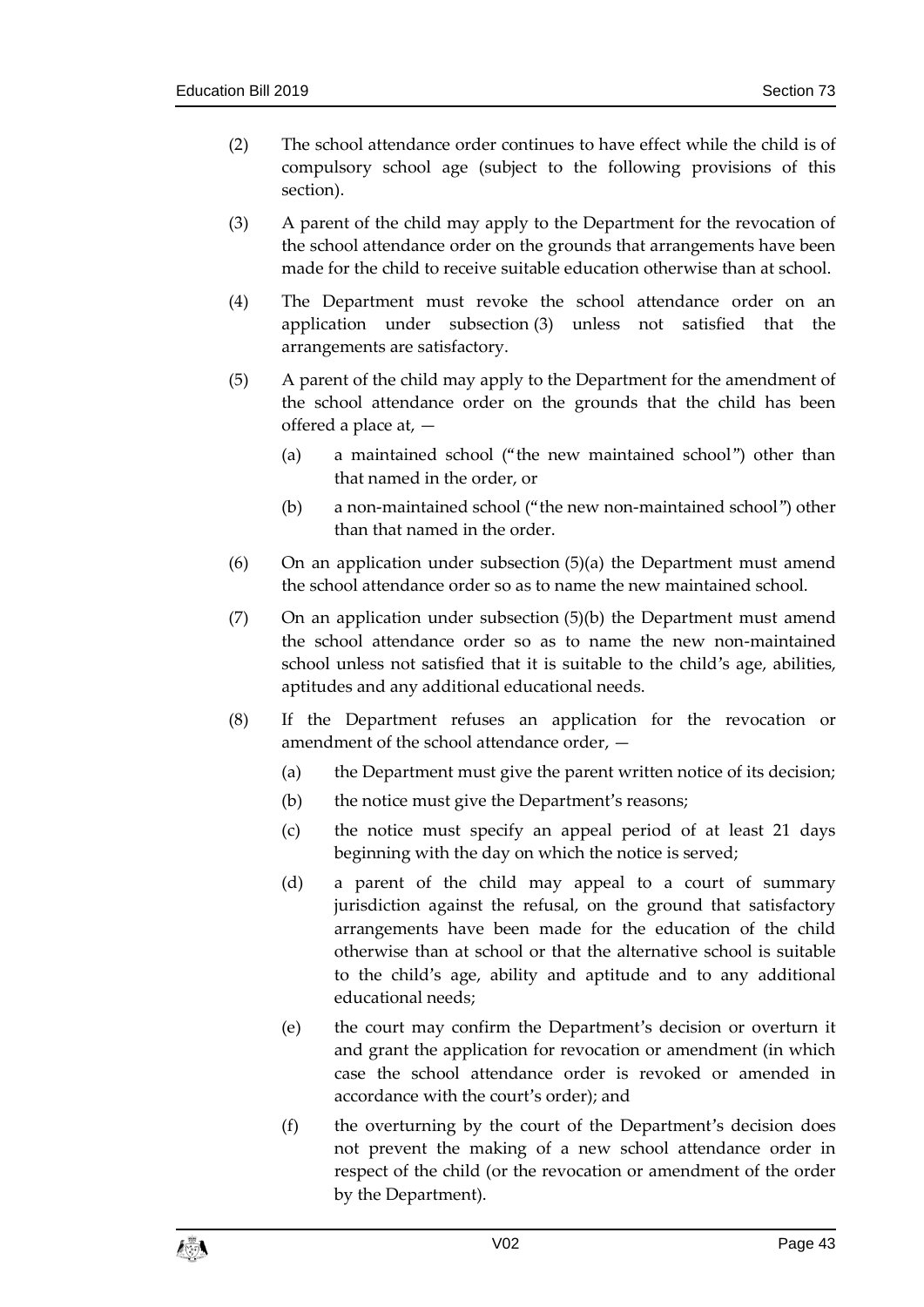- (9) The Department may amend the school attendance order with the consent of a parent of the child.
- (10) The Department may revoke a school attendance order.

#### **74 Contravention of school attendance order**

(1) It is an offence for a parent of a child to fail to comply with a school attendance order.

Maximum penalty (summary) 6 months' custody or a level 5 fine.

- (2) In proceedings for an offence under this section it is a defence for the defendant to show, —
	- (a) that the school attendance order was not served on the defendant, or
	- (b) that the child is receiving suitable education otherwise than at school or at a school other than that named in the order.
- (3) If a person is acquitted in proceedings for an offence under this section, —
	- (a) the court may revoke the school attendance order;
	- (b) revocation by the court does not prevent the making of a new school attendance order in respect of the child.
- (4) Proceedings for an offence under this section may be brought only by the Department.

DIVISION 5 – EDUCATION SUPERVISION ORDERS

#### **75 Education supervision orders**

- (1) A juvenile court may make an order putting a child under the supervision of DHSC (an "education supervision order") if the court is satisfied, on the application of the Department of Education, Sport and Culture, that the child, —
	- (a) is of compulsory school age, and
	- (b) is not receiving efficient full-time education suitable to the child's age, abilities, aptitudes and any additional educational needs.
- (2) The court must presume that subsection (1)(b) is satisfied if,  $-$ 
	- (a) a school attendance order in respect of the child is not being complied with, or
	- (b) the child is failing to attend regularly (within the meaning of section [67\)](#page-38-0) at a school at which the child is a registered pupil.
- (3) The presumption in subsection (2) is rebuttable.

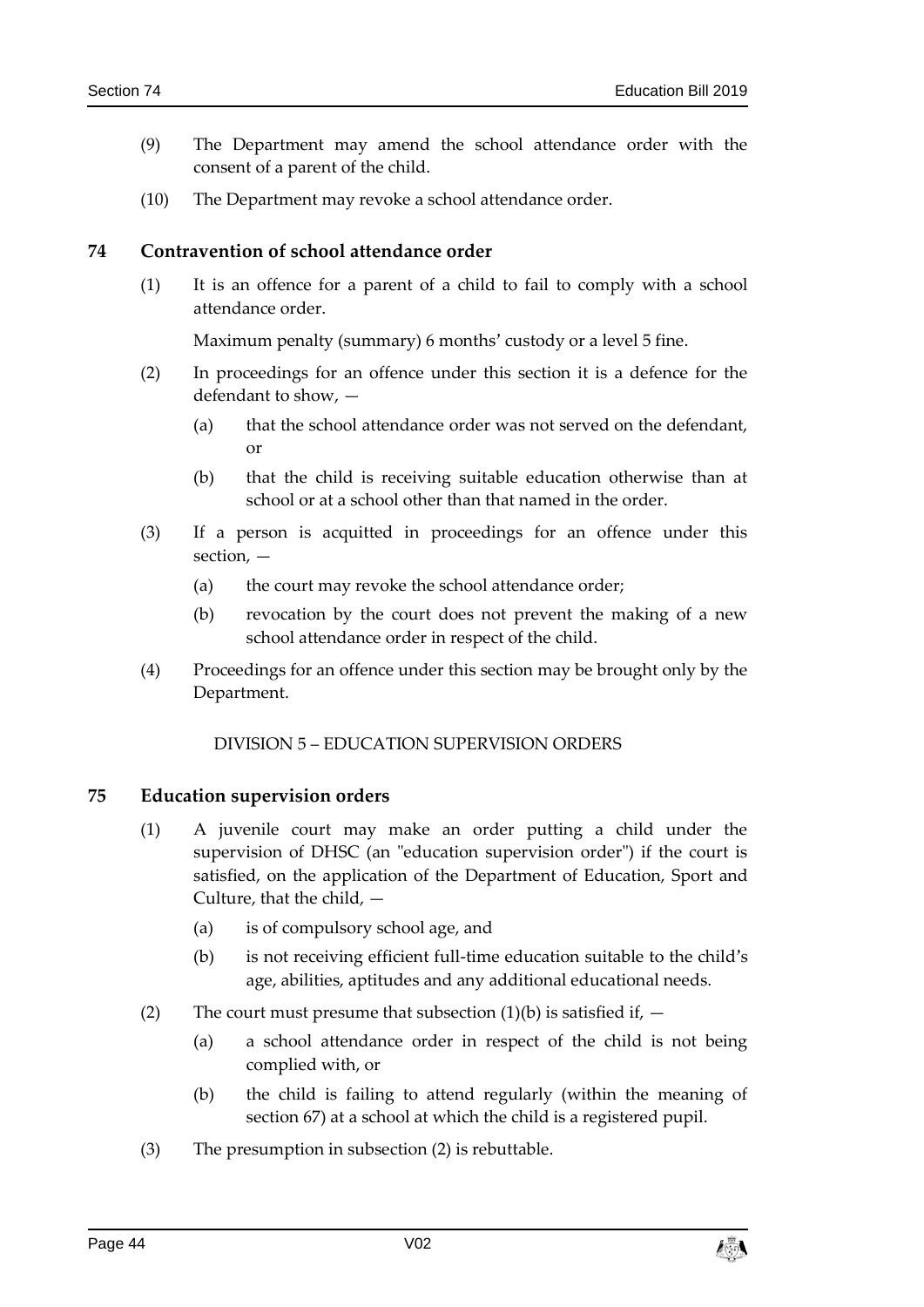(4) Before making an application for an education supervision order the Department must inform DHSC.

# DIVISION 6 - TRUANCY

# **76 Return of truants**

- (1) This section applies where a constable or an authorised person has reasonable cause to believe that a person found by the constable in a highway or other public place, —
	- (a) is a child of compulsory school age, and
	- (b) is absent from a school at which he or she is registered without permission or reasonable excuse.
- (2) The constable or authorised person may remove the child to,
	- (a) the school at which the constable believes that the child is a registered pupil; or
	- (b) a place designated by the Department to the Isle of Man Constabulary.
- (3) In this section "authorised person" means a person (whether or not an official of the Department) authorised by the Department in writing.

## DIVISION 7 – HOME EDUCATION

# **77 Definition: "home education"**

In this Act "**home education**" means education provided to a child in accordance with a decision by the child's parent to arrange for the child to be educated otherwise than at a school or college.

# **78 Departmental assessment**

- (1) The Department must assess the educational development of children in the Island receiving home education.
- (2) The Department may provide advice and information on request to a parent of a child receiving home education.
- (3) The Department must make arrangements to allow children receiving home education to have access to school or college facilities to the extent the Department thinks appropriate.
- (4) The Department must maintain a register of children in respect of whom the Department is notified under section [64](#page-36-0) that the child is being home educated.
- (5) The Department must carry out assessments from time to time of the educational development of each child receiving home education.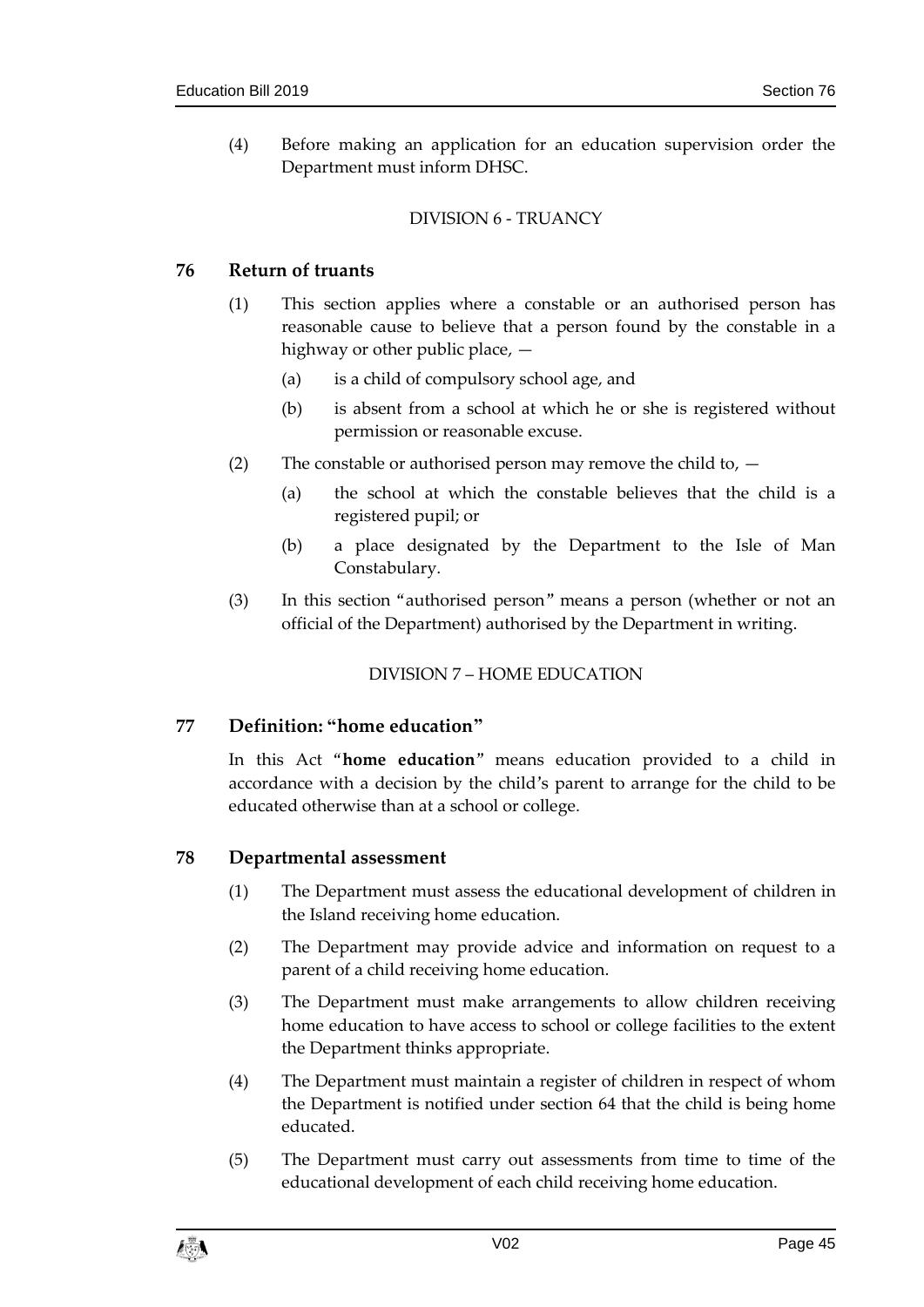- (6) The assessment may include,
	- (a) assessing the child's work;
	- (b) interviewing the child;
	- (c) interviewing the child's parent.
- (7) The assessment may take place,
	- (a) in the child's home with the consent of the child's parent; or
	- (b) at any other place agreed between the Department and the child's parent.
- (8) A parent of a child receiving home education must comply with any request by the Department to provide information for the purposes of the assessment.
- (9) The Department must make regulations about the methodology of assessments under this section.

Tynwald procedure – approval required

# **PART 4 – ADDITIONAL EDUCATIONAL NEEDS**

## DIVISION 1 - INTERPRETATION

## **79 Definition: "Additional educational needs"**

- (1) For the purposes of this Act an individual who is not over the age of 21 has additional educational needs if they have a learning difficulty or disability which calls for special educational provision to be made for them.
- (2) An individual has a learning difficulty or disability if they,
	- (a) have a significantly greater difficulty in learning than the majority of others of the same age, or
	- (b) have a disability which prevents or hinders them from making use of facilities of a kind generally provided for others of the same age in mainstream institutions.

## DIVISION 2 – PRINCIPLES

# **80 AEN principles**

The principles of education in relation to those with additional educational needs ("**the AEN principles**") are that, —

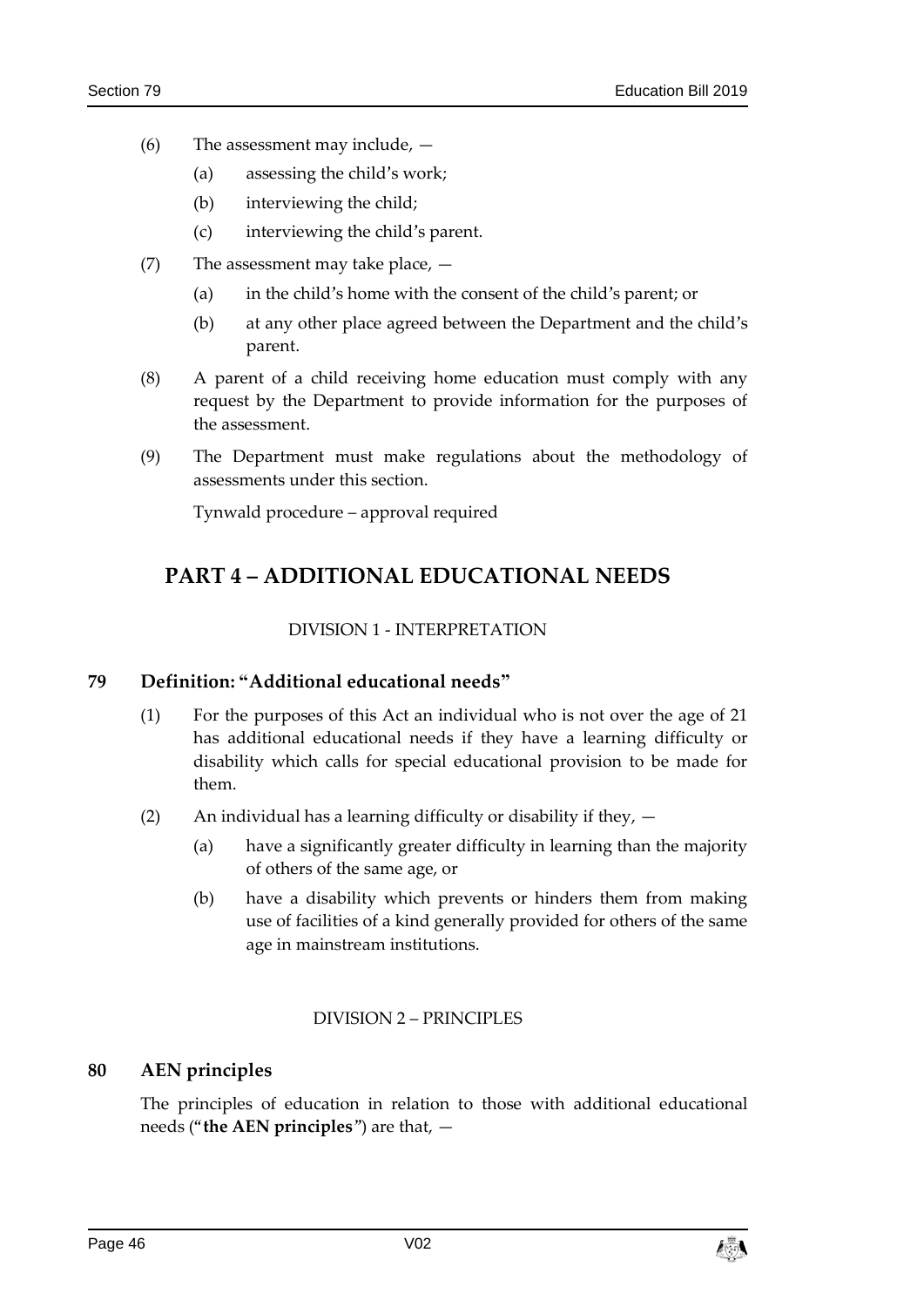- (a) the educational system should include and integrate children and young persons who present challenging behaviour or who have special needs as a result of their mental or physical conditions;
- (b) each child and young person has a right to have their needs assessed by people with appropriate expertise;
- (c) each child and young person has a right to have their needs addressed by the commitment of appropriate resources (including staff and technology) subject to overall considerations of efficiency and fairness;
- (d) parents, children and young persons have a right to expect a consistent allocation of resources across the Island;
- (e) parents, children and young persons have a right to have their views taken into account;
- (f) parents, children and young persons should be involved in the decision-making process;
- (g) parents, children and young persons have a right to be given full and prompt information at all stages of the process of assessing, reporting on and providing for additional educational needs;
- (h) parents, children and young persons have a right to expect decisions to be taken in a coherent way, with public authorities and other relevant agencies cooperating and communicating wherever possible.

# **81 AEN Code**

- (1) The Department must issue a code of practice about educational provision for persons with additional educational needs ("**the AEN Code**").
- (2) The AEN Code must reflect the AEN principles.
- (3) A public authority exercising functions in relation to education, or relating to children or young persons, must have regard to the code of practice.

# DIVISION 3 - ASSESSMENTS

# **82 Assessment at Department's initiative**

- (1) This section applies where the Department has reason to believe that a child has additional educational needs that should be assessed.
- (2) The Department must notify a parent of the child in writing and propose to make an assessment of the child's needs.
- (3) The notice must inform the parent, —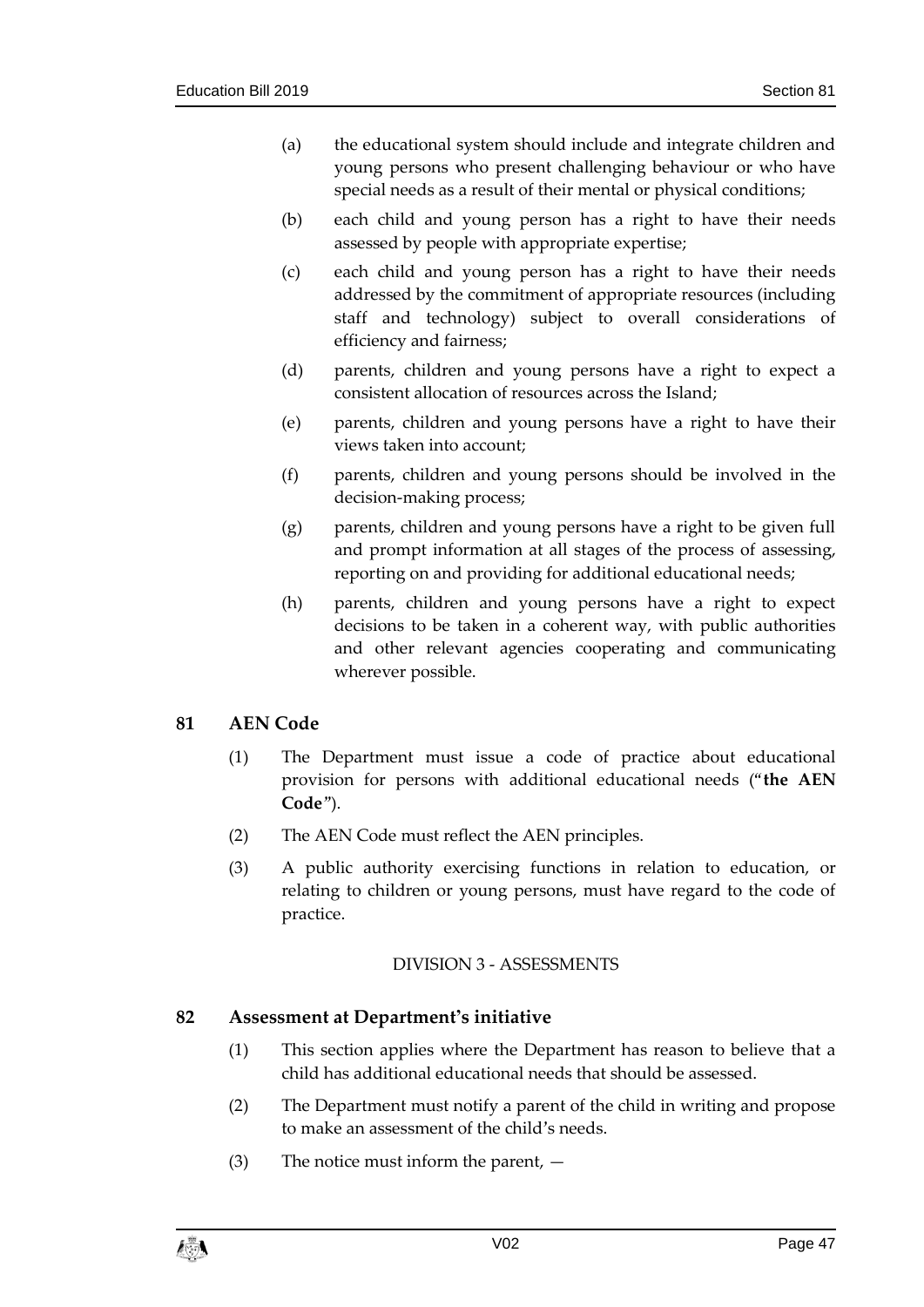- (a) that the parent may, within a period of at least 15 days specified in the notice ("the representation period"), make representations and submit evidence to the Department about the proposed assessment;
- (b) about the procedure to be followed in relation to the assessment; and
- (c) about any right of appeal under section [84.](#page-48-0)
- (4) At the end of the representation period the Department must either,
	- (a) make an assessment of the child's educational needs and provide a copy to the parents, or
	- (b) notify the parent in writing with reasons of its decision not to make an assessment.
- (5) The Department must not make an assessment unless satisfied that the child's additional educational needs, —
	- (a) are likely to last for at least a year;
	- (b) are likely to have a significant effect on the child's development; and
	- (c) cannot be addressed through standard provision already in place in the school which the child attends or is likely to attend.
- (6) The Department may not make an assessment of a child who,
	- (a) is less than 3 years old, or
	- (b) is not registered at a maintained school and has not applied to be registered at a maintained school.

#### **83 Assessment at request of parent**

- (1) The Department must comply with a request from a parent of a child, who is a registered pupil at a maintained school, to assess the child's educational needs.
- (2) The Department may comply with a request from a parent of a child to whom subsection (1) does not apply to assess the child's educational needs.
- (3) Subsection (1) does not apply if the Department has previously made an assessment, or decided not to make an assessment, and is satisfied that there is no reason to believe that the child's educational needs have since changed.
- (4) Before deciding that subsection (1) does not apply, by reason of subsection (3), the Department must give the parent an opportunity to make representations.
- (5) If complying with a request under subsection (1) or (2), the Department must serve a notice in writing on the parent informing the parent, —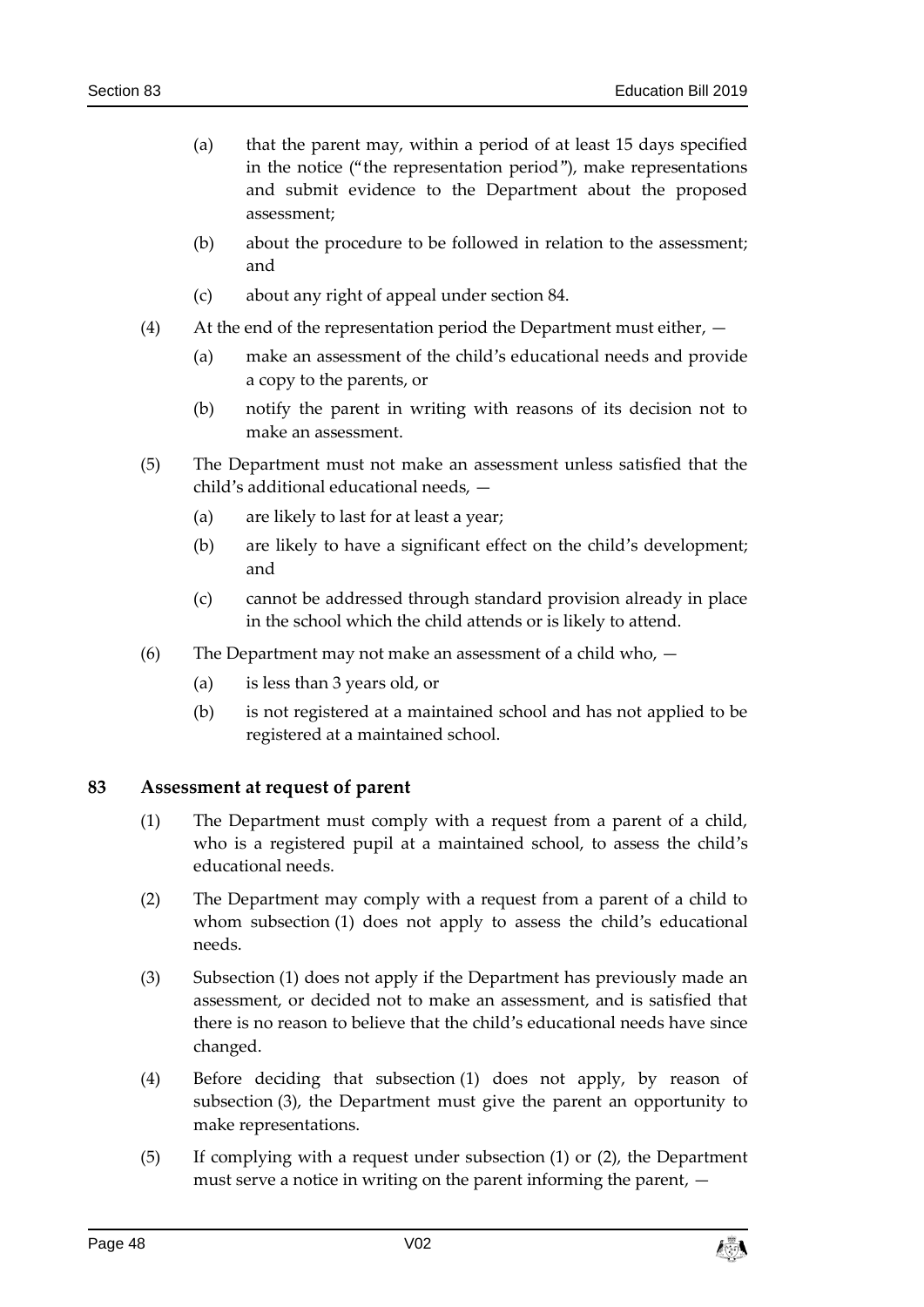- (a) that the parent may, within a period of at least 15 days specified in the notice ("the representation period"), make representations and submit evidence to the Department about the proposed assessment;
- (b) about the procedure to be followed in relation to the assessment; and
- (c) about any right of appeal under section [84.](#page-48-0)
- (6) At the end of the representation period the Department must either,
	- (a) make an assessment of the child's educational needs and provide a copy to the parents, or
	- (b) notify the parent in writing with reasons of its decision not to make an assessment.
- (7) The Department must not make an assessment unless satisfied that the child's additional educational needs, —
	- (a) are likely to last for at least a year;
	- (b) are likely to have a significant effect on the child's development; and
	- (c) cannot be addressed through standard provision already in place in the school which the child attends or is likely to attend.
- (8) The Department may not make an assessment of a child who,  $-$ 
	- (a) is less than 3 years old, or
	- (b) is not registered at a maintained school and has not applied to be registered at a maintained school.

## <span id="page-48-0"></span>**84 Procedure**

(1) The Department must make regulations about assessments under this Division.

- (2) The regulations may, in particular, make provision,  $-$ 
	- (a) about the procedure to be followed in making an assessment of a child's additional educational needs;
	- (b) about the role to be played by educational psychologists;
	- (c) requiring a child to attend for examination;
	- (d) allowing parents of the child to attend an examination;
	- (e) creating an offence of failure to arrange for the child to attend for examination, punishable on summary conviction by a fine not exceeding level 3 on the standard scale;
	- (f) enabling a parent to appeal to the Tribunal against a decision to carry out or not to carry out an assessment;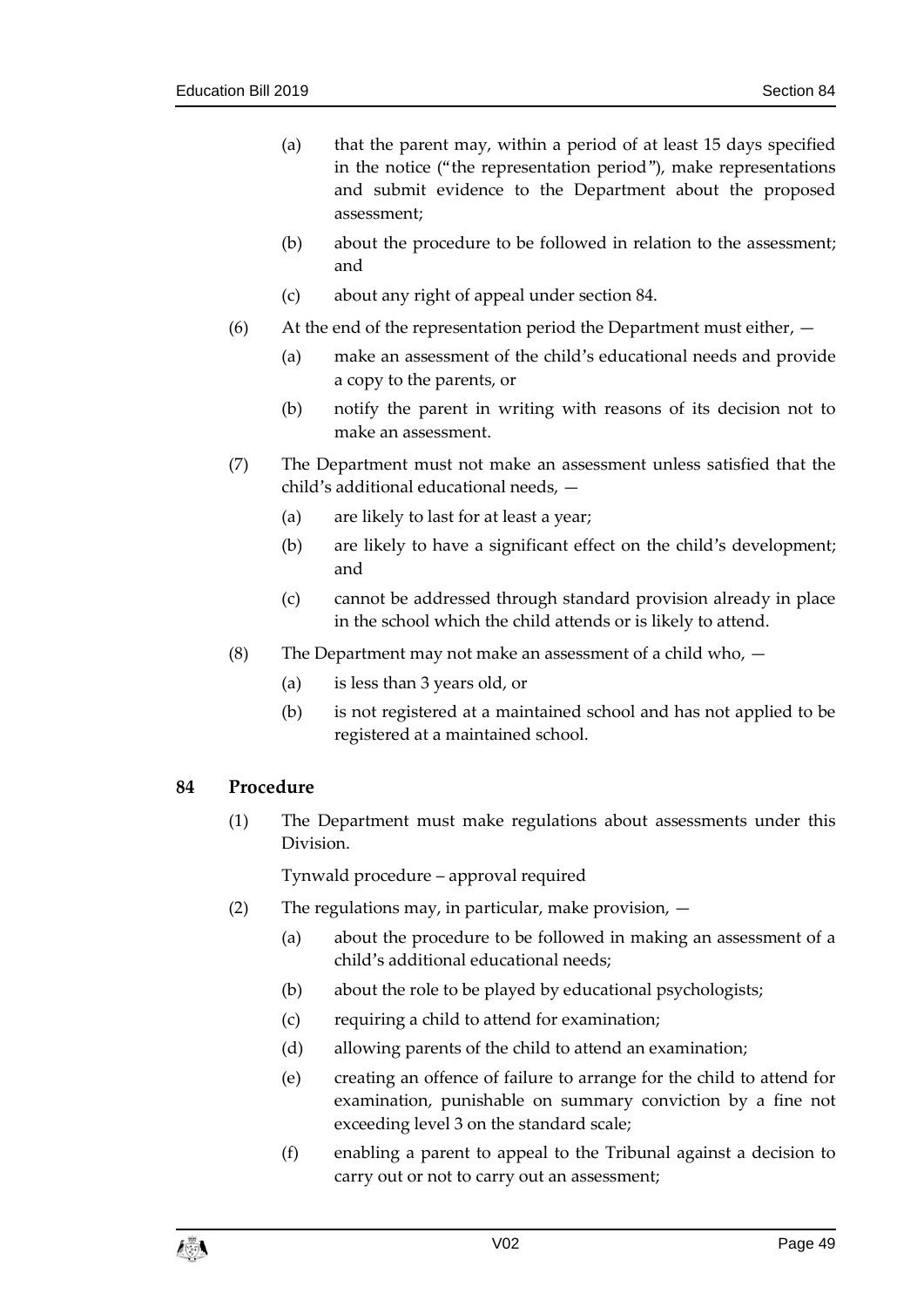(g) enabling a parent to refer other specified matters relating to assessments to the Tribunal.

#### DIVISION 4 – REPORTS AND PROVISION

#### **85 Post-assessment report**

- (1) Following an assessment the Department must produce a report setting out what provision to make for the child's educational needs, having regard to, —
	- (a) the results of the assessment,
	- (b) the AEN Code, and
	- (c) the AEN principles.
- (2) The Department may by regulations make provision about the form and content of reports.

Tynwald procedure – approval required

- (3) The regulations may make provision about the role of educational psychologists (whether or not those who were involved in the assessment) in the preparation of reports.
- (4) The regulations may make provision about the process to be followed in amending or revoking reports; and the regulations must include provision for parental involvement similar to that in Division 3.

#### **86 Provision of education at secondary or all-through school**

The Department may provide education at a secondary school or all-through school for individuals with additional educational needs.

#### **87 Provision of education at college**

- (1) The Department may provide education at a college for a child of compulsory school age who is at least 14 years old.
- (2) The Department may provide education at a college for a child of compulsory school age who is under 14 years old, if the Department is satisfied that education at a school, —
	- (a) is not in the best interests of the child, or
	- (b) is not in the best interests of other pupils or school staff.
- (3) A child educated at a college in accordance with this section must be registered at a school and educated partly at the college by arrangement between the school and the college; but if the Department consider it appropriate by reason of the special circumstances of a child, the child may be registered at the college and need not be educated at a school at all.

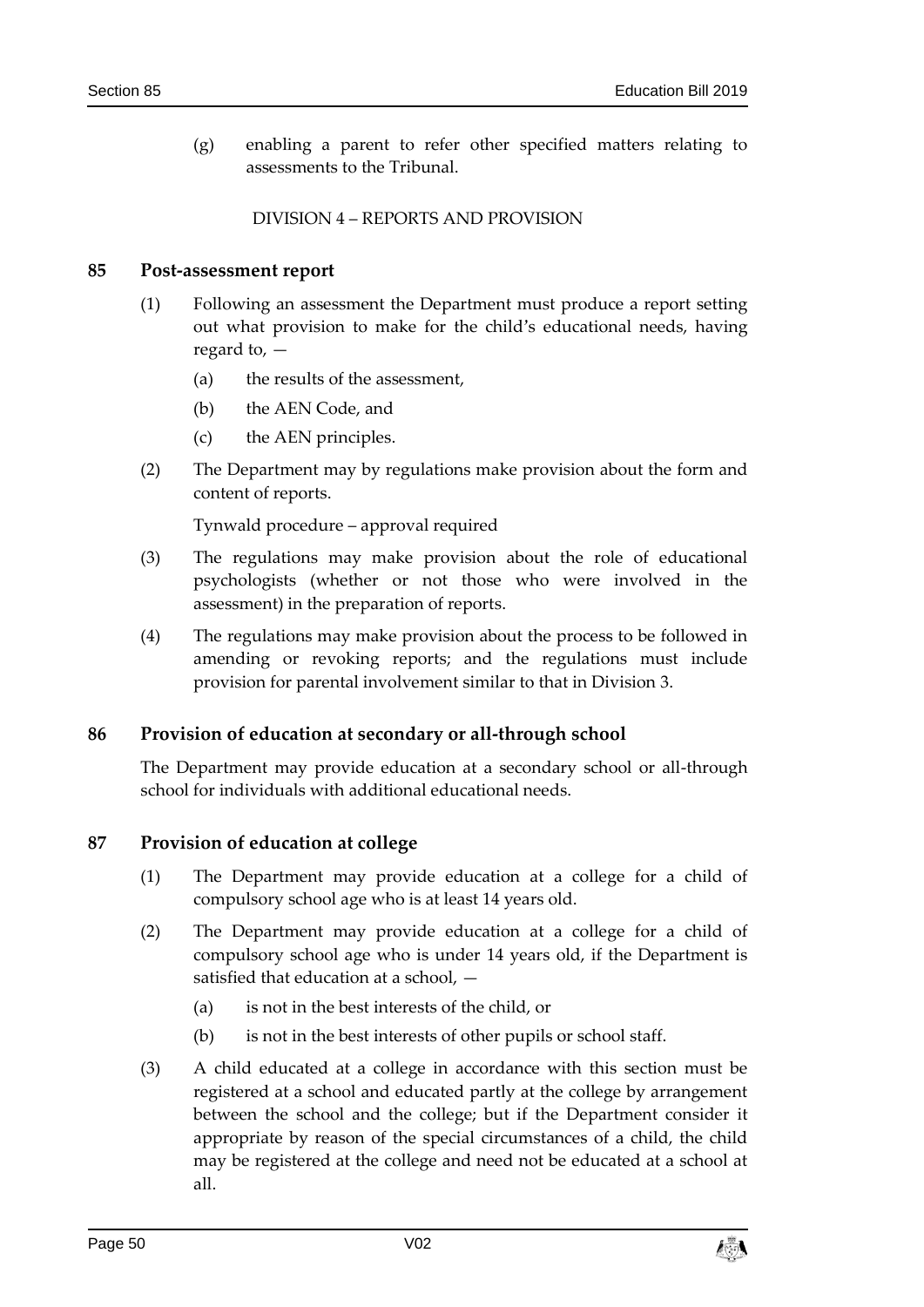## **88 Provision of education at independent school**

If satisfied following a report that a child's educational needs can be met satisfactorily only by attendance at an independent school, the Department may, on such terms and conditions as the Department may specify, —

- (a) facilitate the child's admission to the school;
- (b) pay the school's fees in respect of the child; and
- (c) pay for other matters appearing to the Department to be necessarily incidental to the child's attendance at the school.

# **89 Provision of education outside school or college**

The Department may make special arrangements for a child to be educated outside a school or college (whether or not at the child's home) if the Department is satisfied that education at a school or college, —

- (a) is not in the best interests of the child, or
- (b) is not in the best interests of other pupils or school staff.

## **90 Off-Island provision**

- (1) The Department may make special arrangements for a child to be educated outside the Island at a school or other educational establishment if satisfied that¬—
	- (a) the school or other institution provides wholly or mainly for persons with additional educational needs similar to those of the child concerned, and
	- (b) appropriate education cannot be provided for the child in the Island.
- (2) Before making arrangements under this section the Department must consult other appropriate Departments.

# **PART 5 – EDUCATION OUTSIDE SCHOOLS**

## DIVISION 1 - COLLEGES

## **91 Colleges**

- (1) The Department may,
	- (a) provide and maintain one or more colleges;
	- (b) provide financial or other assistance to a non-maintained college.
- (2) Section [15](#page-13-0) applies to the interpretation of expressions used in this section, with any necessary modifications.
- (3) In respect of each maintained college the Department may provide, —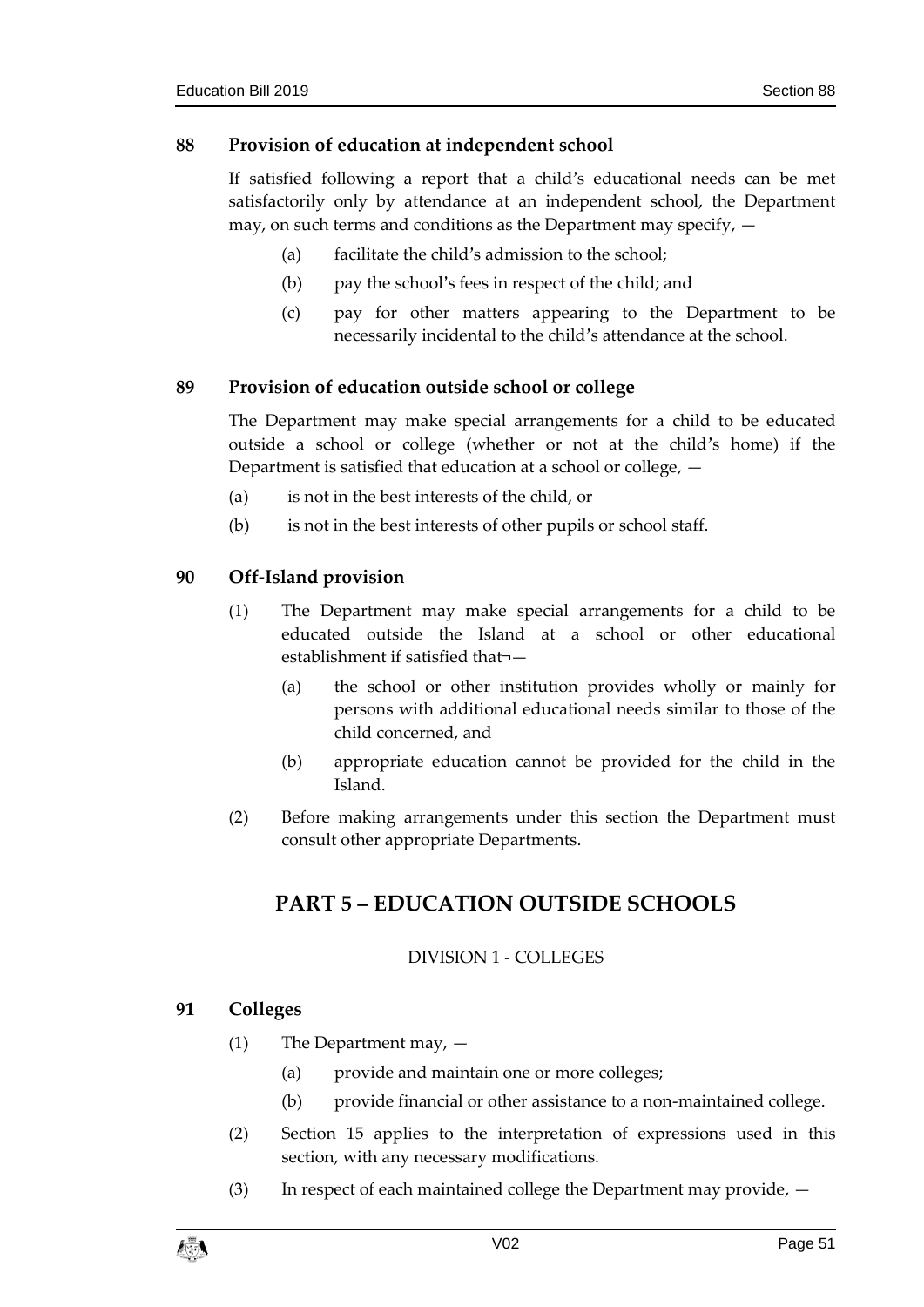- (a) an instrument of government providing for the constitution and proceedings of the governing body of the college;
- (b) articles of government for the conduct of the college.
- (4) Articles of government of a college may include provision (subject to the provisions of this Act)—
	- (a) conferring discretionary functions on the Department, the governing body or the principal of the college;
	- (b) requiring the preparation of an annual budget for the college;
	- (c) about the appointment of teachers and lecturers;
	- (d) for determining terms, holidays and sessions;
	- (e) about the admission of students; and
	- (f) about discipline, suspension, expulsion and reinstatement of students.
- (5) The Department may enter into an agreement with a university for the affiliation of a college to the university; and the agreement may, in particular, —
	- (a) include the provision of services to the college by or on behalf of the university;
	- (b) include the provision of staff (by secondment or otherwise) to the college by the university.
- (6) Section [22](#page-17-0) applies to colleges with any necessary modifications.

## **92 Application of Act to colleges**

- (1) In the provisions listed in subsection (2) a reference to a school includes a reference to a college in respect of a child, —
	- (a) who is at least 14 years old, and
	- (b) for whom education is being provided, or might be provided, at a college.
- (2) The provisions mentioned in subsection  $(1)$  are,  $-$ 
	- (a) section [14;](#page-13-1)
	- (b) section  $19(4)$ ;
	- (c) section [21;](#page-16-1)
	- (d) section [22;](#page-17-0)
	- (e) section [23;](#page-18-0)
	- (f) section [24;](#page-18-1)
	- (g) section [26,](#page-18-2) but only in relation to pupils of compulsory school age;
	- (h) section [27](#page-19-0) (with references to the principal substituted for references to the head teacher);

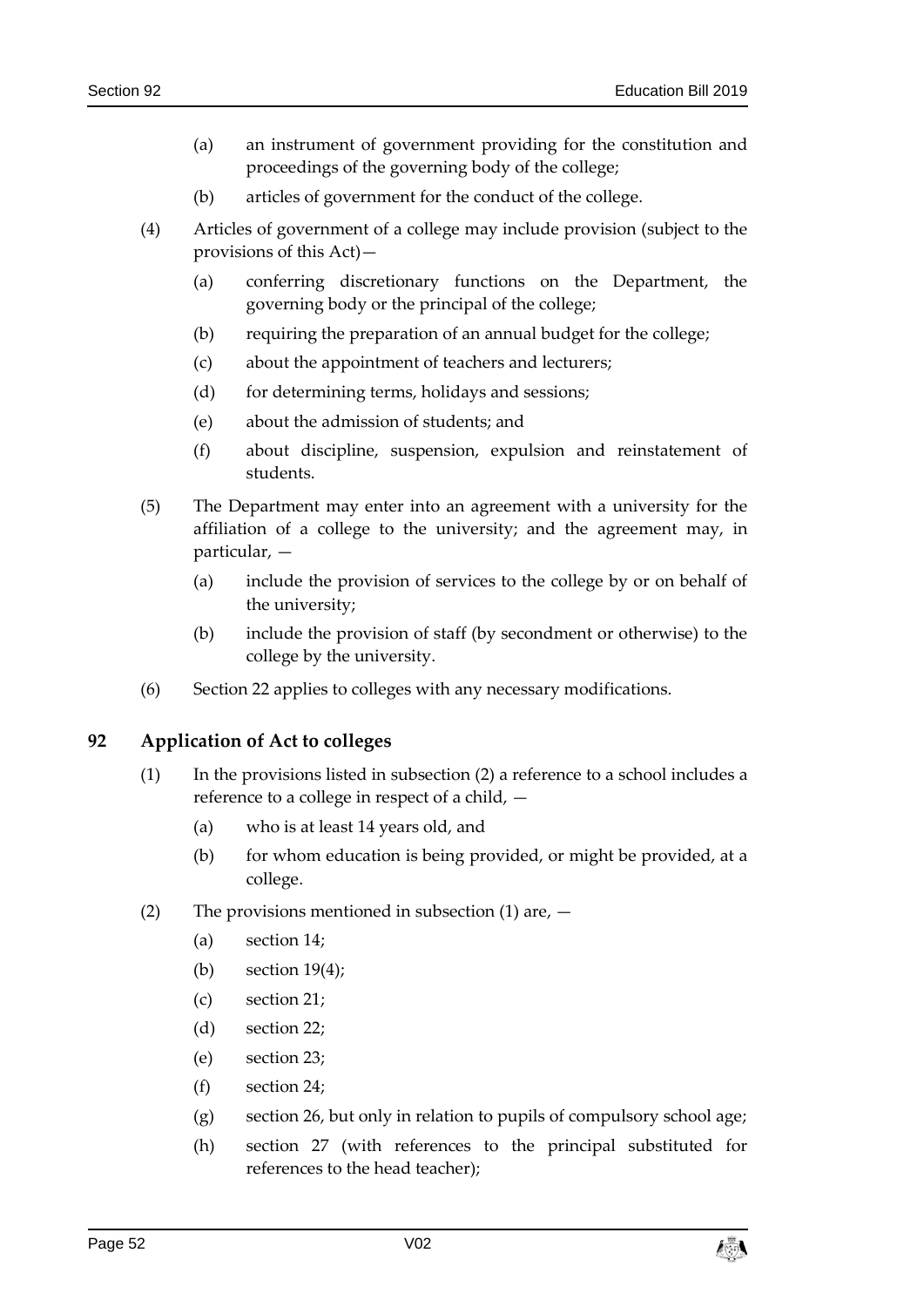- (i) section [28](#page-19-1) (with references to lecturers substituted for references to teachers, and references to the principal substituted for references to the head teacher; and regulations under that section may make separate provision in relation to colleges);
- (j) section [43;](#page-26-0)
- (k) section [44;](#page-27-0)
- (l) Subdivision 8 of this Division;
- (m) Division 3 of Part 3;
- (n) Division 4 of Part 3;
- (o) Division 6 of Part 3.
- (3) Sections [30](#page-21-0) to [41](#page-25-0) apply to colleges and college premises as to schools and to school premises, but with provision being made by rules of the college made by the principal and not in the articles of government.
- (4) In the application of a provision to a college by virtue of this section a reference to the head teacher of a school is to be treated as a reference to the principal, or a teacher acting as the principal, of the college.

DIVISION 2 – FURTHER AND HIGHER EDUCATION

## **93 Further education**

- (1) The Department must make such arrangements as it considers appropriate for continuing the education, otherwise than in accordance with section [31,](#page-21-1) of persons in the Island over compulsory school age who have completed their full-time education.
- (2) In this Act "**further education**" means education for persons in the Island over compulsory school age (other than higher education in accordance with section [94\)](#page-52-0).
- (3) For the purposes of this section the Department may make arrangements with schools or colleges.

## <span id="page-52-0"></span>**94 Higher education**

- (1) The Department must make such arrangements as it considers appropriate for the provision of higher education.
- (2) In this Act "**higher education**" means education for persons in the Island over compulsory school age leading to the award of, —
	- (a) a degree,
	- (b) a diploma of higher education, or
	- (c) any qualification or accreditation of a similar kind.
- (3) The Department may arrange for the provision of higher education at or under the supervision of, —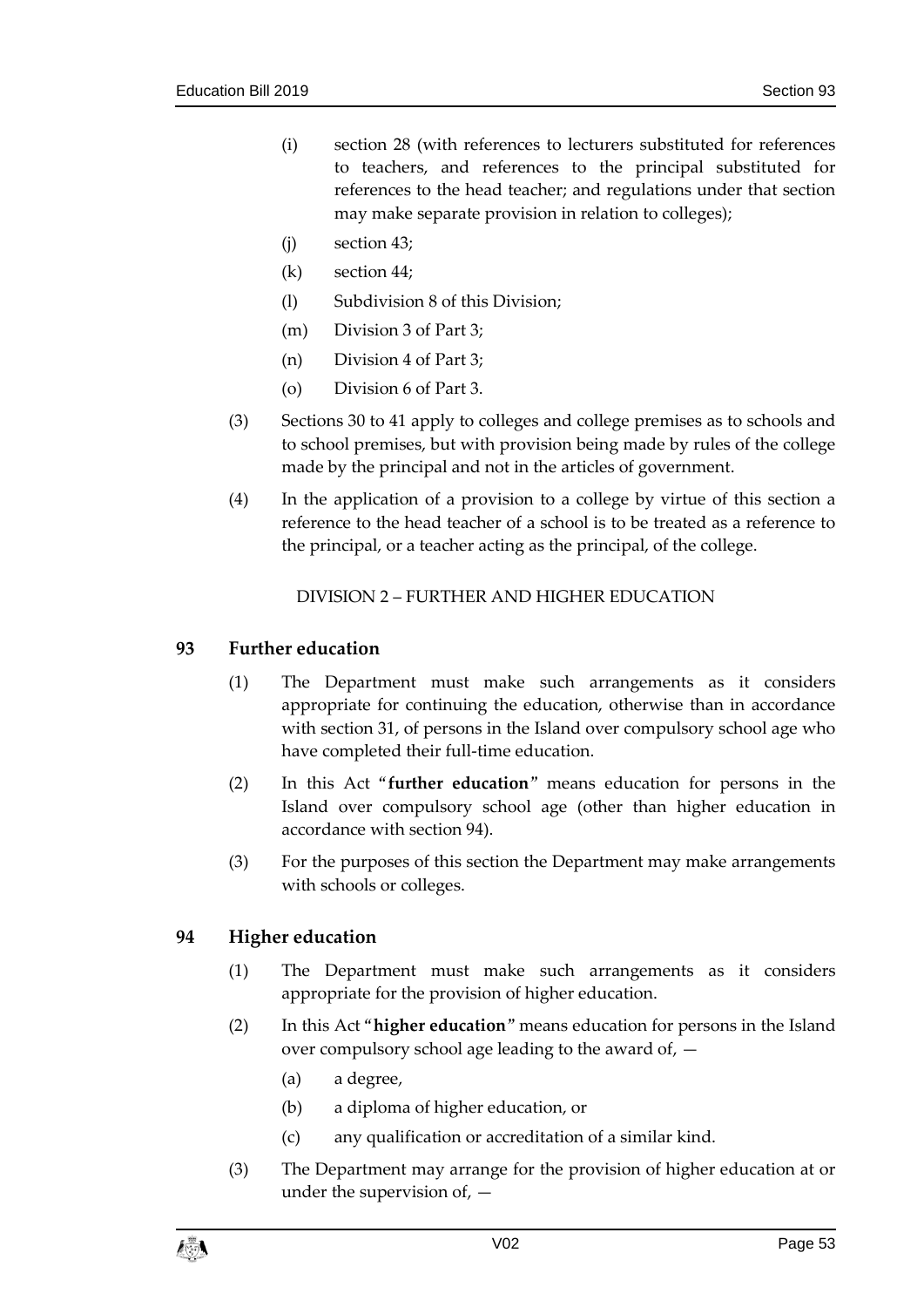- (a) universities;
- (b) colleges; and
- (c) other educational establishments and institutions.
- (4) An institution for the purposes of subsection (3) may be located in the Island or elsewhere.
- (5) Arrangements under subsection (1) may include the provision of financial assistance to an institution in the Island or elsewhere any university, college or other educational establishment or institution in the Island or elsewhere for the purpose of improving the facilities for higher education available for persons in the Island.
- (6) The Department may by regulations provide that a specified qualification or accreditation, or specified class of qualification or accreditation, is to be, or not to be, treated as falling within subsection  $(2)(a)$ ,  $(b)$  or  $(c)$ .

Tynwald procedure – approval required

## <span id="page-53-0"></span>**95 Unrecognised degrees and awards**

- (1) In this section "recognised award" means,
	- (a) an award granted by a university, college or other body which is authorised in the United Kingdom or the Island by or under Royal Charter, Act of Parliament or Act of Tynwald;
	- (b) an award granted by a body acting on behalf of a body listed in paragraph (a); and
	- (c) any other award of a prescribed kind.

Tynwald procedure – approval required

- (2) It is an offence to do any of the actions listed in subsection (3) in relation to an unrecognised award which purports to be, or might reasonably be taken to be, —
	- (a) a recognised award, or
	- (b) a degree, diploma or similar qualification.

Maximum penalty (summary) 6 months' custody or a level 5 fine.

- (3) The actions referred to in subsection (2) are,
	- (a) granting an award;
	- (b) offering to grant an award;
	- (c) advertising an award or a course or scheme designed to lead to the grant of an award.
- (4) Actions fall within subsection (3) only if carried out,
	- (a) by a person in the Island,
	- (b) to a person in the Island, or

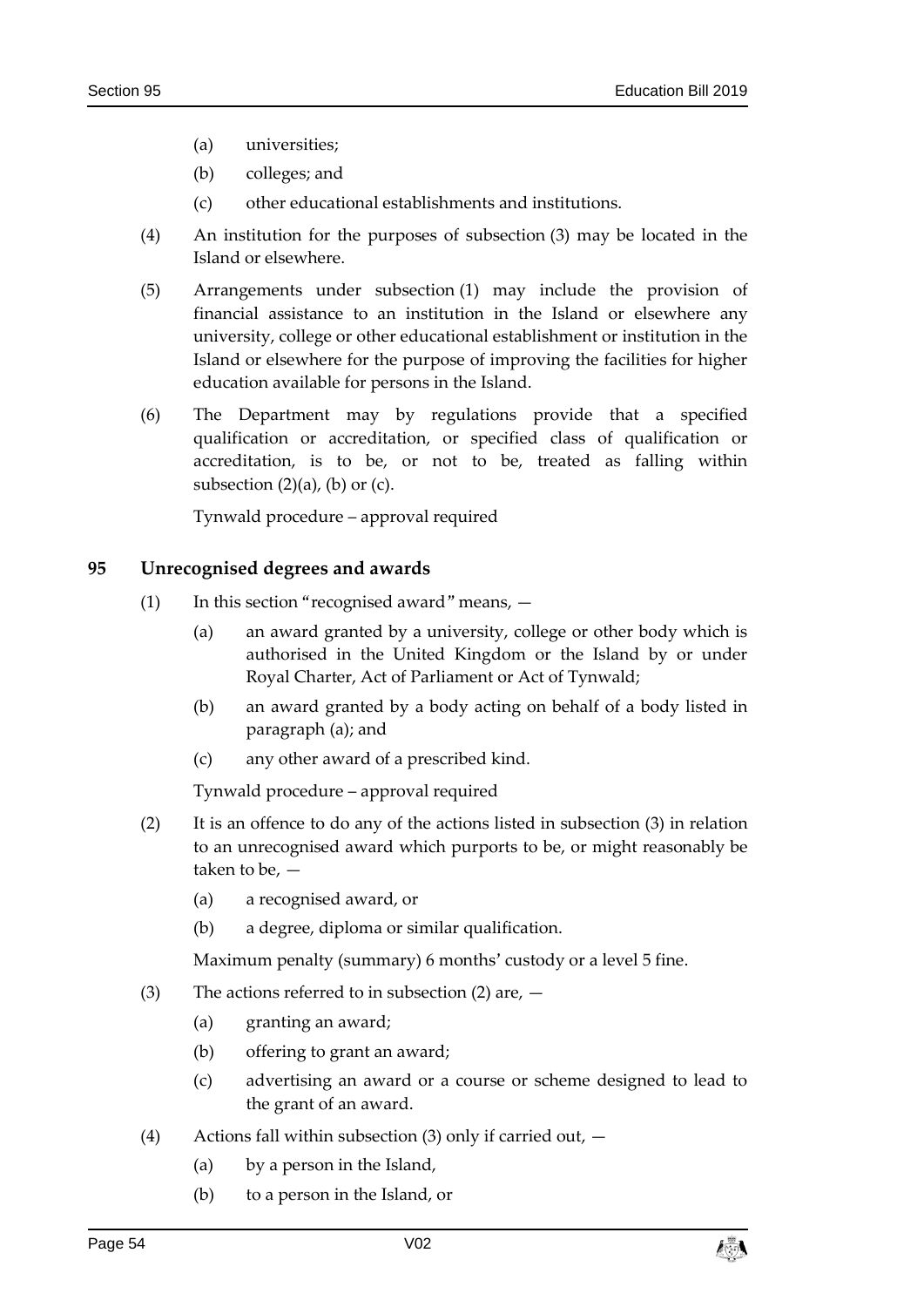(c) from premises in the Island.

#### **96 Degrees and awards: enforcement**

- (1) A person authorised by the Department who believes that an offence is being or may have been committed under section [95](#page-53-0) may, —
	- (a) require a person to produce documents or information;
	- (b) seize and retain anything which may be evidence of the commission of the offence;
	- (c) enter any premises for the purpose of acting under paragraph (a) or (b).
- (2) Nothing in this section compels the production of, or permits the retention of, a communication subject to legal privilege.
- (3) Proceedings for an offence under section [95](#page-53-0) may not be instituted except by or with the consent of the Attorney General.

#### DIVISION 3 – PRE-SCHOOL EDUCATION

#### **97 Early Years Providers**

- (1) In this Act "**early years provider**" means an institution providing early years education (with or without other services).
- (2) In this Act "**early years education**" means education for children who,
	- (a) are at least 3 years old, and
	- (b) are under compulsory school age.
- (3) An early years provider must be registered with the Department and with DHSC.
- (4) The Department may by regulations make provision about,
	- (a) the information to be provided on an application for registration; and
	- (b) any other requirements to be satisfied on an application for registration.

Tynwald procedure – approval required

- (5) It is an offence for a person to be involved in the management or conduct of an early years provider which, —
	- (a) is not registered, or
	- (b) is failing to satisfy any conditions on the provider's registration.

Maximum penalty (summary) level 4 fine.

(6) In making regulations under this section the Department must aim to coordinate registration for the purposes of this section with registration under the *Regulation of Care Act 2013*, so as to, —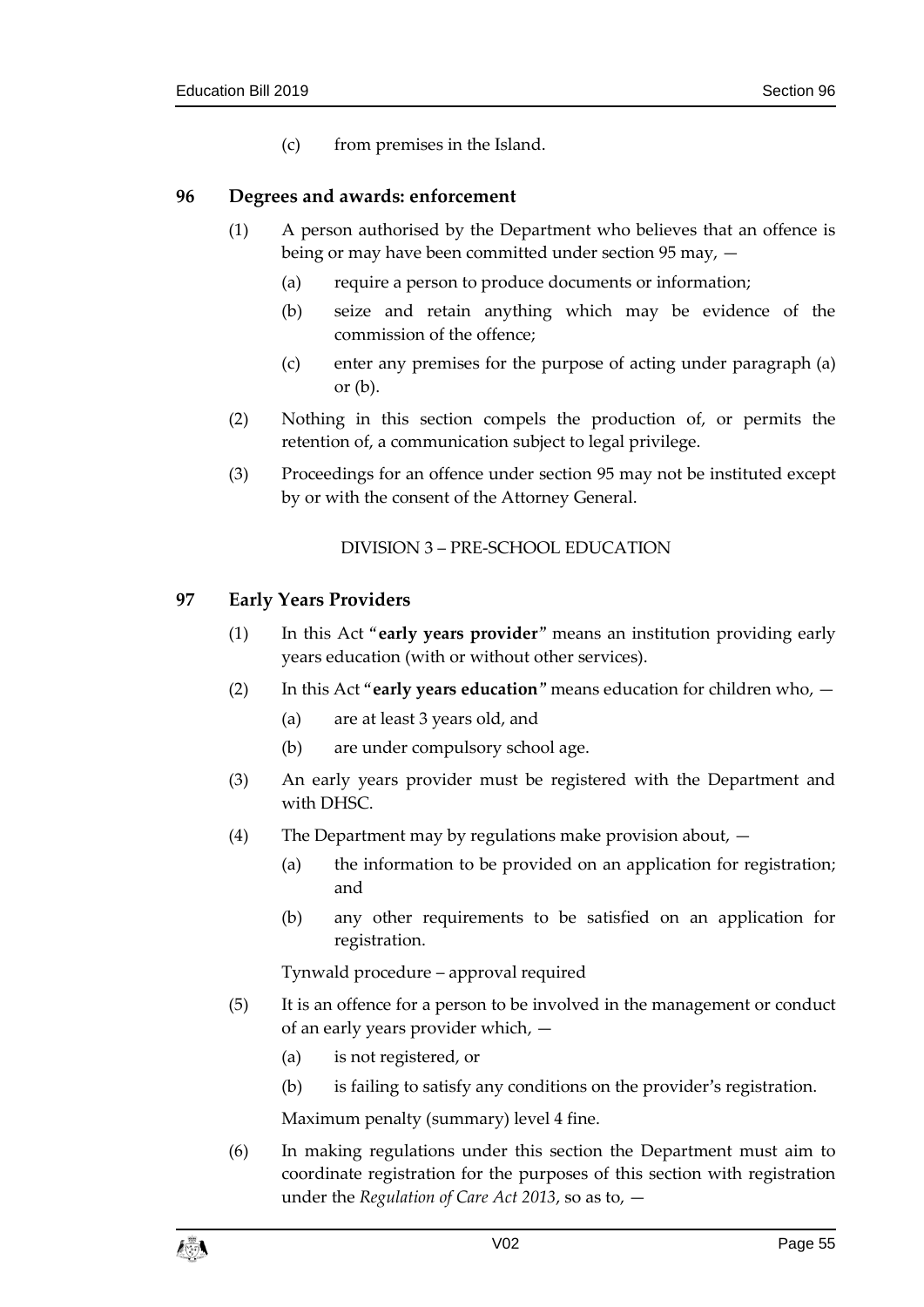- (a) minimise duplication, and
- (b) avoid unnecessary administrative burdens.

#### **98 Inspection**

- (1) The Department must make arrangements for the inspection of early years providers by persons authorised by the Department (whether or not officials of the Department).
- (2) The arrangements must include provision for collaboration and cooperation with inspectors acting in accordance with the *Regulation of Care Act 2013*.
- (3) Inspectors must have regard to,
	- (a) any document entitled Quality Assurance Framework which is issued or approved by the Department and which states that it addresses standards of early years providers for the purposes of this Act;
	- (b) any other document specified in regulations made by the Department.

- (4) The inspection regime must include,
	- (a) welfare and safeguarding conditions and arrangements;
	- (b) educational provision;
	- (c) any other matters that the Department thinks appropriate.
- (5) An inspection report to the Department must specify any matters in respect of which the performance or arrangements of the early years provider are unsatisfactory.
- (6) Where an inspection report specifies matters in respect of which an early years provider is unsatisfactory, the Department may, —
	- (a) impose conditions on the early years provider's registration;
	- (b) suspend the early years provider's registration (whether for a fixed period or pending satisfaction of specified conditions);
	- (c) cancel the early years provider's registration;
	- (d) make recommendations to the early years provider as to improvements to be made;
	- (e) arrange for the provision of support or guidance for the early years provider;
	- (f) take action of a kind specified in regulations under this paragraph for the purposes of improving provision made by the early years provider;

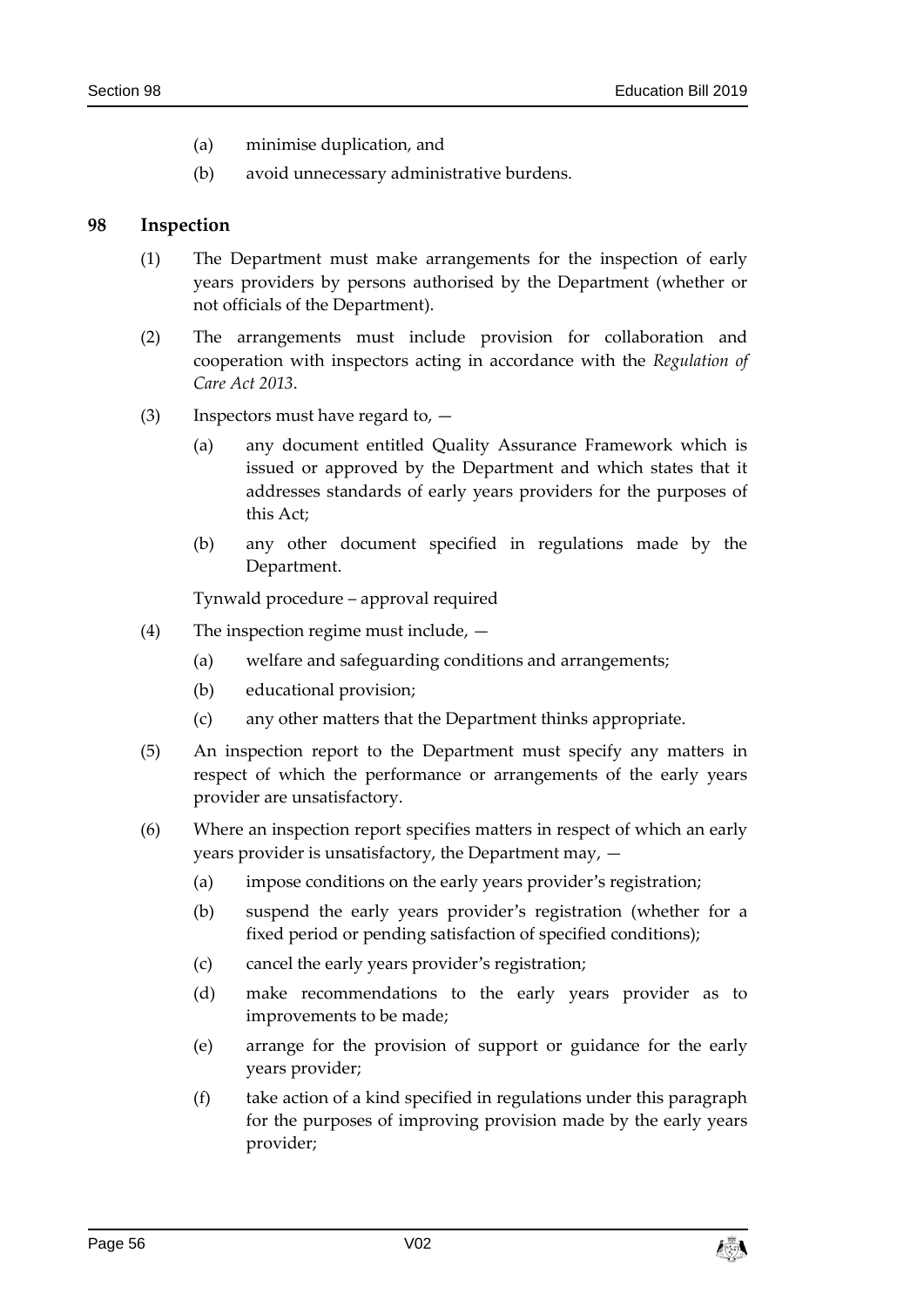(g) make determinations as to the suitability of the early years provider for receipt (directly or indirectly) of financial assistance under section [103.](#page-58-0)

Tynwald procedure – approval required

# <span id="page-56-0"></span>**99 Complaints about Early Years Providers**

- (1) The Department may serve on the proprietor of an early years provider a notice ("a complaint notice") to the effect that the Department believes that there are likely to be issues in relation to,  $-$ 
	- (a) the suitability of the provider's premises or facilities;
	- (b) the quality or suitability of the education being provided by the provider;
	- (c) the quality or suitability of the proprietor, a teacher or other member of staff at the institution;
	- (d) the safeguarding and welfare of children to whom the early years provider is providing education.
- (2) A complaint notice must specify either,
	- (a) that the Department believes that the issues complained of are capable of being addressed within a reasonable period of time, or
	- (b) that the Department believes that the issues complained of are not capable of being addressed within a reasonable period of time.
- (3) A notice under subsection  $(2)(a)$  must specify,  $-$ 
	- (a) the measures necessary in the opinion of the Department to address the issues complained of, and
	- (b) a period within which the measures are to be taken (and the period must be not less than 6 months beginning with the date of service of the notice).
- (4) If a complaint notice specifies an issue in relation to the quality or suitability of a person, the notice must,  $-$ 
	- (a) name the person;
	- (b) provide sufficient details of the issue to enable the person to understand the nature of the complaint; and
	- (c) be served on the person as well as on the proprietor.
- (5) A complaint notice must specify a period (not less than one month beginning with the date of service of the notice) during which the proprietor may refer the complaint to the Tribunal.

## <span id="page-56-1"></span>**100 Determination of complaints**

(1) A complaint notice under section [99](#page-56-0) is to be considered either, —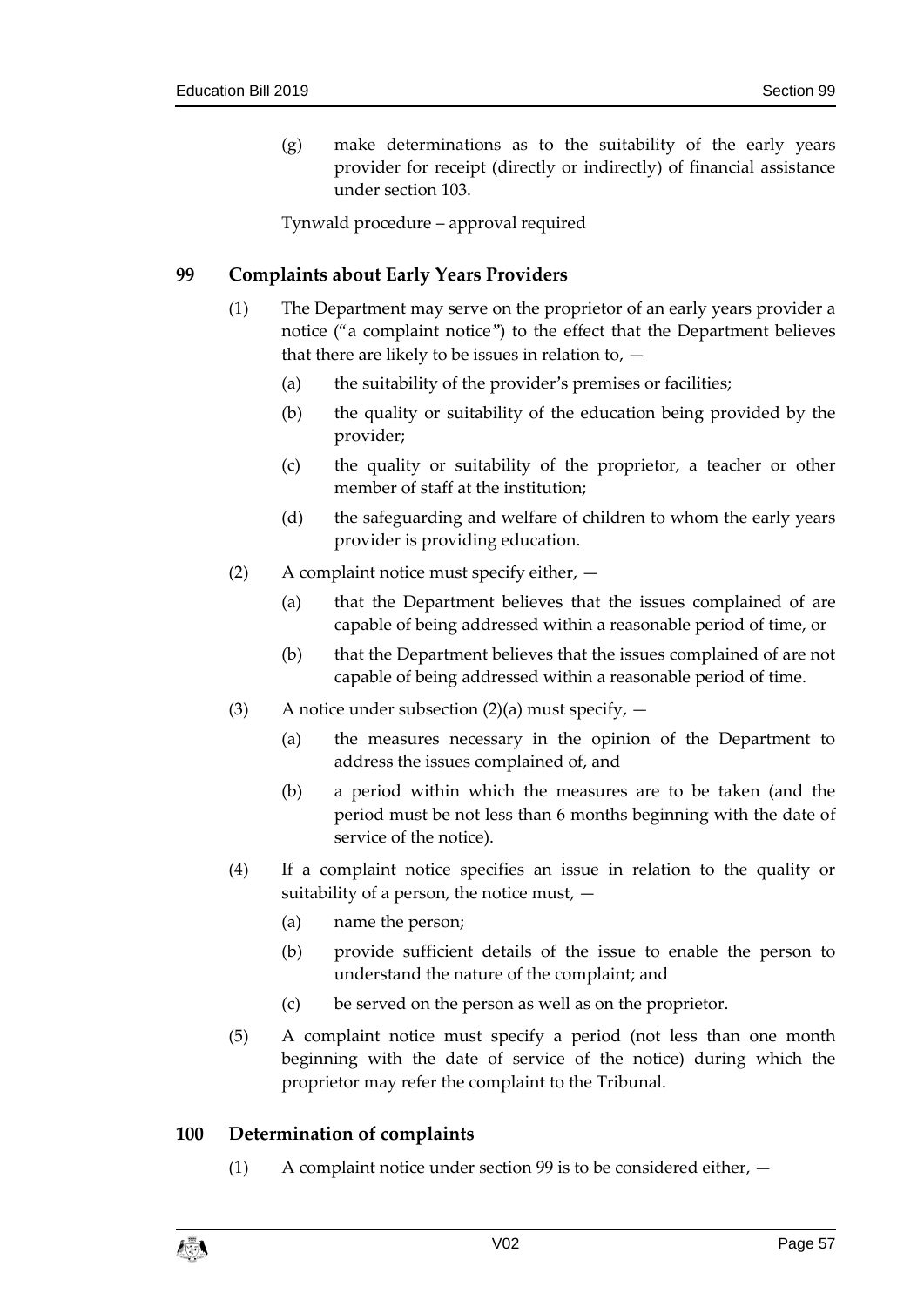- (a) by the Tribunal, if a person on whom the notice was served refers it to the Tribunal within the time specified in the notice, or
- (b) otherwise, by the Department or a person designated by the Department.
- (2) The Tribunal, Department or designated person must,
	- (a) consider all evidence submitted to it, and
	- (b) give anyone appearing to be concerned an opportunity to make representations.
- (3) In determining the complaint the Tribunal, Department or designated person may, —
	- (a) dismiss the complaint;
	- (b) make an order for the early years provider to be removed from the register;
	- (c) make an order prohibiting the use of the premises or a specified part of them to be used for the conduct of an early years provider, or imposing conditions or limitations on the use of the premises or a specified part of them for the conduct of an early years provider;
	- (d) make an order for the purposes of remedying deficiencies in relation to safeguarding the welfare of children to whom the early years provider is providing education;
	- (e) make an order prohibiting a person from acting as the proprietor of an early years provider;
	- (f) make an order prohibiting a person from teaching at an early years provider.
- (4) An order for removal from the register may be absolute or conditional (and a condition may require the Department to be satisfied of specified matters within a specified period).

## **101 Enforcement**

(1) It is an offence to contravene a prohibition under section [100.](#page-56-1)

Maximum penalty (summary) level 4 fine.

- (2) A prosecution for an offence under this section may be brought only by or on behalf of the Department.
- (3) A person subject to a prohibition order under section [100](#page-56-1) may apply to the Department for its removal or variation because of a change in circumstances; and, —
	- (a) the Department may remove, vary or confirm the prohibition order, and

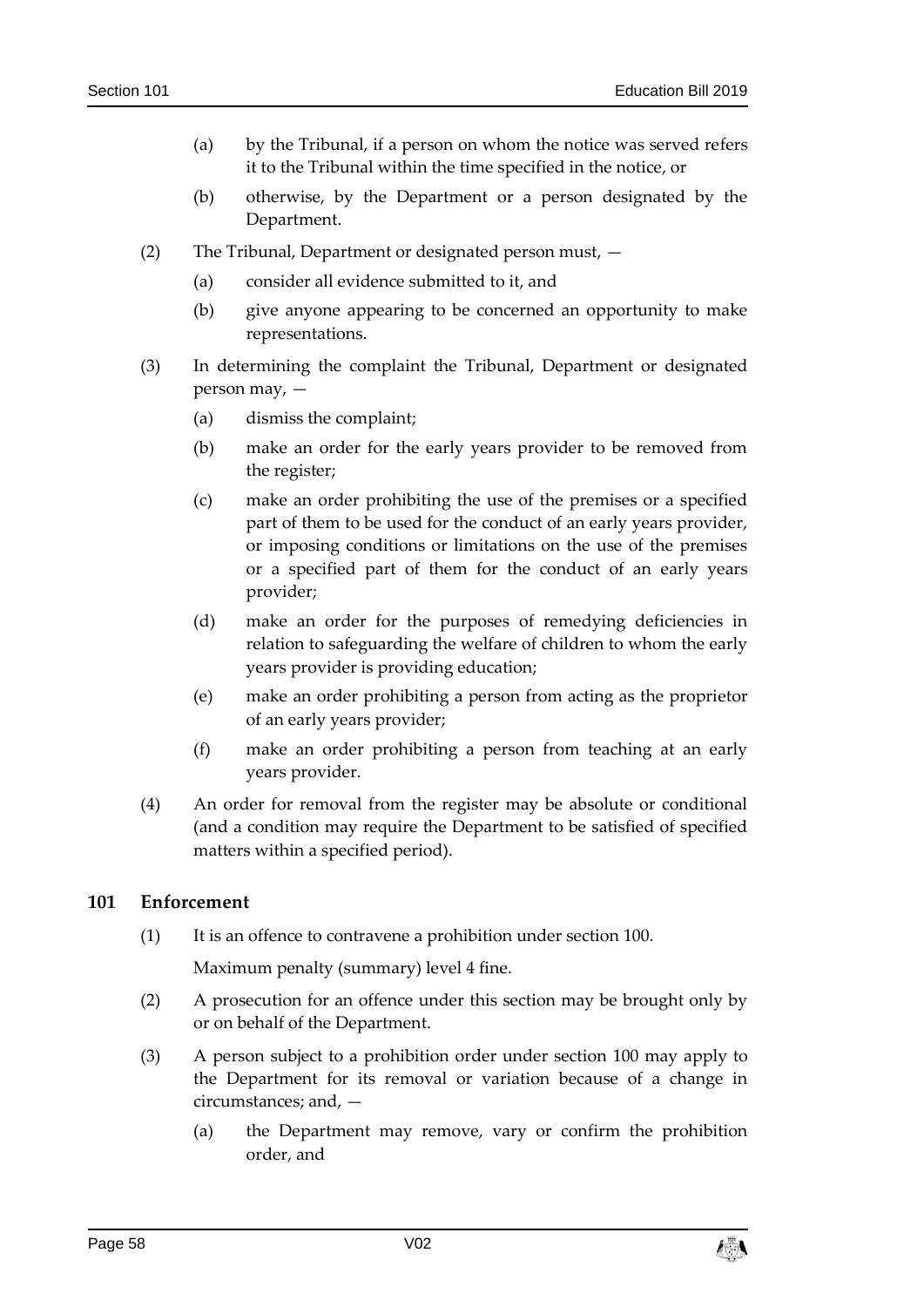(b) the person may appeal the Department's decision (or failure to make a decision within a prescribed period) to the Tribunal, which may remove, vary or confirm the prohibition order.

Tynwald procedure – approval required

# **102 Appeal**

- (1) An early years provider may appeal to the High Bailiff against a decision of the Department under this Division.
- (2) On an appeal the High Bailiff may confirm, vary or cancel the Department's decision.
- (3) The decision of the High Bailiff is final.
- (4) The Department must give effect to a decision of the High Bailiff.

# <span id="page-58-0"></span>**103 Funding**

- (1) The Department may provide financial assistance in respect of the provision of early years education.
- (2) Financial assistance may be given,
	- (a) to parents of children under compulsory school age;
	- (b) to registered early years providers.
- (3) Financial assistance may be given on such terms and conditions (which may include provision for repayment with or without interest in specified circumstances) as the Department may specify.
- (4) The Department may specify early years providers, or classes of early years provider, to whom or in respect of whom financial assistance under this section may or may not be provided.

DIVISION 4 – YOUTH, COMMUNITY AND ANCILLARY SERVICES

## **104 Youth and community services**

- (1) The Department may make arrangements for the provision of community services.
- (2) In this Act "**youth and community services**" means services designed to encourage and facilitate the personal and social welfare of children and young persons.
- (3) Services under subsection (1) may include,  $-$ 
	- (a) recreational facilities;
	- (b) facilities for education and recreation outside normal school hours or terms (including vacation schools and classes, camps and playcentres);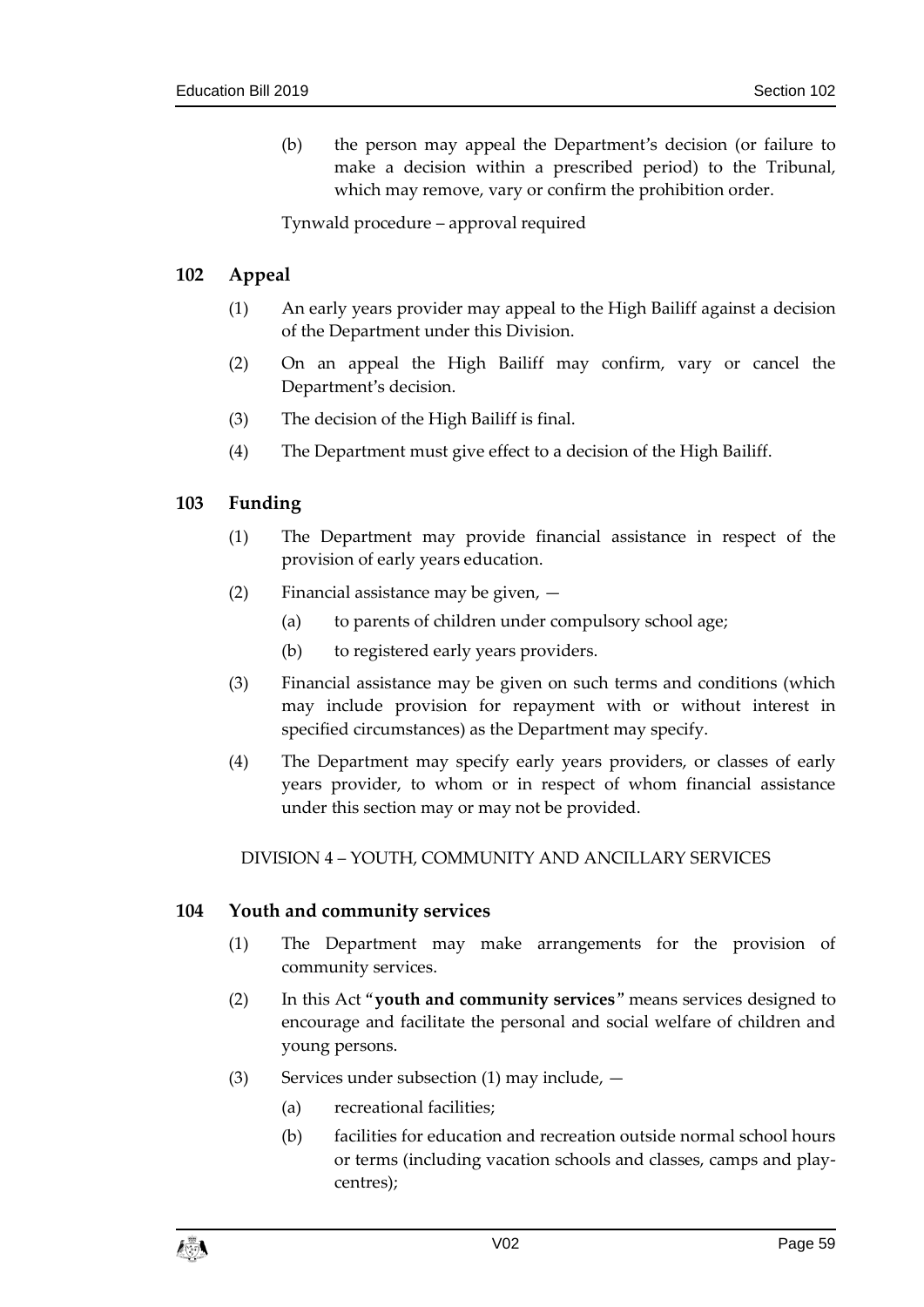- (c) careers guidance and services.
- (4) For the purposes of this section the Department may,
	- (a) cooperate or collaborate with any local authority, voluntary organisation or other institution;
	- (b) provide financial or other assistance (including training or assistance with training) to any local authority, voluntary organisation or other institution;
	- (c) provide financial assistance to service-users;
	- (d) lease or licence premises or other facilities to any local authority, voluntary organisation or other institution;
	- (e) make accommodation and facilities at a maintained school available for use by voluntary organisations or other institutions.
- (5) In this section "voluntary organisation" means a company or other person which has a constitution which, —
	- (a) requires any surplus income or gains to be reinvested in company or other person, and
	- (b) does not allow the distribution of any of its profits or assets (in cash or in kind) to members or third parties.

#### **105 Financial assistance**

(1) The Department must make regulations about the provision of financial assistance for or in respect of children and young persons who are, or wish to, take advantage of educational facilities.

- (2) Regulations under this section may be made only with the consent of the Treasury.
- (3) For the purposes of subsection (1) educational facilities means,  $-$ 
	- (a) maintained or contracted schools in the Island,
	- (b) further or higher education institutions in the Island or elsewhere, and
	- (c) other facilities for the provision in the Island of early years, primary, secondary, further or higher education.
- (4) For the purposes of this section "financial assistance" includes,
	- (a) scholarships, exhibitions, bursaries and other awards and allowances;
	- (b) payments in respect of training schemes or apprenticeships;
	- (c) grants, loans, guaranties and indemnities;
	- (d) lump sums and annual or other periodic payments; and
	- (e) any other kind of financial assistance.

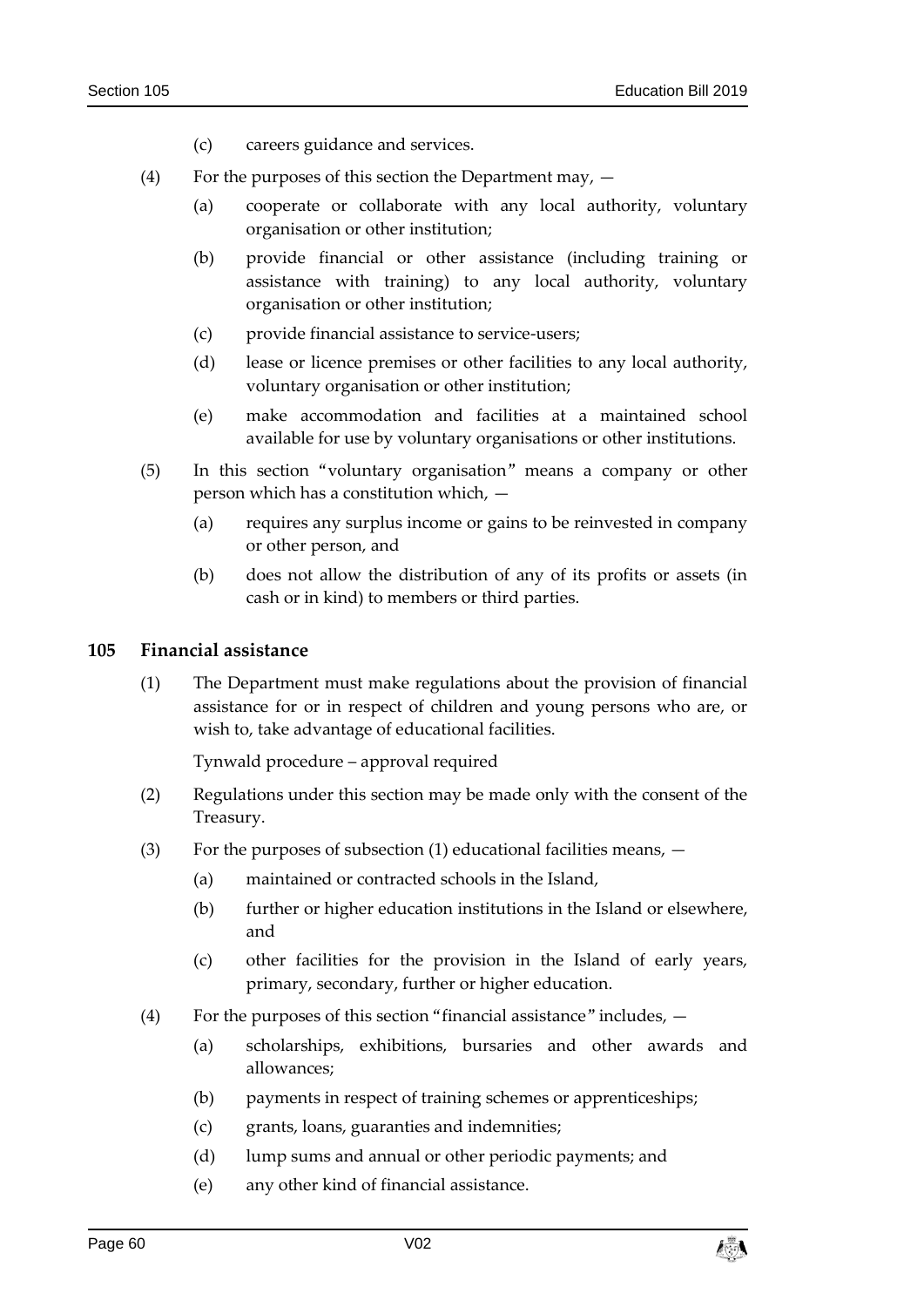- (5) The regulations may permit or require financial assistance to be given on terms and conditions; and, in particular, the regulations may, —
	- (a) confer discretion on the Department or another specified person in relation to the terms and conditions;
	- (b) make eligibility for assistance dependant on means testing (whether of a student or prospective student, a parent or any other person specified in the regulations);
	- (c) refer to provision for repayment with or without interest in specified circumstances.
- (6) The Department may specify educational facilities, or classes of educational facility, in respect of whom financial assistance under this section may or may not be provided.

## **106 Transport**

- (1) The Department may make arrangements for facilitating the attendance of pupils at schools and colleges.
- (2) The arrangements may,
	- (a) involve the provision of transport by or on behalf of the Department;
	- (b) involve collaboration or cooperation with another person;
	- (c) include provision for charging for the use of facilities provided under the arrangements.
- (3) Arrangements for charges by the Department,
	- (a) may be made only with the consent of the Treasury; and
	- (b) must be designed not to make a profit (allowing for reasonable levels of cross-subsidisation and of recovery of indirect costs).
- (4) The Department may pay travelling expenses to or in respect of a pupil registered at a school or college who is not reasonably able to take advantage of transport facilities provided in accordance with this section.

#### DIVISION 5 – EDUCATIONAL INSTITUTIONS

## **107 Definition: educational institution**

In this Act "**educational institution**" means a person that provides education in the course of a business, other than, —

- (a) a school,
- (b) an individual,
- (c) an early years provider, and
- (d) an organisation that provides training for the purposes of continuing professional education in the exercise of the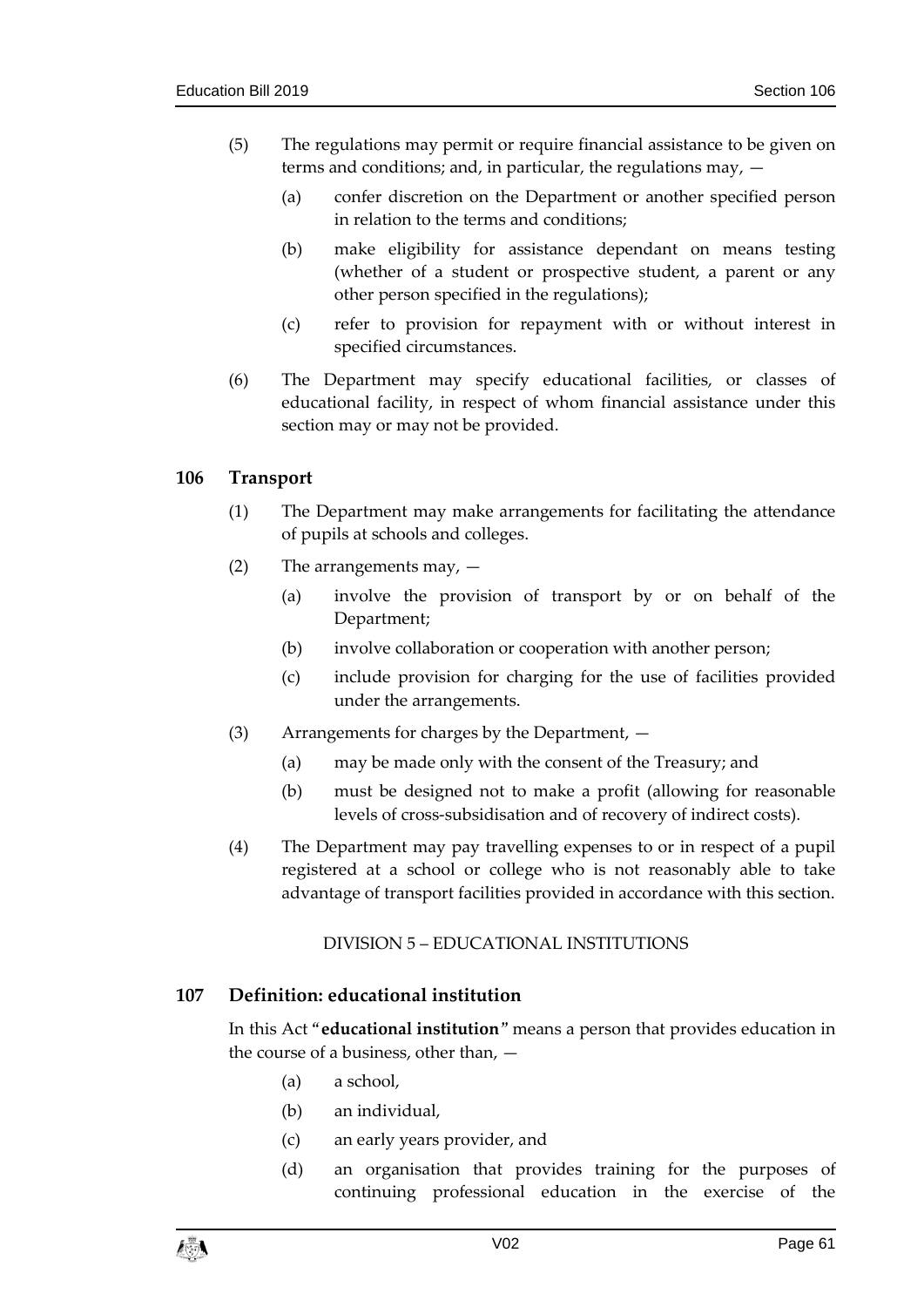organisation's supervisory or regulatory functions under an enactment.

#### **108 Register**

- (1) The Department must maintain a register of educational institutions operating in the Island.
- (2) For the purposes of this section an institution is operating in the Island if  $it.$   $-$ 
	- (a) offers services to persons resident in the Island; or
	- (b) is based (wholly or partly) in the Island.

#### **109 Entry in register**

- (1) The proprietor of an educational institution may apply to the Department for entry in the register.
- (2) An application must be accompanied by,
	- (a) prescribed information, and
	- (b) the prescribed fee.

Tynwald procedure – approval required

- (3) The information prescribed under subsection (2) may include information about, in particular, —
	- (a) safeguarding arrangements for children's welfare;
	- (b) the nature of courses being provided;
	- (c) the nature of qualifications being awarded;
	- (d) the amount of fees being charged.

#### **110 Determination of applications**

- (1) On consideration of an application the Department may,  $-$ 
	- (a) grant the application and register the institution; or
	- (b) refuse the application.
- (2) Registration may be granted
	- (a) absolutely, or
	- (b) on specified terms or conditions.
- (3) The Department must provide a registered institution with a certificate of registration, specifying, —
	- (a) the date of registration, and
	- (b) any terms and conditions of registration.

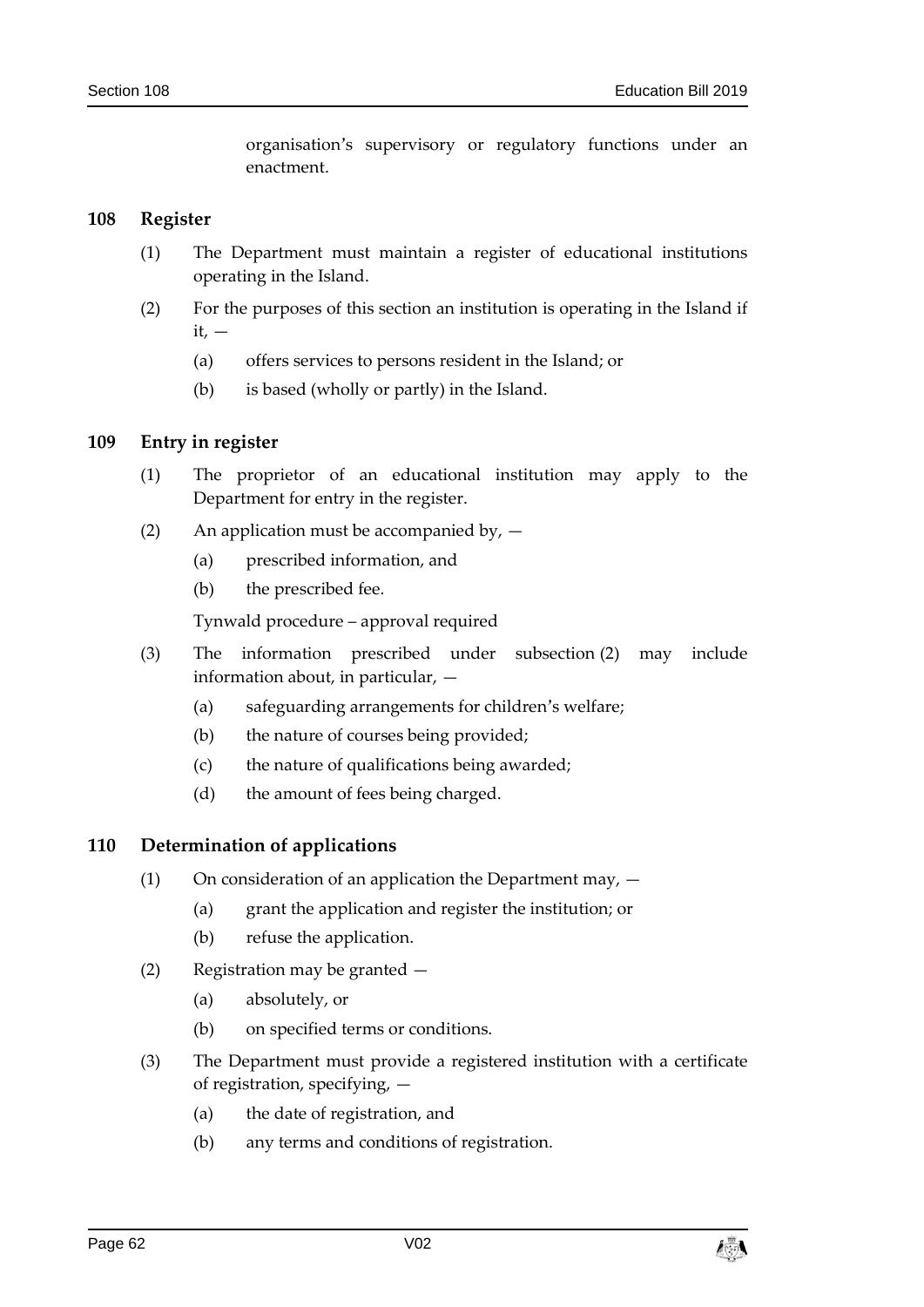# **111 Offence of conducting unregistered institution**

(1) It is an offence to conduct an unregistered educational institution.

Maximum penalty (summary) level 4 fine.

- (2) Where the conduct of an educational institution fails to comply with any conditions attached to registration it is to be treated for the purposes of this section as an unregistered educational institution.
- (3) For the purposes of this Act a reference to conducting an education institution includes a reference to playing any part in the management, conduct or arrangement of the affairs of the institution (and more than one individual or other person may be conducting an educational institution at the same time).
- (4) It is an offence to hold an institution out as being a registered educational institution at a time when it is not registered.

Maximum penalty (summary) level 4 fine.

## <span id="page-62-0"></span>**112 Provision of information**

(1) It is an automatic condition of registration (by virtue of this section) that the proprietor of the educational institution complies with regulations under this section requiring the provision of information to the Department.

- (2) The regulations may require the provision of information relating to, or required by the Department for monitoring, —
	- (a) the quality of the education provided by the institution;
	- (b) the welfare (including safeguarding issues), health and safety of children or young persons studying at the institution;
	- (c) the qualifications and suitability of the proprietor, teachers and other staff at the institution;
	- (d) the quality of the leadership and management of the institution;
	- (e) the premises and facilities used by the institution;
	- (f) the procedures for the handling of complaints in respect of the institution.
- (3) The regulations may make provision about,
	- (a) the timing and frequency of the provision of information (and information is to be required to be provided at least annually);
	- (b) the form and manner of the provision of information.
- (4) The regulations may require the proprietor of an educational institution to notify the Department of changes in relation to information previously provided.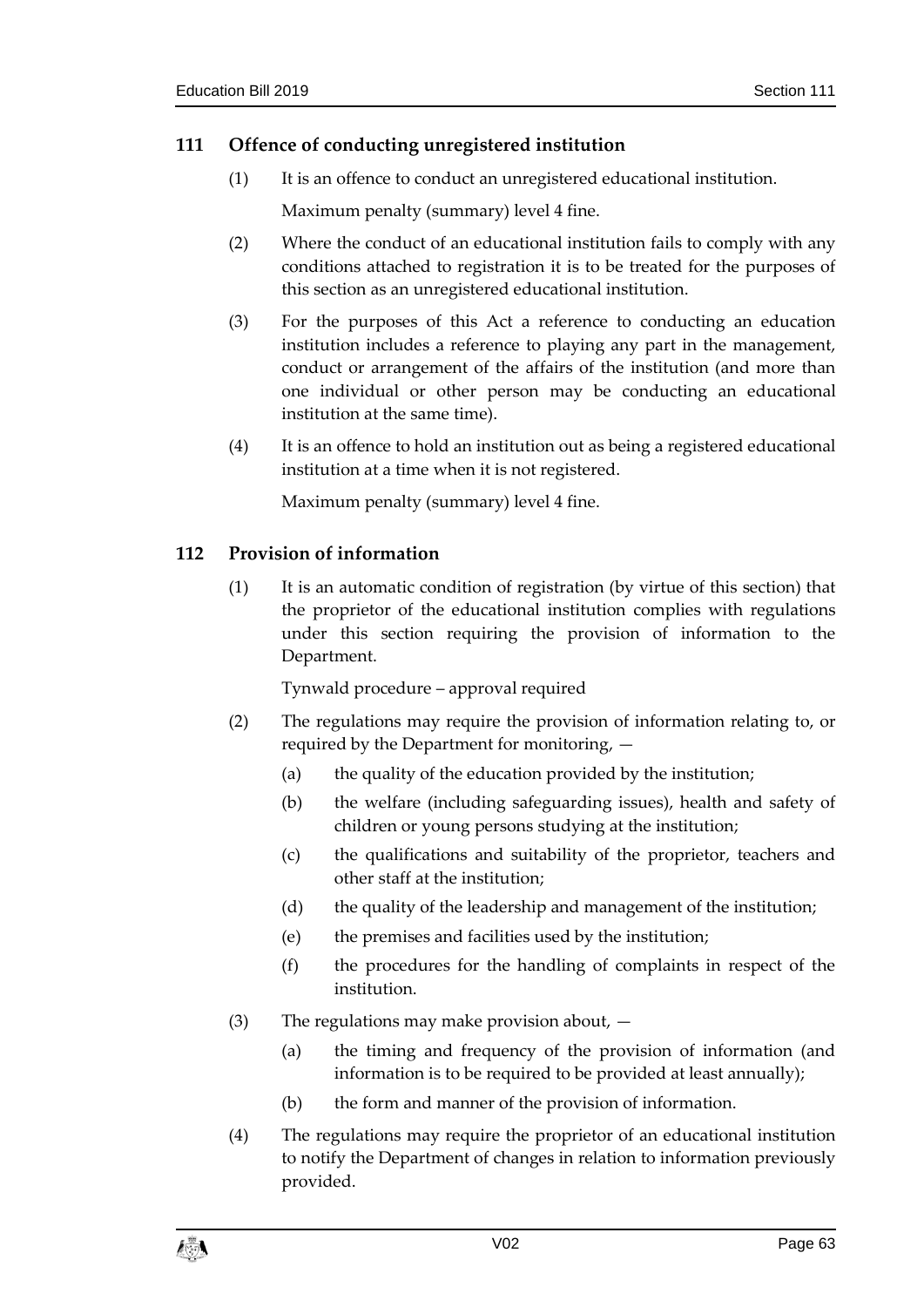## **113 Inspections**

- (1) The Department must make arrangements for the inspection of educational institutions for the purposes of monitoring the matters listed in section [112.](#page-62-0)
- (2) Inspections must be carried out at intervals determined by the Department.
- (3) The report of each inspection must be published.
- (4) Inspections may be carried out,
	- (a) by officials of the Department, or
	- (b) by or on behalf of a person selected by the Department.
- (5) The Department may make regulations about inspections; and the regulations may, in particular, —
	- (a) authorise inspectors to enter an educational institution;
	- (b) authorise the inspection of premises;
	- (c) authorise the inspection and seizure of records.

Tynwald procedure – approval required

(6) A person who intentionally obstructs the performance of a function under this section commits an offence.

Maximum penalty (summary) 6 months' custody or a level 5 fine.

- (7) Following an inspection the Department may notify the proprietor of the institution, —
	- (a) of any deficiencies identified in the report, and
	- (b) an action plan to be followed in remedying those deficiencies (including a timetable).
- (8) Where the Department is not satisfied with the progress being made in pursuing an action plan it may, —
	- (a) vary the action plan;
	- (b) order the registrar to remove the institution from the register.
- (9) The proprietor of the institution may appeal to the High Bailiff against an order under subsection  $(8)(b)$ ; and the High Bailiff may,  $-$ 
	- (a) confirm the order;
	- (b) vary the order;
	- (c) quash the order;
	- (d) make supplementary or ancillary orders.
- (10) The decision of the High Bailiff is final.
- (11) The Department must give effect to a decision of the High Bailiff.

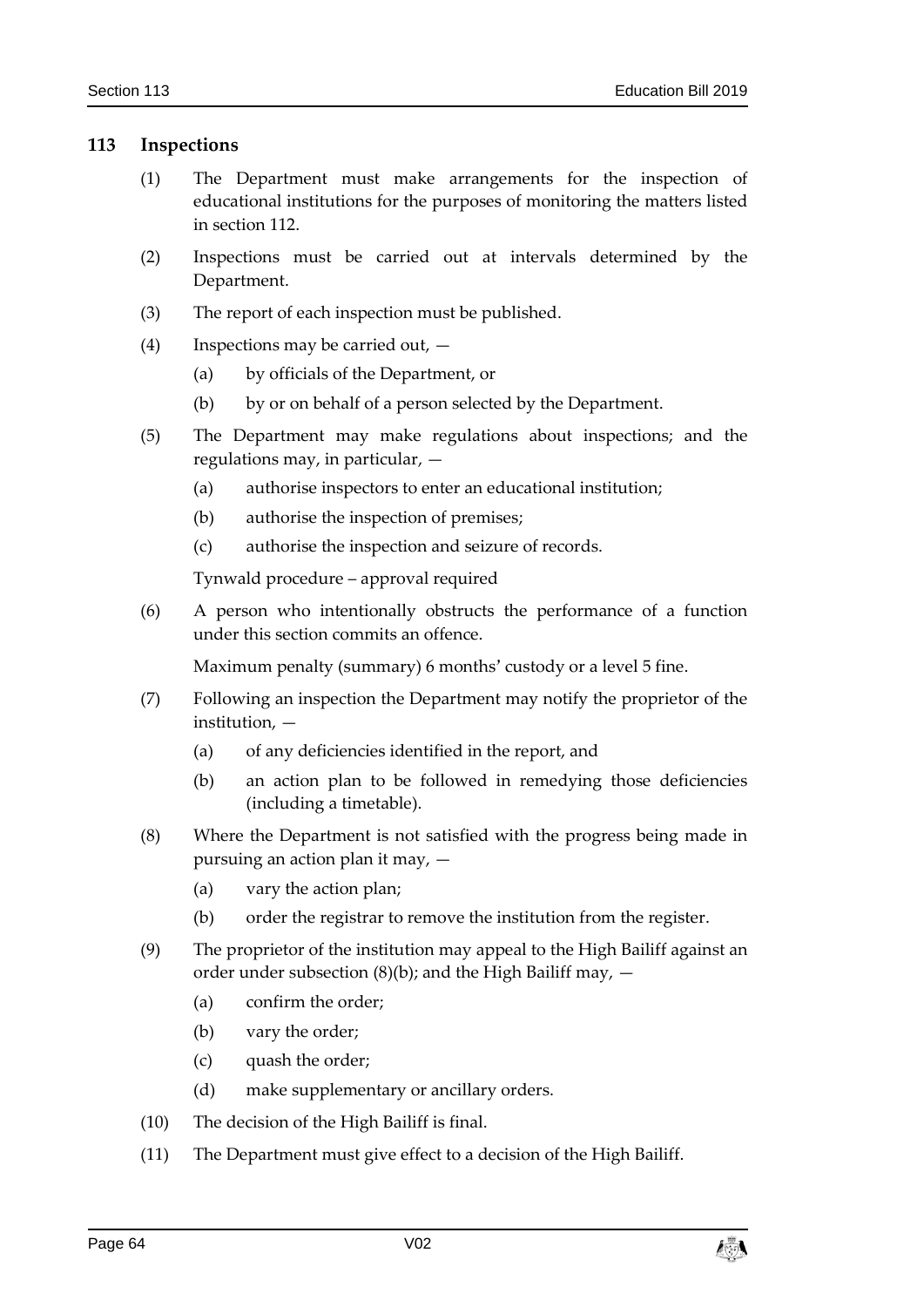# <span id="page-64-0"></span>**114 Complaints about educational institutions**

- (1) The Department may serve on the proprietor of an educational institution a notice ("a complaint notice") to the effect that the Department believes that there are likely to be issues in relation to,  $-$ 
	- (a) the suitability of the institution's premises or facilities;
	- (b) the quality or suitability of the education being provided at the institution;
	- (c) the quality or suitability of the proprietor, a teacher or other member of staff at the institution;
	- (d) the safeguarding and welfare of children and young persons studying at the institution.
- (2) A complaint notice must specify either,
	- (a) that the Department believes that the issues complained of are capable of being addressed within a reasonable period of time, or
	- (b) that the Department believes that the issues complained of are not capable of being addressed within a reasonable period of time.
- (3) A notice under subsection (2)(a) must specify,  $-$ 
	- (a) the measures necessary in the opinion of the Department to address the issues complained of, and
	- (b) a period within which the measures are to be taken (and the period must be not less than 6 months beginning with the date of service of the notice).
- (4) If a complaint notice specifies an issue in relation to the quality or suitability of a person, the notice must,  $-$ 
	- (a) name the person;
	- (b) provide sufficient details of the issue to enable the person to understand the nature of the complaint; and
	- (c) be served on the person as well as on the proprietor.
- (5) A complaint notice must specify a period (not less than one month beginning with the date of service of the notice) during which the proprietor may refer the complaint to […].

# <span id="page-64-1"></span>**115 Determination of complaints**

- (1) A complaint notice under section [114](#page-64-0) is to be considered either,
	- (a) by the Tribunal, if a person on whom the notice was served refers it to […] within the time specified in the notice, or
	- (b) otherwise, by the Department or a person designated by the Department.
- (2) The Tribunal, Department or designated person must, —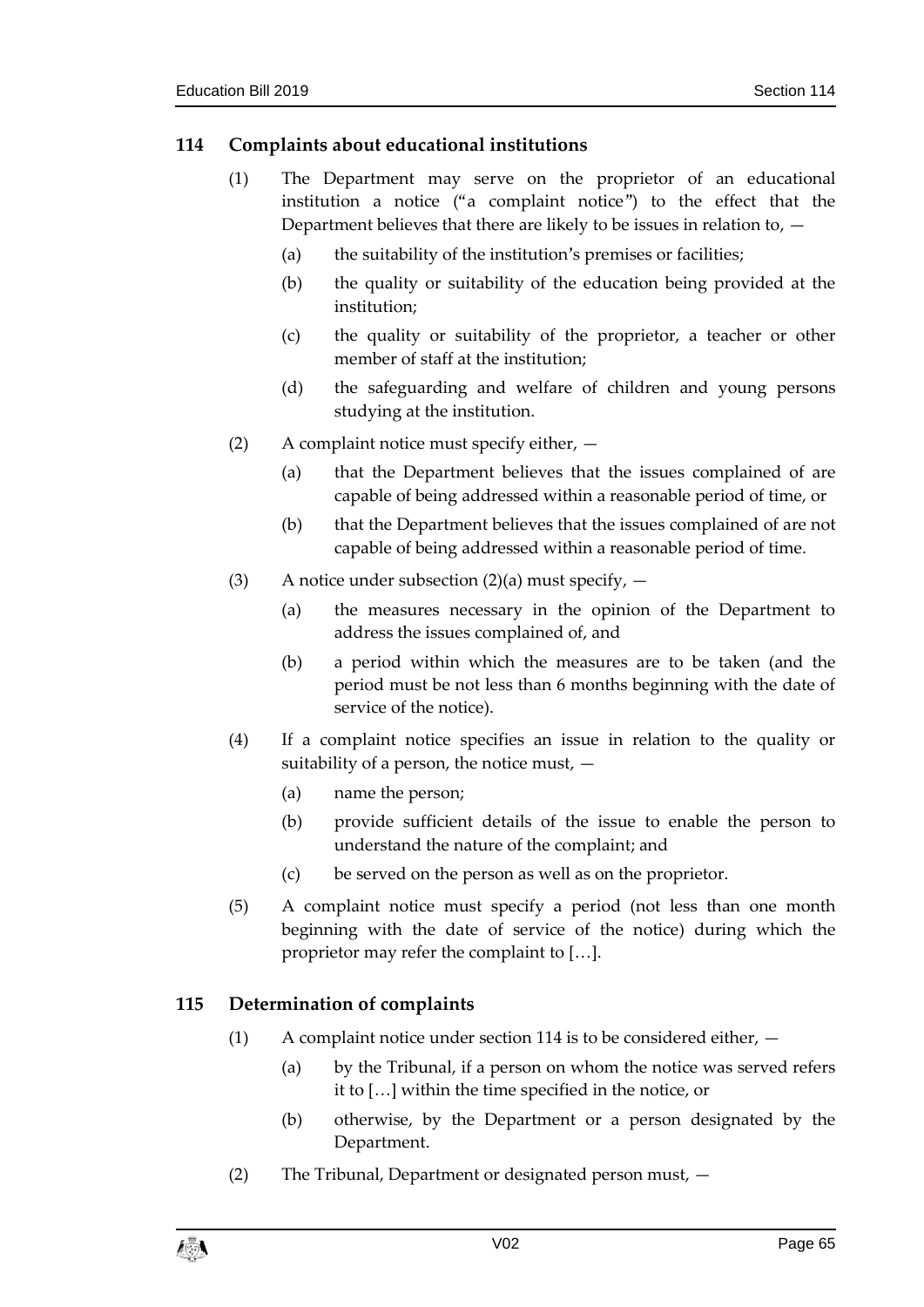- (a) consider all evidence submitted to it, and
- (b) give anyone appearing to be concerned an opportunity to make representations.
- (3) In determining the complaint the Tribunal, Department or designated person may, —
	- (a) dismiss the complaint;
	- (b) make an order for the institution to be removed from the register;
	- (c) make an order prohibiting the use of the premises or a specified part of them to be used for the conduct of an educational institution, or imposing conditions or limitations on the use of the premises or a specified part of them for the conduct of an educational institution;
	- (d) make an order for the purposes of remedying deficiencies in relation to safeguarding the welfare of children and young persons studying at the school;
	- (e) make an order prohibiting a person from acting as the proprietor of an educational institution;
	- (f) make an order prohibiting a person from teaching at an educational institution.
- (4) An order for removal from the register may be absolute or conditional (and a condition may require the Department to be satisfied of specified matters within a specified period).

## **116 Enforcement**

(1) It is an offence to contravene a prohibition under section [115.](#page-64-1)

Maximum penalty (summary) level 4 fine.

- (2) A prosecution for an offence under this section may be brought only by or on behalf of the Department.
- (3) A person subject to a prohibition order under section [115](#page-64-1) may apply to the Department for its removal or variation because of a change in circumstances; and, —
	- (a) the Department may remove, vary or confirm the prohibition order, and
	- (b) the person may appeal the Department's decision (or failure to make a decision within a prescribed period) to the Tribunal, which may remove, vary or confirm the prohibition order.

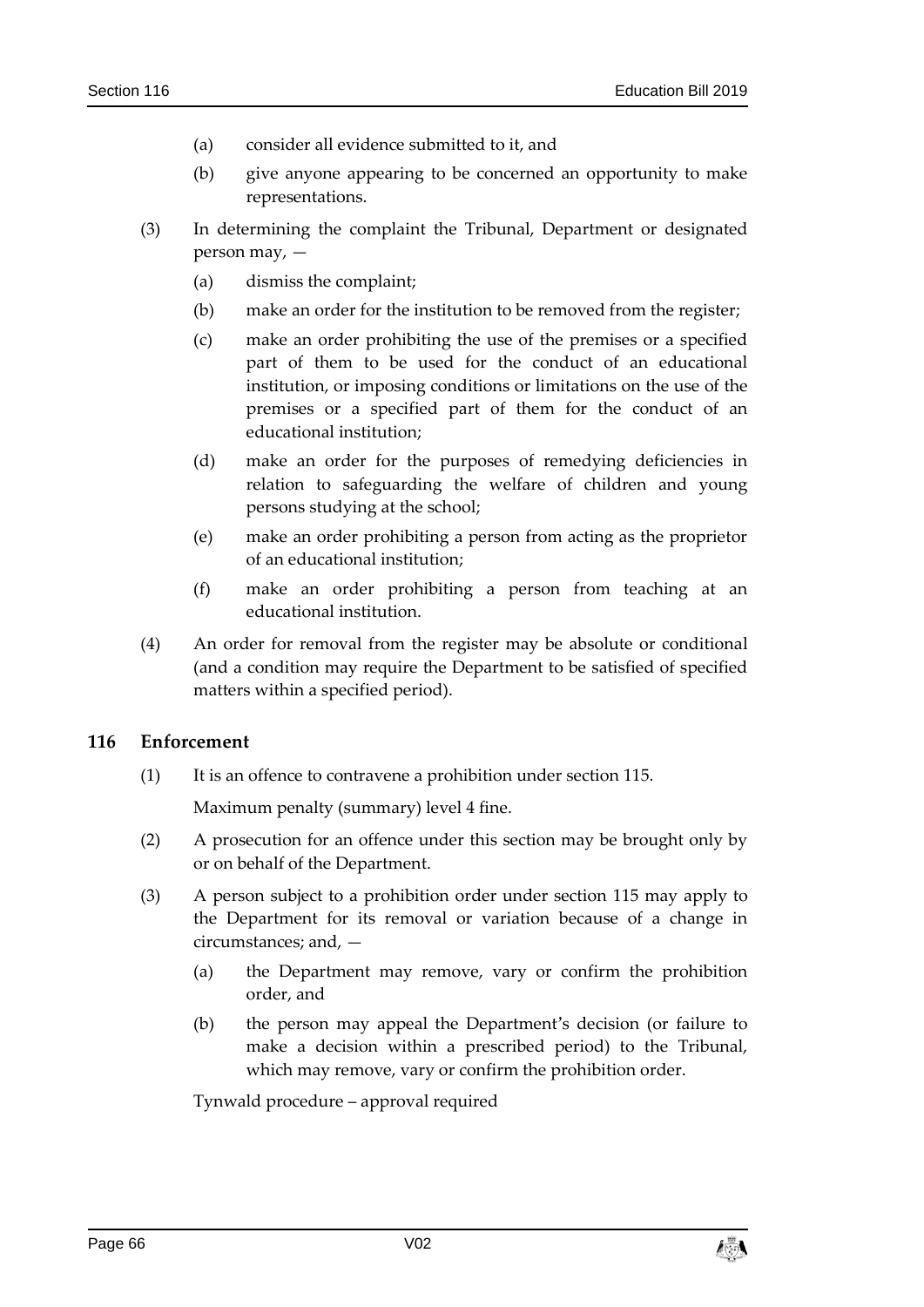#### DIVISION 6 – PRIVATE TUTORS

## **117 Definition: "private tutor"**

In this Act "**private tutor**" means an individual who provides education in the course of a business.

#### **118 Requirement to register**

It is an offence to operate in the Island as a private tutor without being registered in accordance with this Part.

Maximum penalty (summary) level 4 fine.

#### **119 The register**

- (1) The Department must maintain a register of private tutors.
- (2) The Department must make the register open to public inspection at all reasonable times.
- (3) An entry on the register must include a statement that inclusion on the register does not amount to, —
	- (a) confirmation by the Department of the accuracy of any information provided by the private tutor, or
	- (b) an endorsement by the Department of the quality of the services provided by the private tutor.

## **120 Registration**

- (1) An individual may apply to the Department for entry in the register.
- (2) An application must be accompanied by,  $-$ 
	- (a) a current enhanced check certificate issued by the Disclosure and Barring Service in accordance with the Safeguarding Vulnerable Groups Act 2006;
	- (b) information about the subjects the tutor offers or intends to offer to teach;
	- (c) information about the age-range of students the tutor offers or intends to offer to teach; and
	- (d) any prescribed fee.

- (3) A registered private tutor must at intervals of not more than one year confirm their registration by notice in writing, —
	- (a) including any changes to the information supplied with the application for registration; and
	- (b) accompanied by any prescribed fee.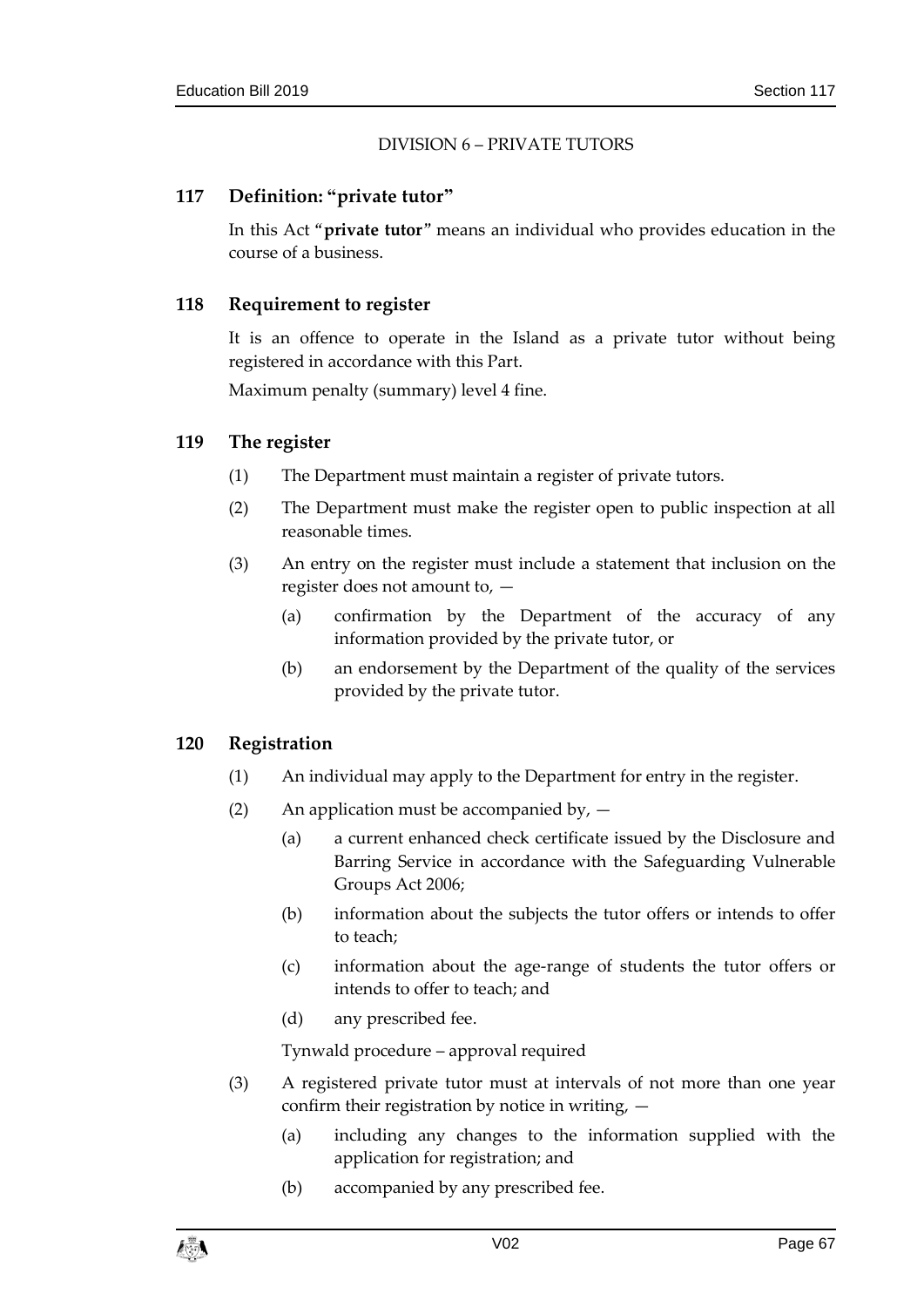Tynwald procedure – approval required

(4) An individual who provides false information in connection with an application or confirmation commits an offence.

Maximum penalty (summary) 6 months' custody or a level 5 fine.

# **PART 6 – GENERAL AND FINAL PROVISION**

## DIVISION 1 – GENERAL PROVISION

## **121 The Education Tribunal**

- (1) The Education Tribunal consists of a chair and two other members appointed in accordance with the *Tribunals Act 2006*.
- (2) In Part 1 of Schedule 2 to that Act at the end add, —
- **1312.** The Education Tribunal.

## **122 Educational trusts**

- (1) The Department may accept, hold and administer property on trust for purposes connected with education.
- (2) Schedule 3 makes additional provision about property held by the Department on trust for purposes connected with education.

## **123 Provision about child employment**

- (1) For the purposes of any enactment relating to the prohibition or regulation of the employment of children or young persons, a person who is not over compulsory school age is to be treated as a child within the meaning of that enactment (but subject to any express or implied provision to the contrary in the enactment).
- (2) The Department may make regulations prohibiting, restricting or regulating, —
	- (a) the employment of children;
	- (b) participation by children in performances;
	- (c) training children to participate in performances including dangerous activities;
	- (d) participation by children in travel out of the Island for the purpose of taking part in performances; and
	- (e) involvement of children in street trading.

Tynwald procedure – approval required

(3) The regulations may,  $-$ 

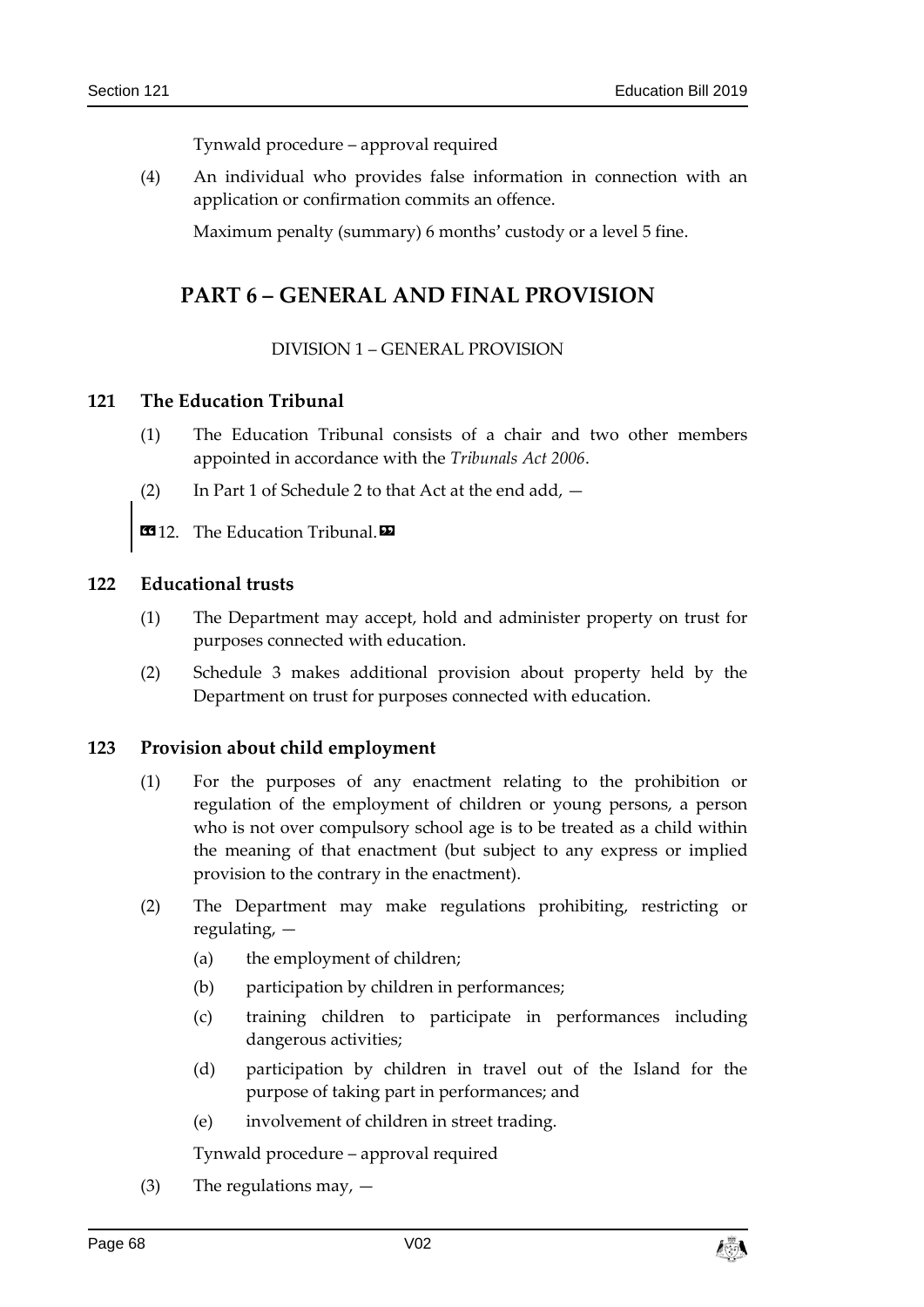- (a) require the provision of information to the Department;
- (b) prohibit activities except where authorised by, and in accordance with the terms and conditions of, a licence granted by an authority specified in the regulations;
- (c) make provision about the licensing system (including grant, renewal, variation, transfer, suspension and revocation of licences);
- (d) make provision for appeals to a court or tribunal (including a tribunal established pursuant to the regulations);
- (e) create offences (including permitting maximum fines not exceeding level 5 on the standard scale, specifying defences, and allowing a court convicting a person of an offence to make an order in relation to a licence);
- (f) confer power on constables or other specified persons to enter premises, make enquiries, demand information and seize items.
- (4) The regulations may make consequential or incidental provision repealing or amending provisions of an enactment relating to children or young persons.
- (5) The regulations may define employment for the purposes of this section and the regulations (including so as to include unpaid work in specified circumstances).

## **124 Offences by body corporate**

- (1) This section applies where an offence under this Act is committed by a body corporate with the consent or connivance of, or as the result of neglect on the part of, an officer of the body.
- (2) The officer as well as the body corporate is guilty of the offence and liable to be proceeded against and punished accordingly.
- (3) In this section a reference to an officer of a body is a reference to,  $-$ 
	- (a) a director of the body,
	- (b) a manager of the body,
	- (c) a secretary of the body,
	- (d) any other similar officer of the body, and
	- (e) any person purporting to act in a capacity listed in paragraphs (a) to (d).

## **125 Evidence of age**

- (1) This section applies where a person's age needs to be proved for the purposes of, —
	- (a) this Act, or

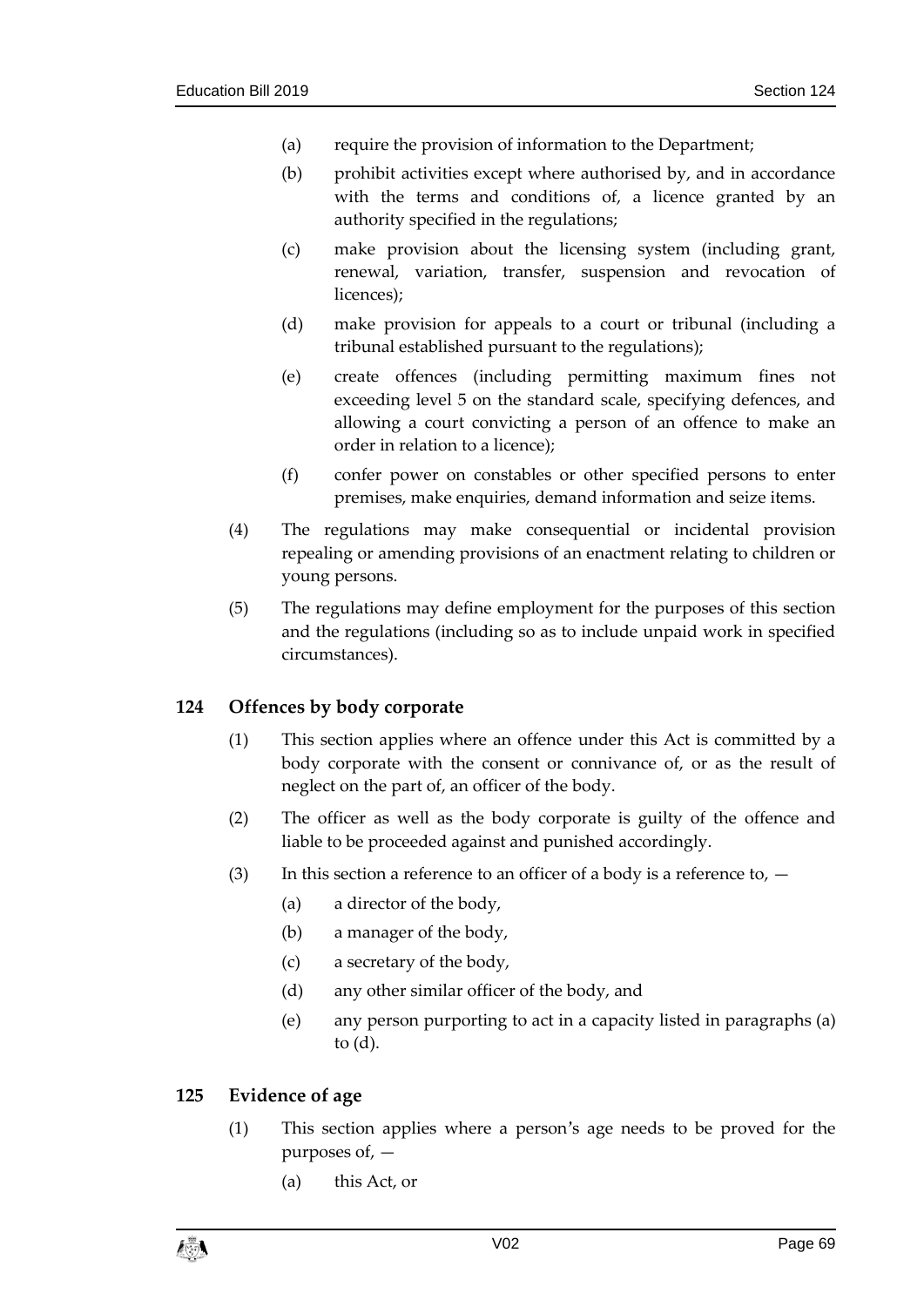- (b) an enactment relating to the employment of children.
- (2) The person may apply to the relevant register of births for a certified copy of the entry relating to the person's birth.
- (3) An application must,
	- (a) be made in writing;
	- (b) be made in the prescribed form (if any);
	- (c) contain prescribed information; and
	- (d) be accompanied by any fee prescribed under the *Civil Registration Act 1984*.

Tynwald procedure – approval required

- (4) A registrar must provide to the Department any information which it requests for purposes connected with this Act.
- (5) Expressions used in this section have the same meaning as in the *Civil Registration Act 1984*.
- (6) In the absence of evidence in accordance with this section, a court or tribunal may make findings about a person's presumed age.

#### **126 Other evidence**

- (1) The following may be admitted in evidence before a court or tribunal,
	- (a) a document purporting to be issued by the Department and signed by an authorised officer of the Department;
	- (b) a document purporting to be an extract from the minutes of the proceedings of a governing body and signed by the chair or secretary;
	- (c) a document purporting to be a certificate giving details of a person's attendance at a school or college, and signed by the head teacher of the school or proprietor; or
	- (d) a document purporting to be a certificate issued by a registered medical practitioner on behalf of the Department.
- (2) Unless the contrary is proved, a document admitted under subsection (1) is to be taken to be,  $-$ 
	- (a) valid, and
	- (b) evidence of its contents.

## **127 Notices**

A requirement of this Act to give public notice is satisfied by publication, —

- (a) in a newspaper circulating in the Island, and
- (b) on an open-access website.

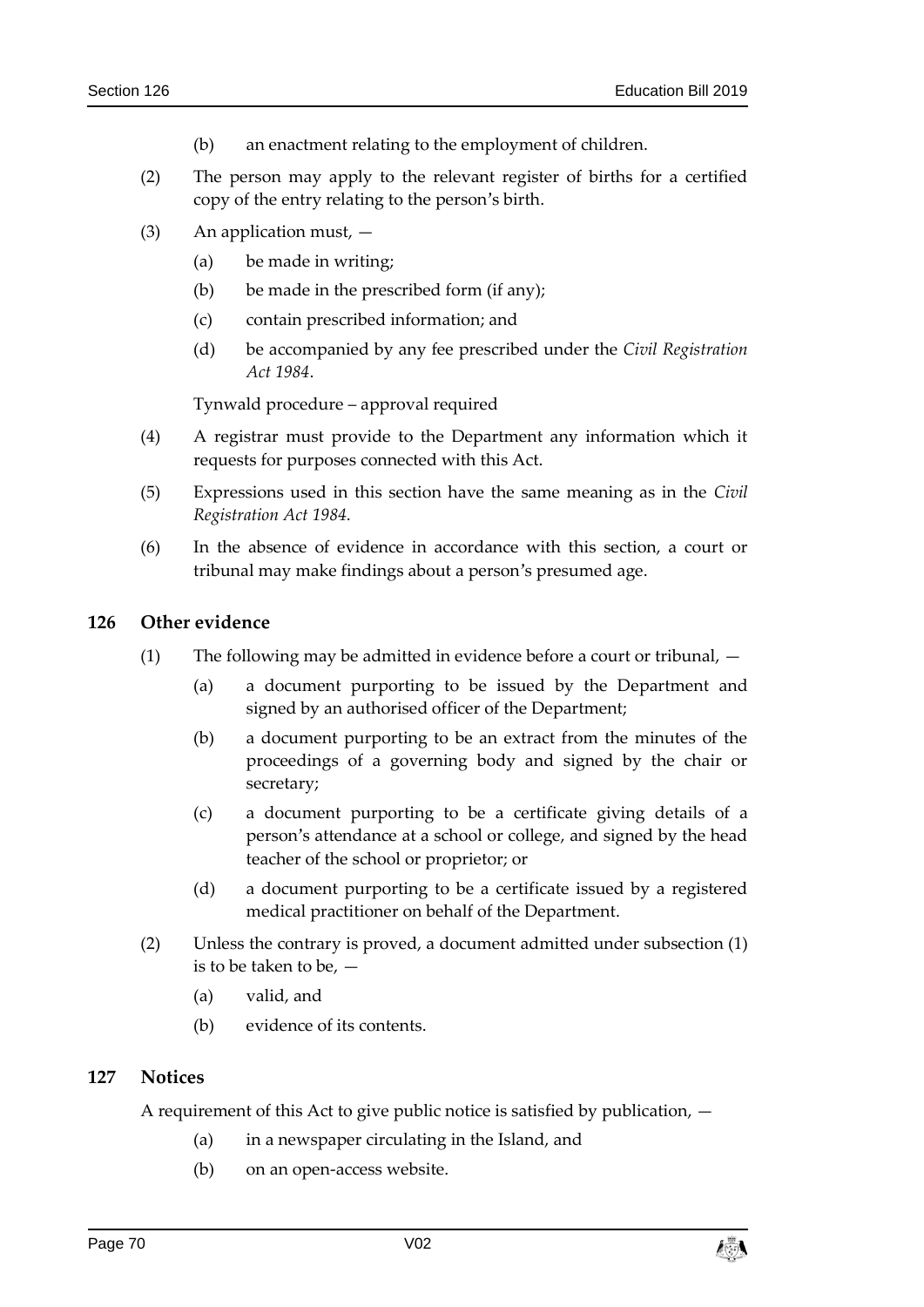# DIVISION 2 – FINAL PROVISION

# **128 Subordinate legislation**

- (1) Regulations under this Act may,
	- (a) make provision generally or for specified purposes only, and may make different provision for different purposes;
	- (b) confer functions on specified persons (which may include the Department);
	- (c) include transitional, consequential, incidental or supplemental provision.
- (2) A function of making regulations under this Act is exercisable by the Department.

# **129 Repeals**

The following enactments are repealed, —

- (a) the *Education Act 2001*; and
- (b) the *Education (Miscellaneous Provisions) Act 2009*.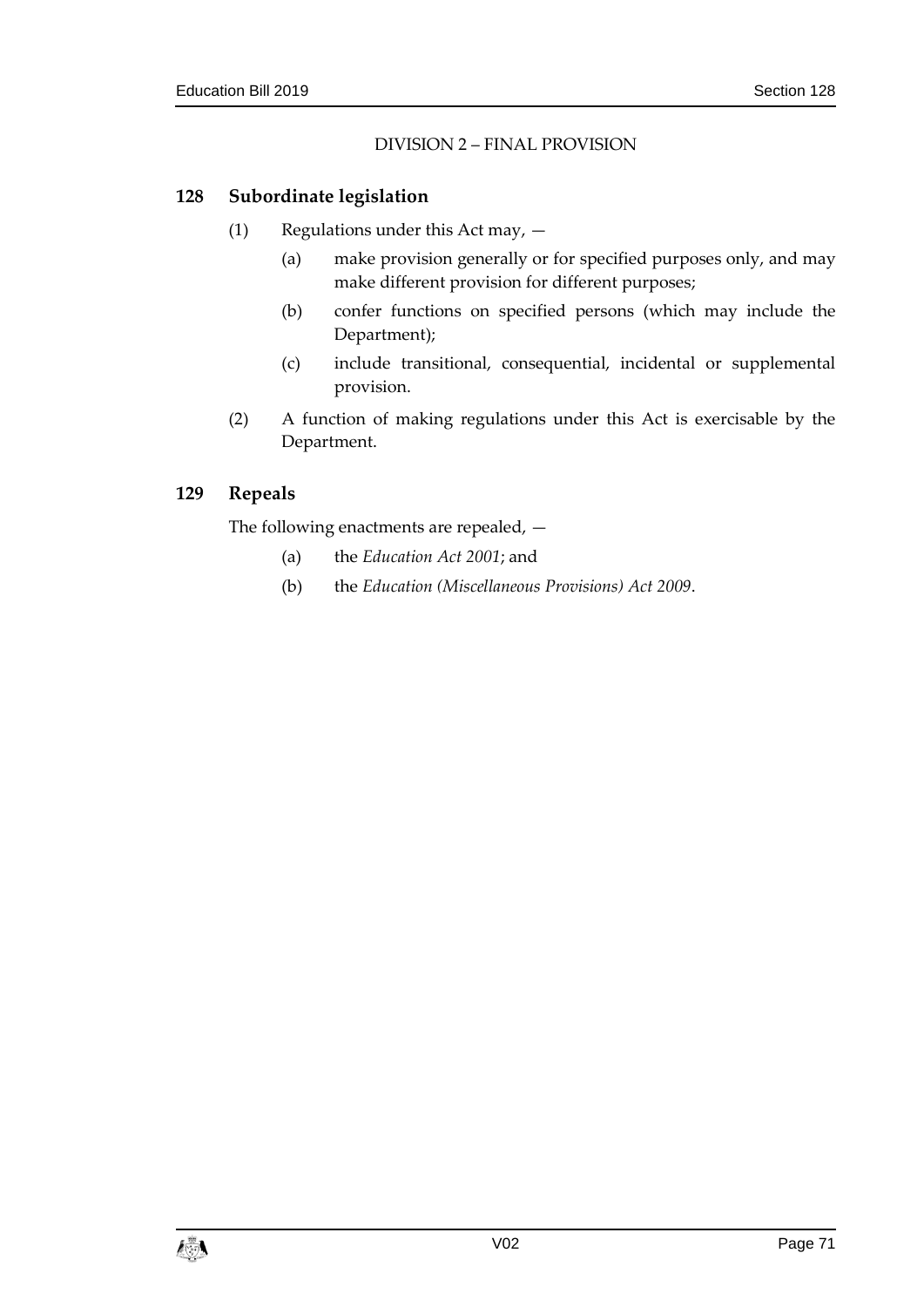#### **SCHEDULE 1**

#### **LIST OF SCHOOLS**

[Section [15\]](#page-13-0)

#### MAINTAINED SCHOOLS

#### A – PRIMARY SCHOOLS

Anagh Coar School

Andreas School

Arbory School

Ashley Hill School

Ballacottier School

Ballasalla School

Ballaugh School

Braddan School

Bunscoill Rhumsaa

Cronk y Berry School

Dhoon School

Foxdale School

Henry Bloom Noble School

Jurby School

Kewaigue School

Laxey School

Manor Park School

Marown School

Michael School

Onchan School

Peel Clothworkers' School

Rushen Primary School

Scoill Phurt le Moirrey

Scoill Vallajeelt

Scoill yn Jubilee

St John's School

St Mary's Roman Catholic School

St Thomas' Church of England School

Sulby School

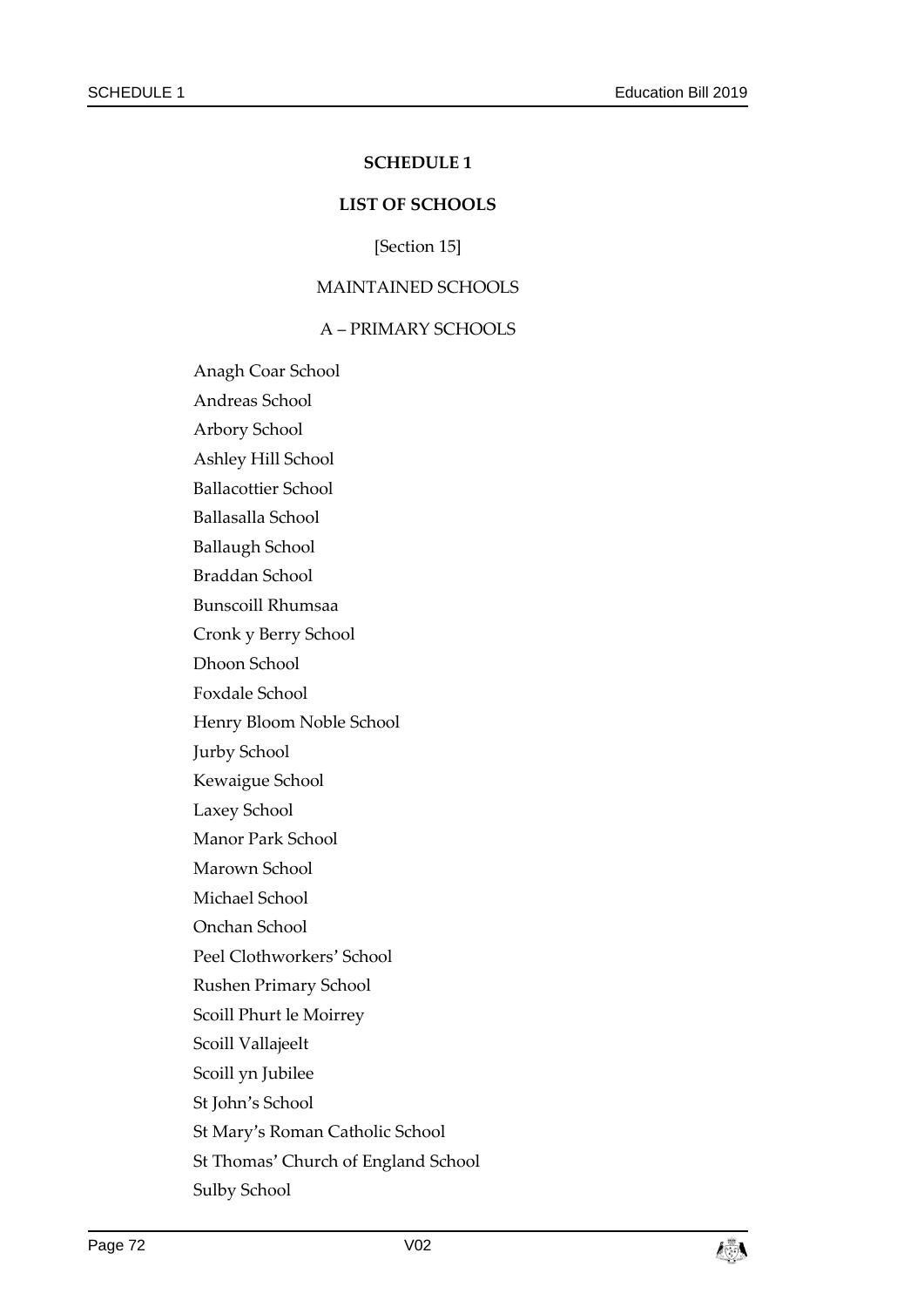Victoria Road School Willaston School

# B – SECONDARY SCHOOLS

Ballakermeen High School Castle Rushen High School Queen Elizabeth II High School Ramsey Grammar School St Ninian's High School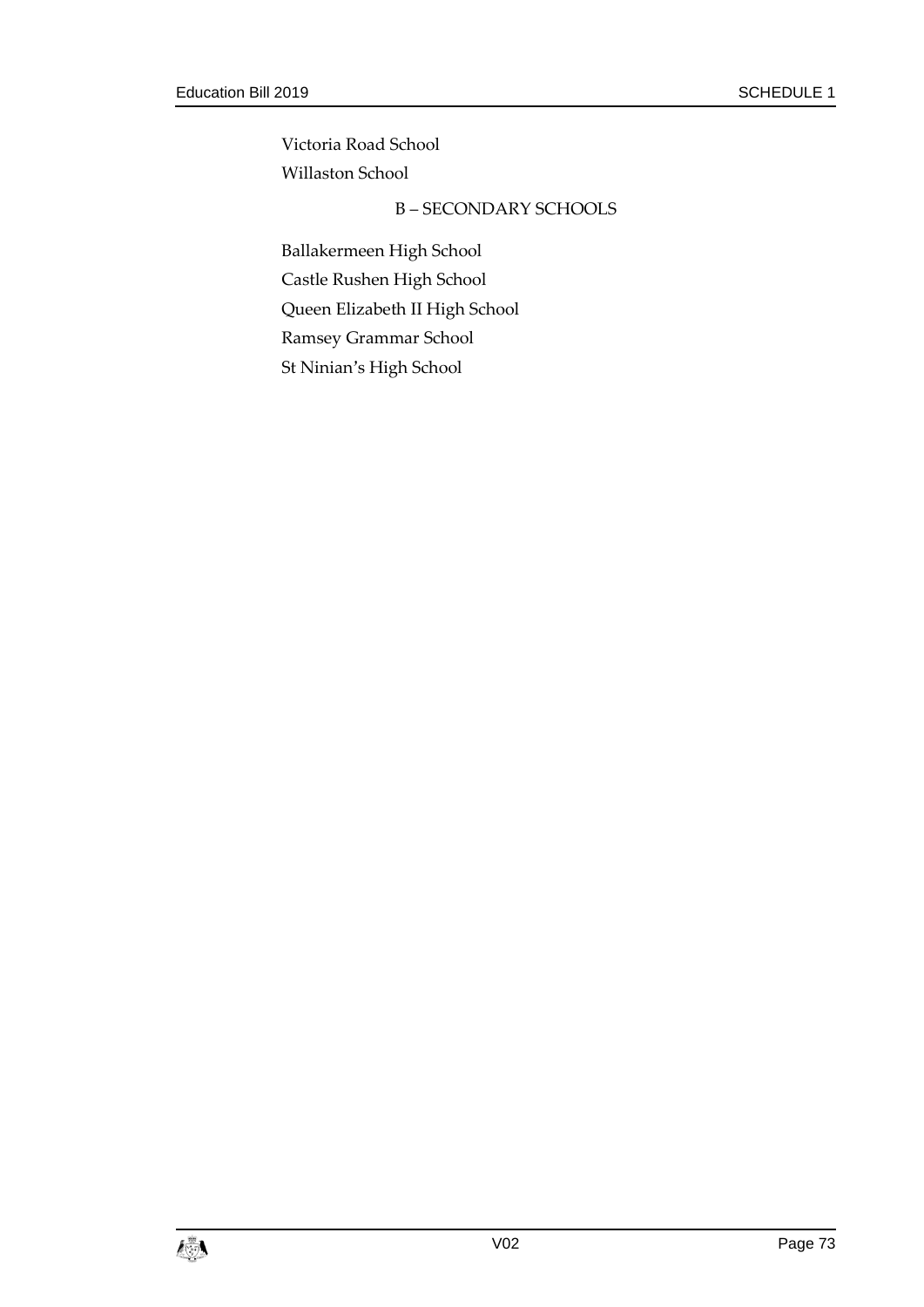# **SCHEDULE 2**

### **ESTABLISHMENT, CLOSURE AND ALTERATION OF SCHOOLS**

## [Section [17\]](#page-14-0)

## *Proposals for action*

1. Paragraph 2 applies where, —

- (a) the Department proposes to take action under section [17,](#page-14-0) or
- (b) any persons submit proposals to the Department for a school to become a maintained school.

2. The Department must publish the proposals.

3. The following may submit objections to the proposals in writing to the Department, —

- (a) the governing body of a maintained school affected by the proposals;
- (b) a group of 10 or more individuals who live in the actual or proposed catchment area for the school to which the proposals relate in accordance with section [42.](#page-26-0)

4. Objections must be submitted in writing within the period of 3 months beginning with the date of publication of the proposals ("the consultation period").

5. After the expiry of the consultation period the Department may make an order under section [17](#page-14-0) giving effect to the proposals made by or to the Department, with or without modifications of them.

6. The Department may not make an order giving effect to proposals for a school to become a maintained school unless it has entered into an agreement with the governing body of the school for the transfer to the Department of all necessary interests in the school premises.

7. Following an order providing for a school to become a maintained school, the Department must maintain it.

8. Following an order for the establishment of a new maintained school, the persons who submitted the proposals for its establishment ("the promoters") must submit to the Department for approval, in such form and in such manner as it may direct, specifications and plans of the school premises.

9. Once the specifications and plans have been approved by the Department, —

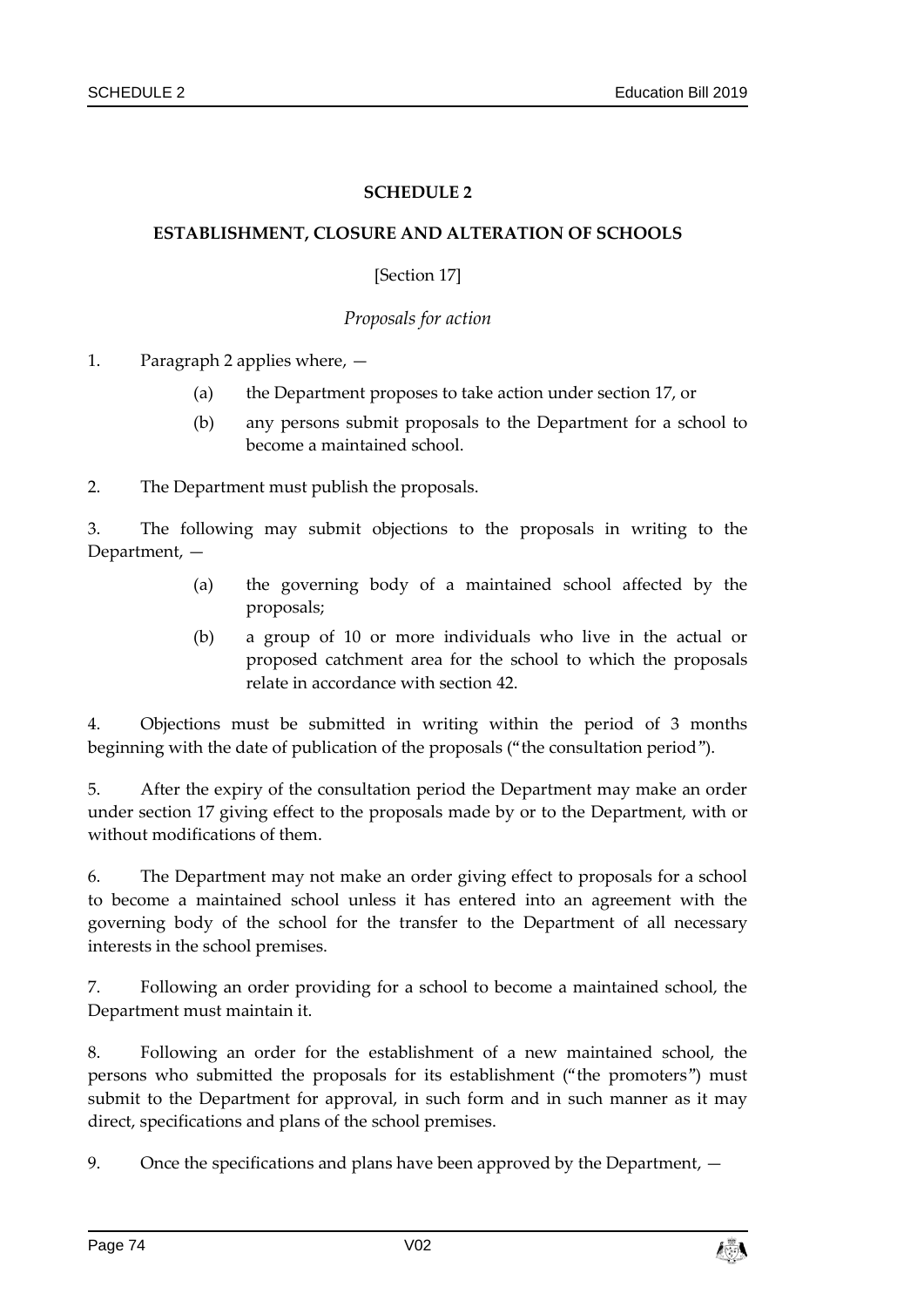- (a) the promoters must give effect to the proposals in accordance with the specifications and plans so approved;
- (b) the Department must provide the school premises; and
- (c) the Department must maintain the school.

10. If the Department makes an order to close a maintained school or to convert it into an independent school, once the order take effect the Department is no longer required to maintain the school.

# *Governors closing school*

11. A governing body of a maintained school proposing to discontinue the school must give the Department at least 2 years' written notice ("closure notice").

12. A closure notice may not be withdrawn except with the consent of the Department.

13. A closure notice may not be given without the consent of the Department if the Department has incurred capital expenditure in respect of the school premises.

14. Consent under this Schedule may be absolute or on terms or conditions (which may include provision for repayment of expenditure incurred, conveyance of property to the Department, or other payments).

15. The Department may conduct a school while a closure notice is pending if the governing body, —

- (a) are unable or unwilling to conduct it, and
- (b) enter into arrangements with the Department for the transfer of property.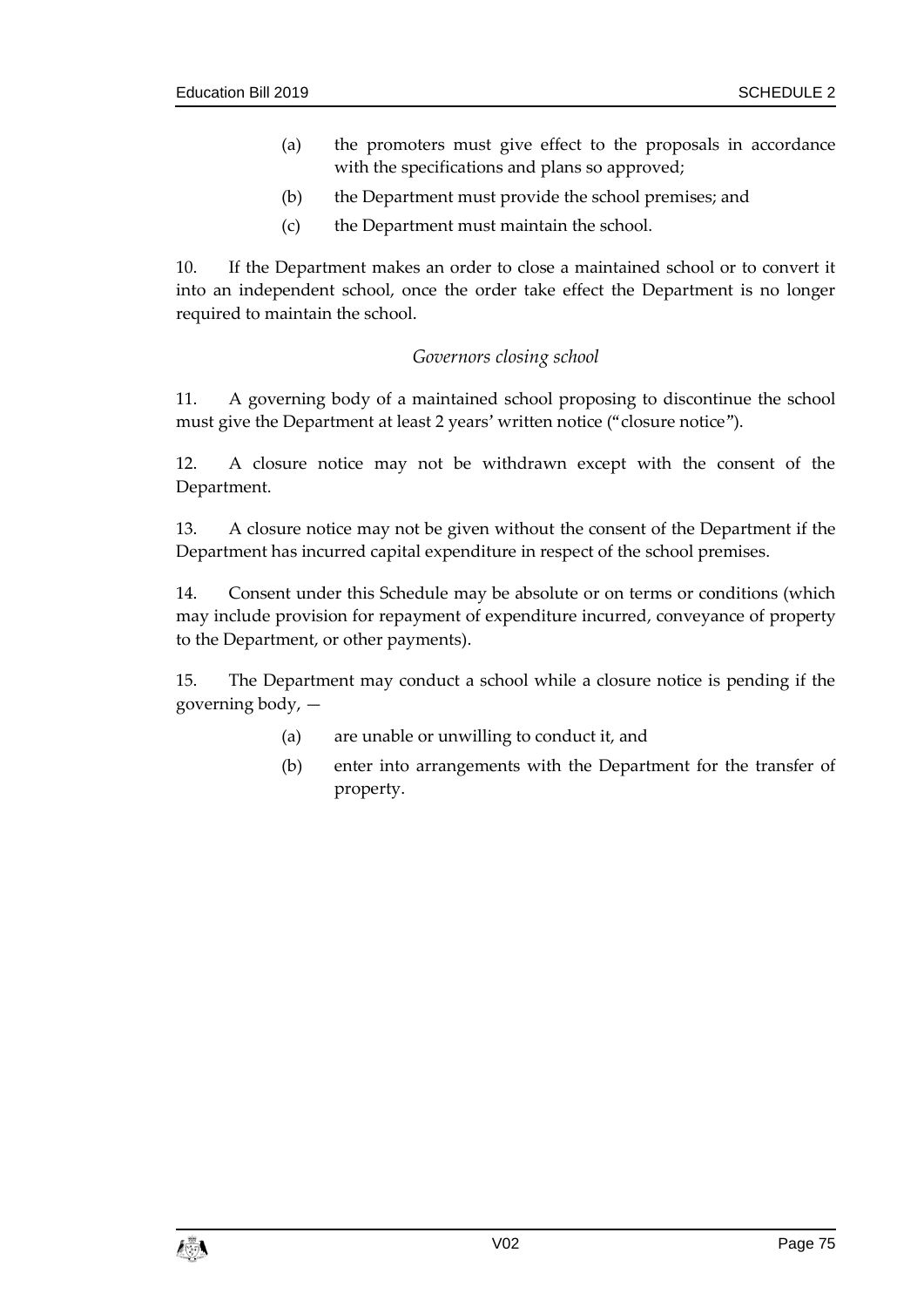### **SCHEDULE 3**

#### **SCHEMES RELATING TO EDUCATIONAL TRUSTS**

#### [Section [122\]](#page-67-0)

### *Interpretation*

1. In this Schedule "educational charity" means any trust of property established for charitable purposes which are or include any educational purpose, but excludes, —

- (a) an ecclesiastical charity within the meaning of Schedule 3 to the *Church Act 1992*, and
- (b) a hospital trust within the meaning of Schedule 1 to the *National Health Service Act 2001*.

#### *Contents of schemes*

2. (1) The Department may make a scheme to do all or any of the following in relation to any educational charity, —

- (a) appoint trustees of the charity;
- (b) to amalgamate the trusts of the charity with the trusts of any other such charity;
- (c) where the benefits of the charity are restricted to any parish or other district, to extend those benefits to any area or any other parish or district;
- (d) to make provision for the better administration of the charity;
- (e) to vest any property of the charity in the Department;
- (f) to authorise the disposal of any property of the charity, or of any interest therein;
- (g) to authorise any part of the income of the charity to be added to the capital thereof, or the capital of the charity or any part thereof to be applied as income;
- (h) subject to paragraph 3, to alter the purposes of the charity so as to allow the property thereof or part of it to be applied cy-près;
- (i) to modify, amend or repeal any enactment so far as it relates to the charity.
- (2) A scheme under this Schedule may make such incidental, consequential, transitional and supplementary provisions as appear to the Department to be necessary or expedient for the purposes of the scheme.

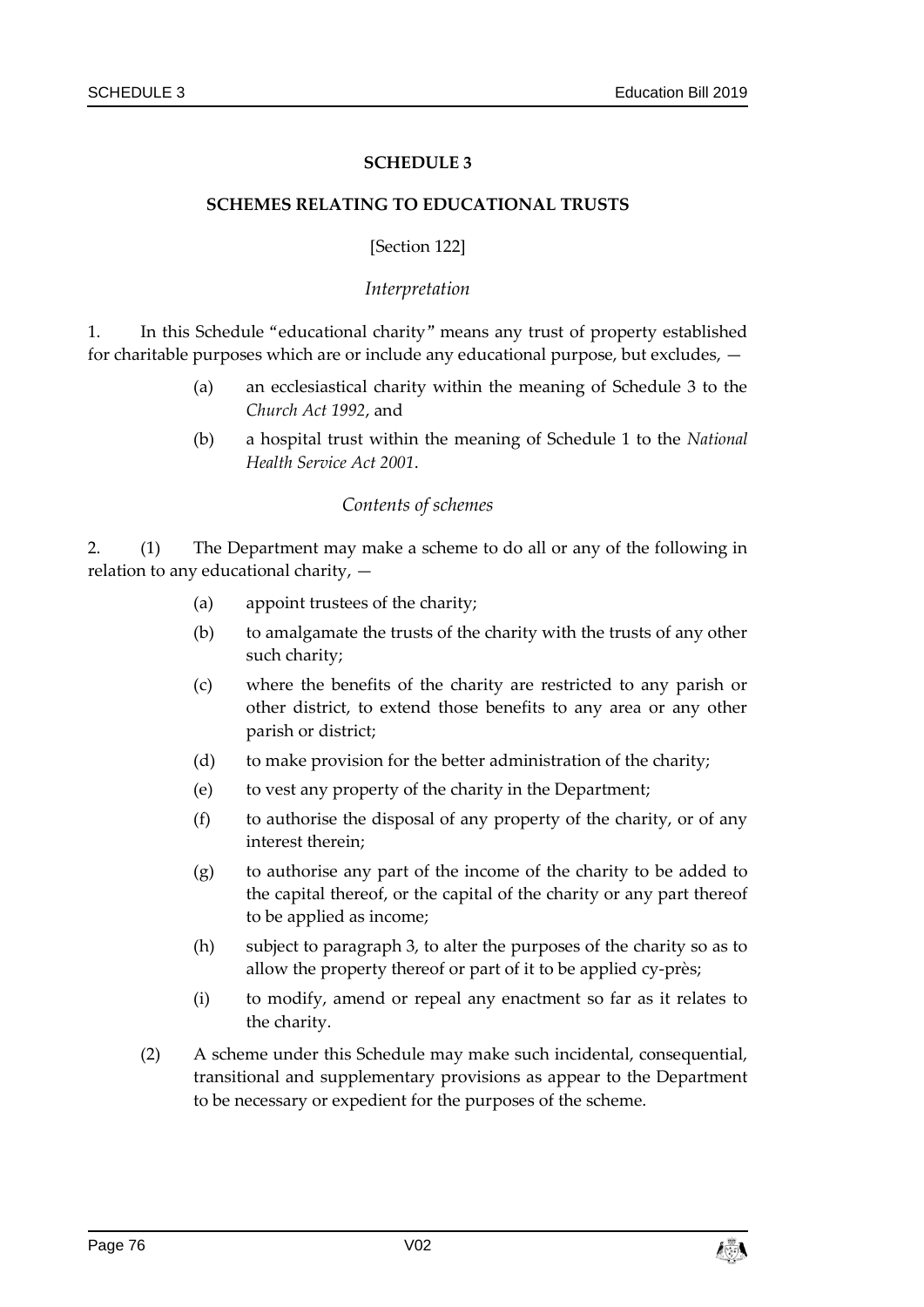# *Occasions for applying property cy-près*

3. (1) The purposes for which property may be applied may not be altered under paragraph  $2(1)(h)$  unless it appears to the Department,  $-$ 

- (a) that the original purposes of the gift were that the property should be wholly applied for educational purposes; and
- (b) that the circumstances are as set out in sub-paragraph (2).
- (2) The circumstances in which those purposes may be so altered are as follows —
	- (a) where the original purposes, in whole or in part
		- (i) have been fulfilled, as far as may be, or
		- (ii) cannot be carried out, or not according to the directions given and to the spirit of the gift; or
	- (b) where the original purposes provide a use for part only of the property; or
	- (c) where the property and other property applicable for similar purposes can be more effectively used in conjunction, and to that end can suitably be made applicable to common purposes, regard being had to the spirit of the gift; or
	- (d) where the original purposes were laid down by reference to an area which then was but has since ceased to be a unit for educational or other purposes, or by reference to a class of persons or to an area which has for any reason ceased to be suitable, regard being had to the spirit of the gift, or to be practical in administering the charity; or
	- (e) where the original purposes, in whole or in part, have since they were laid down, —
		- (i) been adequately provided for by other means;
		- (ii) ceased for any reason to be in law charitable; or
		- (iii) ceased in any other way to provide a suitable and effective method of using the property, regard being had to the spirit of the gift.
- (3) In relation to property the application of which is regulated by a statutory provision (including a provision repealed by this Act or the *Charities Act 1986*), references in this paragraph to the original purposes of a gift are to the purposes for which the property is for the time being applicable.

## *Consents and approvals*

- 4. (1) A scheme under this Schedule does not have effect,
	- (a) in any case, unless it is approved by the High Court; and